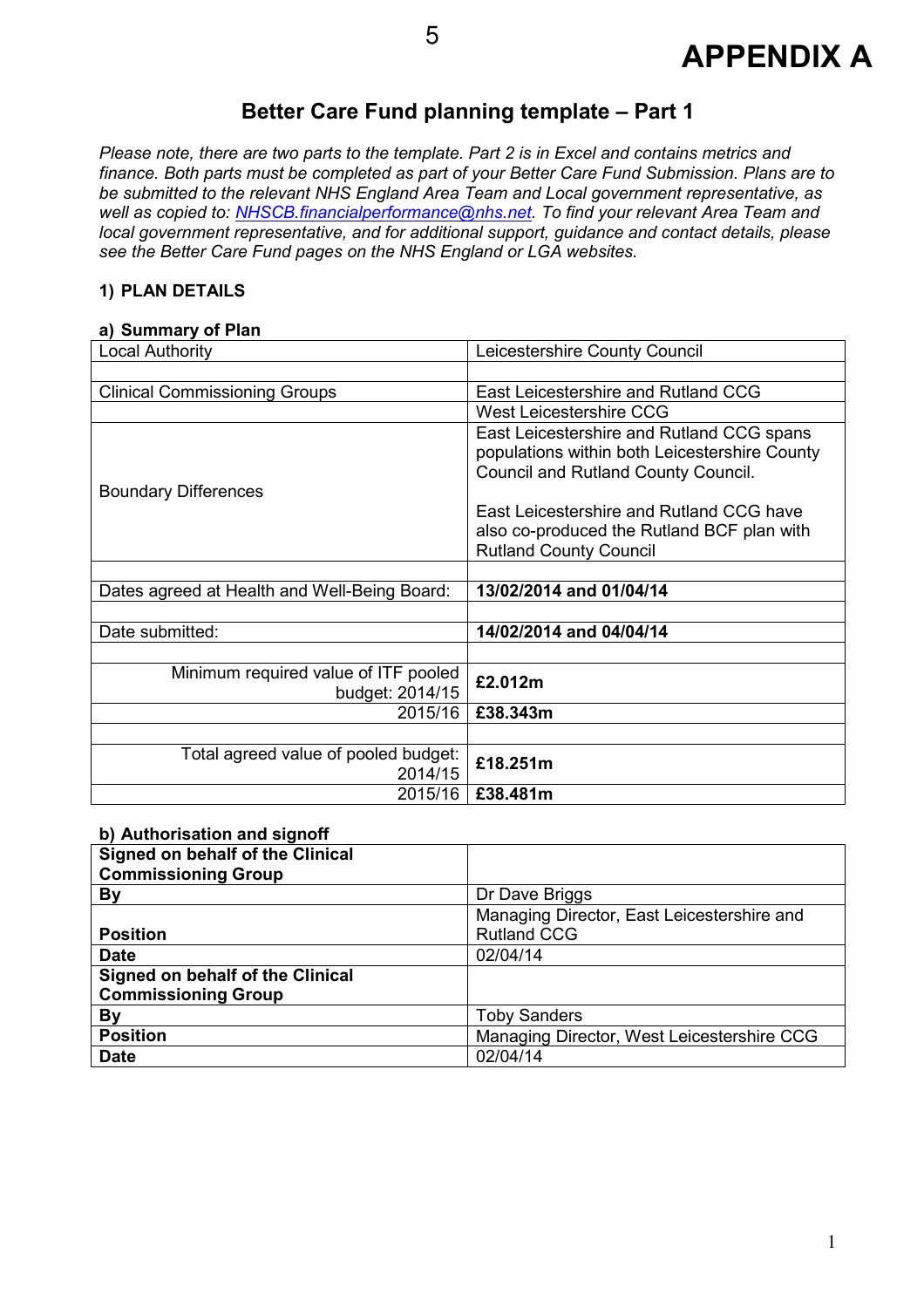| Signed on behalf of the Council |                                                       |
|---------------------------------|-------------------------------------------------------|
| Bv                              | John Sinnott                                          |
| <b>Position</b>                 | <b>Chief Executive, Leicestershire County Council</b> |
| <b>Date</b>                     | 02/04/14                                              |

| Signed on behalf of the Health and<br><b>Wellbeing Board</b> |                                                                       |
|--------------------------------------------------------------|-----------------------------------------------------------------------|
| By Chair of Health and Wellbeing Board                       | CIIr Ernie White, Chair, Leicestershire Health<br>and Wellbeing Board |
| <b>Date</b>                                                  | 02/04/14                                                              |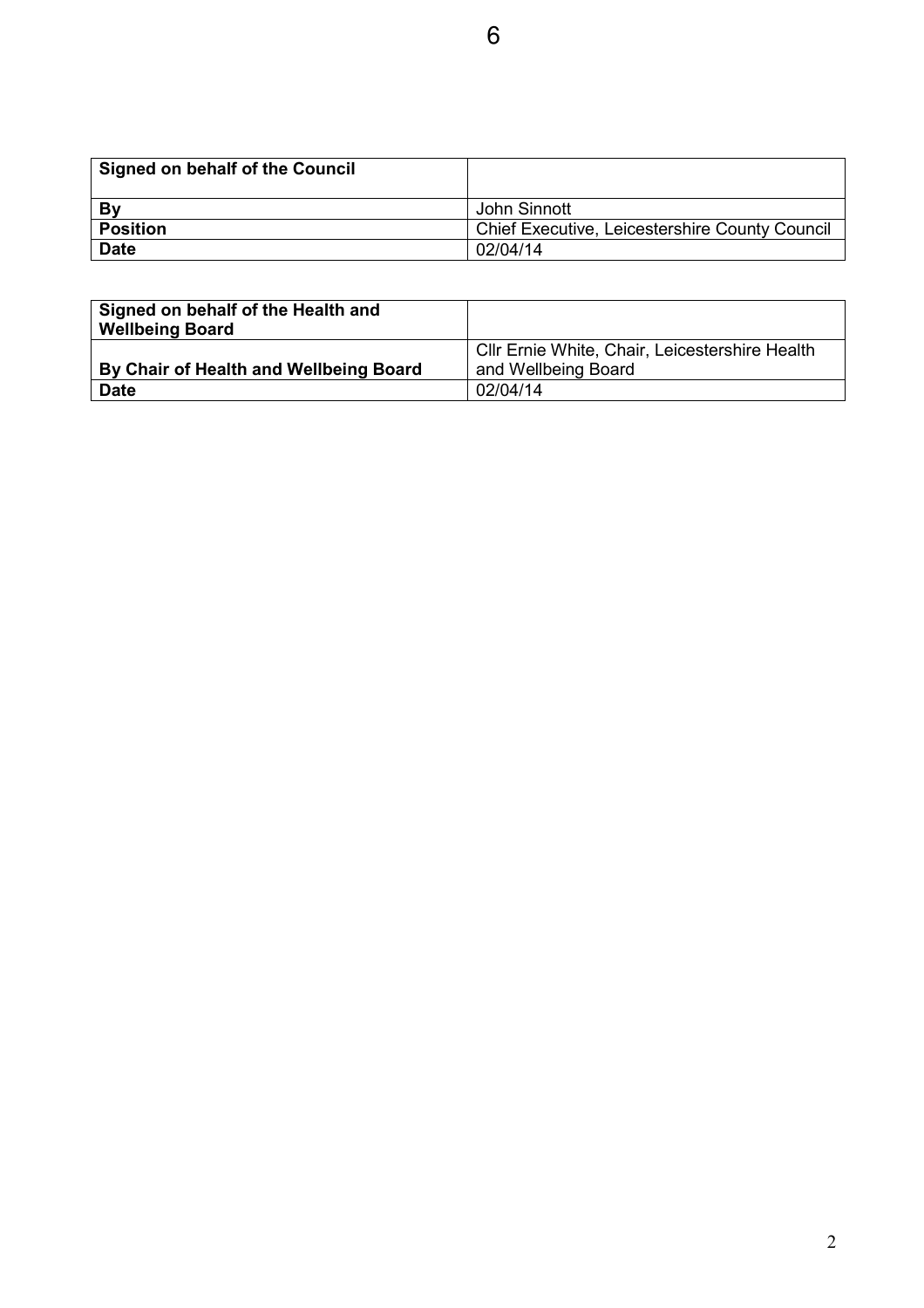#### **c) Service provider engagement**

Please describe how health and social care providers have been involved in the development of this plan, and the extent to which they are party to it

The leaders of the Leicester, Leicestershire and Rutland (LLR) health and care economy have recently developed an overarching vision setting out the changes needed in the local health and care system over the next five years.

This work involves all partners including providers and will culminate in publishing a five year strategy by June 2014.

The five year strategy will set out how partners will:

- Address rising demand
- Reduce pressure on acute care
- Provide more integrated and coordinated support in community settings
- Prevent unnecessary hospital admissions
- Offer more effective hospital discharge
- Reconfigure services to support the improved pathways of care

The programme of work to deliver the vision is already underway with all local providers, commissioners and many other stakeholders actively involved.

Leicestershire's Better Care Fund Plan (BCF) forms an important component of the LLR five year strategy.

The development of the Leicestershire BCF has been led by Leicestershire's Health and Wellbeing Board in the context of the LLR-wide strategy and the Joint Health and Wellbeing Strategy for Leicestershire.

In terms of provider engagement the Leicestershire BCF has been developed in conjunction with University Hospitals of Leicester (UHL), District Councils including housing providers, the social care providers at Leicestershire County Council, and Leicestershire Partnership Trust (LPT), all of whom are represented at the Health and Wellbeing Board.

The Leicestershire BCF plan demonstrates that partners have jointly agreed:

- A number of immediate priorities to transform the health and care system in the Leicestershire's communities over the next two years
- How the funds available will be used to support these changes
- The rate of improvement we aim to achieve against the six metrics within the BCF plan
- The impact on the activity and financial assumptions for providers as a result of these changes. This has been demonstrated by factoring these assumptions into the QIPP plans of CCGs and providers, and into the contract negotiations with providers.

The two year Leicestershire BCF plan comprises a combination of existing and new developments all of which will be progressed jointly between commissioners and providers across the whole system of health and care locally.

The Plan will:

- Consolidate, integrate and extend community based care for local people, to avoid unnecessary admissions to hospital and improve integrated care across all care settings
- Deliver some important new developments, such as the introduction of 24/7 integrated community services with a two hour response time, a new approach to prevention in Leicestershire's communities, and new care pathways for the care of frail older people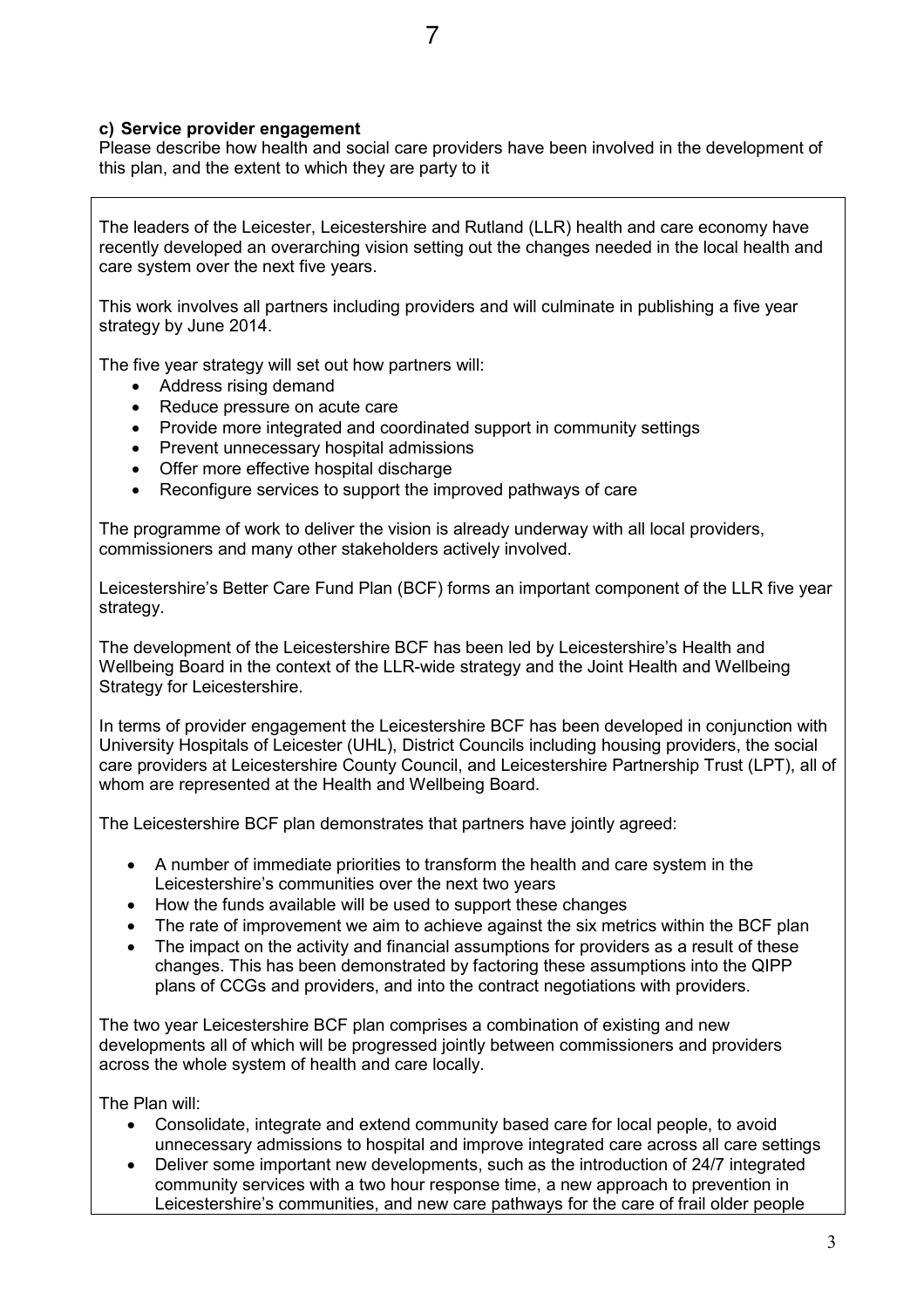#### Multi Agency Workshops Involving Providers

Since the draft BCF submission on 14<sup>th</sup> February two significant elements of additional work have been completed, with the full involvement of providers. These are as follows:

- **Multi Agency Risk Workshop** this session involved reviewing the draft BCF risk analysis, developing principles for the pooled budget and discussing the issues and workplan for the development of a section 75 agreement.
- **Multi Agency Impact Analysis workshop** this session involved reviewing the proposals within the BCF in terms of their evidence base and benefits analysis, confirming and challenging the assumptions, understanding the metrics in more depth, the individual and collective contribution of schemes to one or more of the metrics, the trajectory of improvement anticipated.

Recommendations arising from both workshops have been used in finalising the BCF submission documents for 4<sup>th</sup> April.

Individual meetings and briefings with providers have also taken place during the period to develop the draft BCF Plan submission so that the overall BCF plan and its impact across the system is widely understood and the products are co-produced.

#### Governance Arrangements and Provider Involvement

The Terms of Reference for Leicestershire's Health and Wellbeing Board have been refreshed so that representatives from UHL and LPT became members of the Board with effect from February 2014.

UHL and LPT were therefore directly involved in the Health and Wellbeing Board's discussions and decision to approve the draft and final submissions of the BCF at the HWB meeting on  $13<sup>th</sup>$ February and 1<sup>st</sup> April, as full members of the Board.

Introduction of the Multi-agency Integration Executive

From March 2014 a new Integration Executive has been created to oversee the programme of work to integrate health and care services in Leicestershire including providing strategic oversight and assurance to delivery of the BCF plan.

The representatives on the Integration Executive include providers such as UHL, LPT and the East Midlands Ambulance Service (EMAS).

The Integration Executive will meet monthly and report to the Health and Wellbeing Board.

From April 2014 an operational level group to oversee the day to day delivery of the components of the BCF will also be in place. This will be Chaired by the Director of Health and Care Integration, and will also have provider representation.

8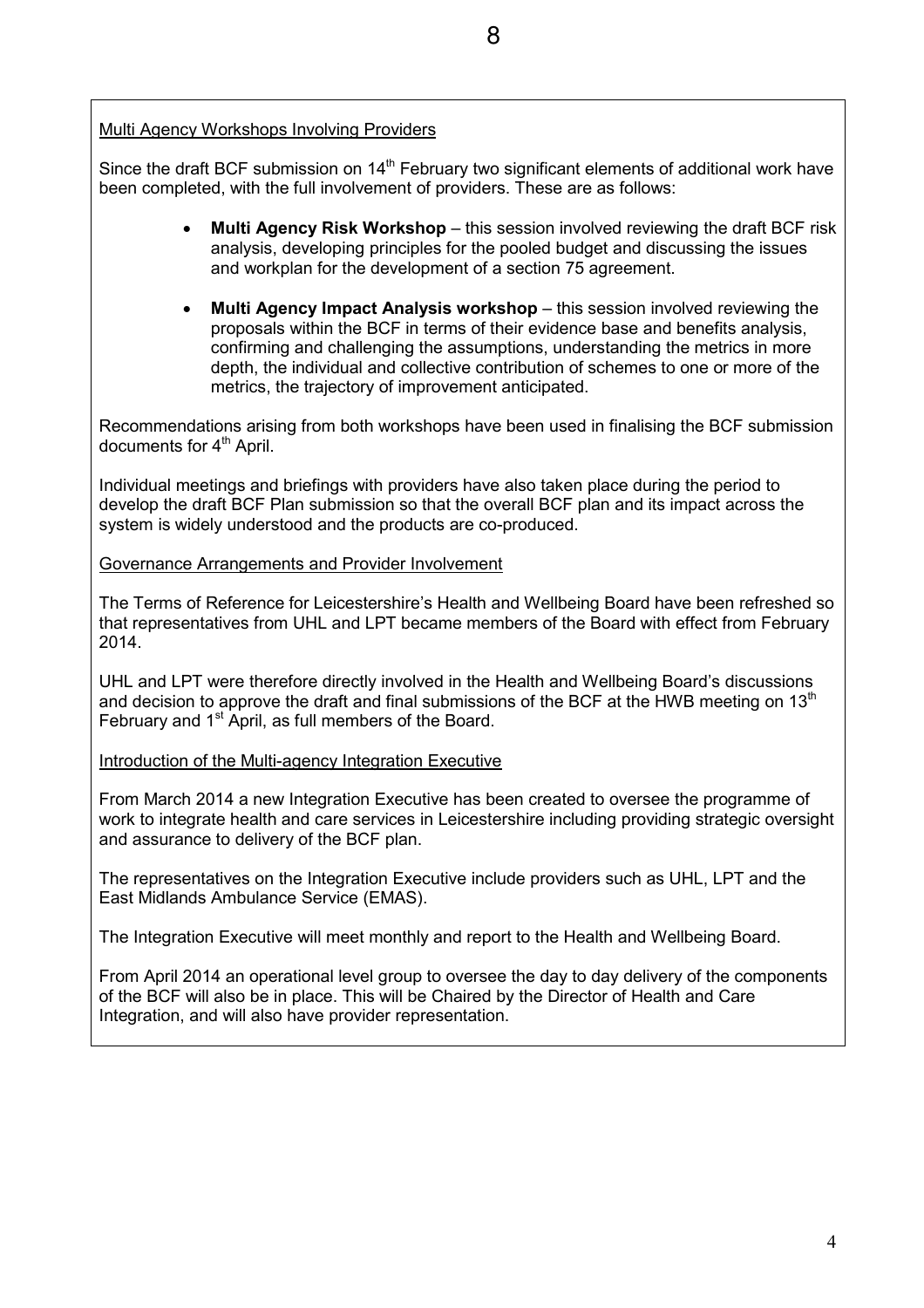#### **d) Patient, service user and public engagement**

Please describe how patients, service users and the public have been involved in the development of this plan, and the extent to which they are party to it

In December 2013 at a Leicestershire Health and Wellbeing board development session, all partners agreed to adopt the National Voices principles and definitions for integration, reflecting the engagement with, and feedback from the public, that was achieved nationally during their development.

Patient, service user and public engagement in the development of the BCF Plan has involved a number of channels and there has been close, ongoing involvement of Local Healthwatch (LHW) in shaping and influencing the BCF Plan for Leicestershire throughout.

Summary of engagement to date:

- NHS Call to Action events
- The Council's consultation with the public about its future budgetary plans
- LHW public consultation to shape priorities for their 2014/15 workplan. The respondents to this consultation cited improving integration across health and care services as their top priority (66% of respondents).
- A launch event for the LLR five year strategy was held in January 2014.
- In order to engage further on the specific BCF plan proposals we also held a stakeholder event with the support of Local Healthwatch on 24<sup>th</sup> February. The purpose was to seek feedback on the progress to date with the Joint Health and Wellbeing Strategy and the emerging proposals in our BCF plan. **Appendix 1** to this template summarises the feedback from this event which has informed the final submission.

Future engagement plans

- The development of the LLR five year strategy for health and care transformation will involve a coordinated engagement plan with the public over coming months.
- The Leicestershire Health and Wellbeing Board in conjunction with LHW will develop a range of channels and mechanisms for engaging on the specific changes affecting health and care services in the county of Leicestershire.
- The Leicestershire Health and Wellbeing Board complies with the Public Sector Equality Duty and will ensure it gives 'due regard' in its decision making to the outcomes from public consultations and associated Equalities and Human Rights Impact Assessment.
- An early output to support our emerging communication and engagement plan is the development of the "BCF plan on a page" shown at **Appendix 2** to this submission – this is an easy read visual aid to the components of the BCF plan.

#### **e) Related documentation**

Please include information/links to any related documents such as the full project plan for the scheme, and documents related to each national condition.

| <b>Document or information title</b>    | <b>Synopsis and links</b>                   |
|-----------------------------------------|---------------------------------------------|
| Joint Strategic Needs Assessment        | http://website/healthwellbeingboard.htm     |
| Joint Health and Wellbeing Strategy     | http://website/healthwellbeingboard.htm     |
| <b>ELRCCG Operating Plan</b>            |                                             |
| <b>WLCCG Operating Plan</b>             | Links will be shown here when documents are |
| LLR Five Year Strategy Vision and Goals | finalised                                   |
| <b>LCC MTFS</b>                         |                                             |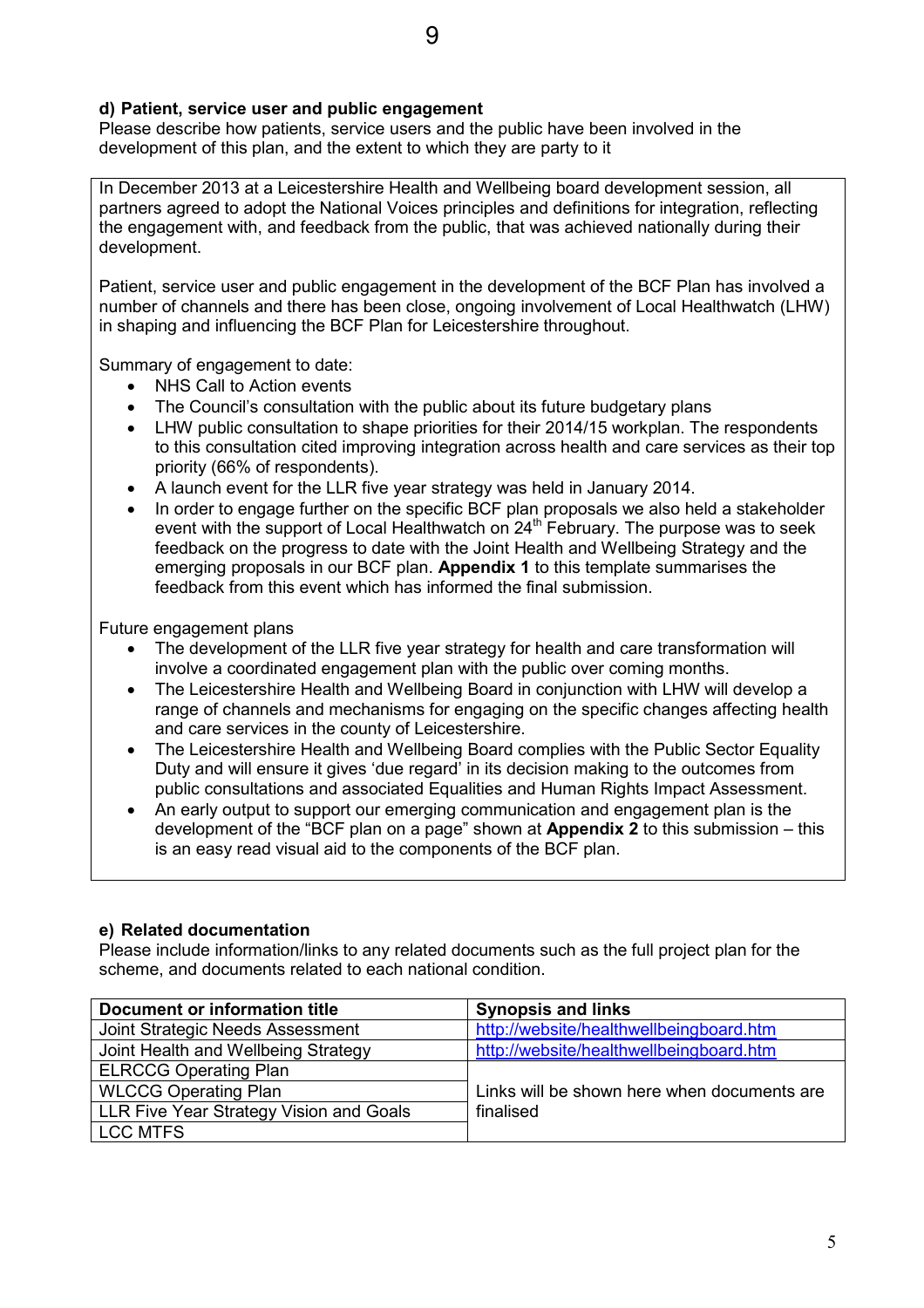#### **2) VISION AND SCHEMES**

#### **a) Vision for health and care services**

Please describe the vision for health and social care services for this community for 2018/19.

- What changes will have been delivered in the pattern and configuration of services over the next five years?
- What difference will this make to patient and service user outcomes?

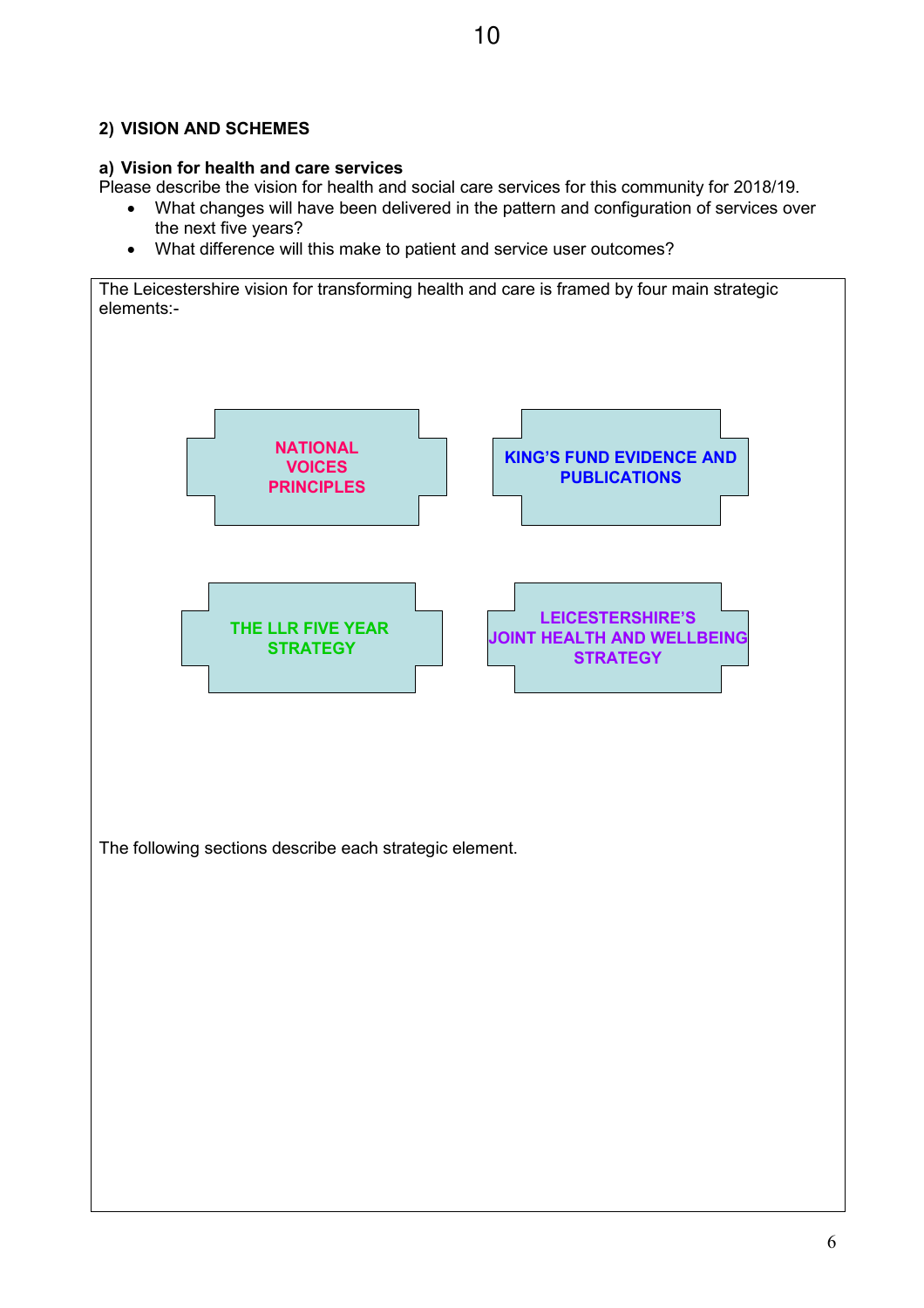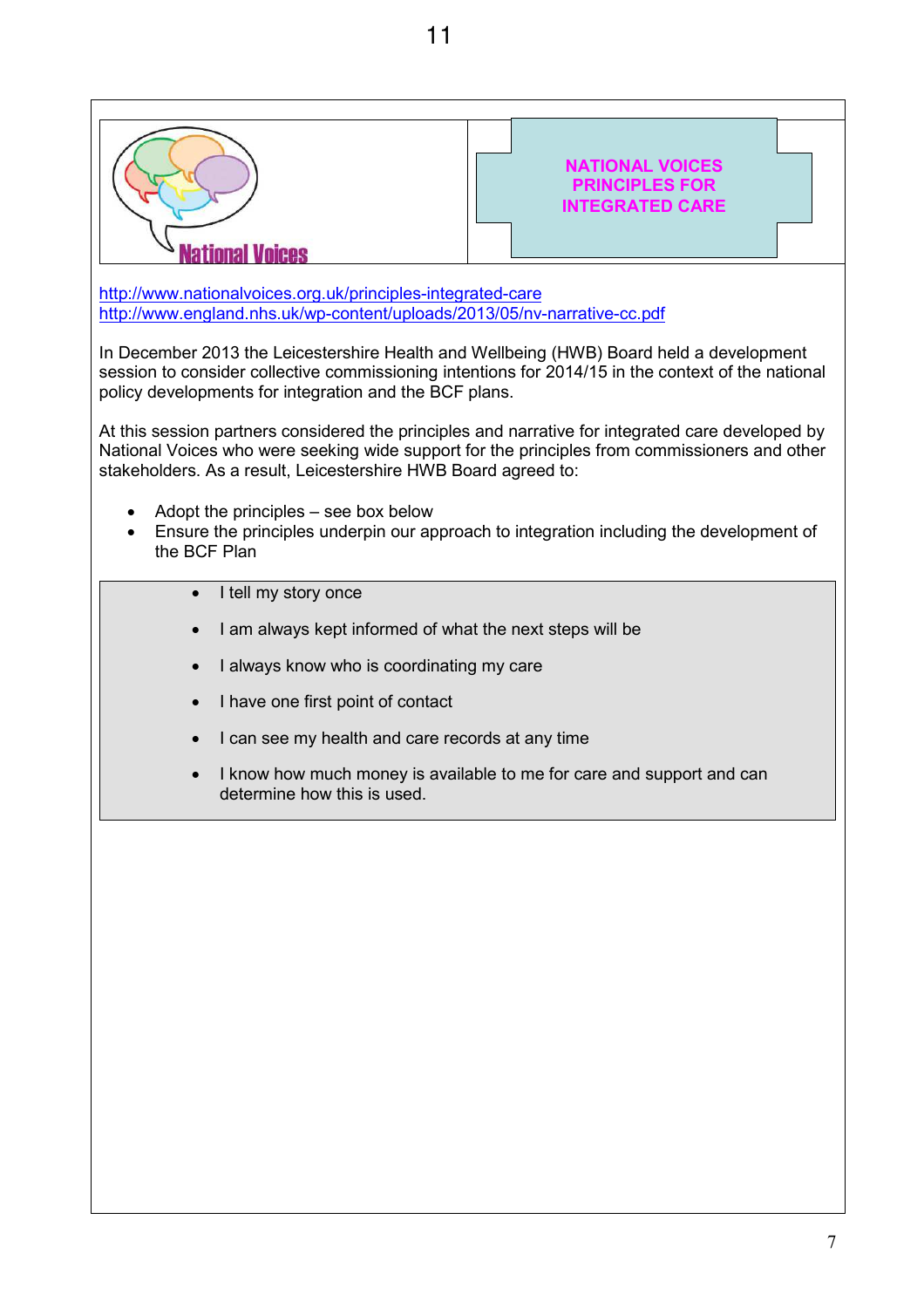12

The work of The King's Fund has informed our vision for integration and the development of the BCF Plan in two key ways:

- 1. The core elements of integrated care
- 2. The evidence base for integrated care interventions

#### The Core Elements of Integrated Care

In line with The King's Fund recent report "*Making our health and care systems fit for an ageing population"*, http://www.kingsfund.org.uk/publications/making-our-health-and-caresystems-fit-ageing-population partners in Leicestershire have a clear view of the core elements of integrated care that should be in place to provide the optimum system of health and care - as illustrated in this diagram, taken from The King's Fund Report



Leicestershire partners agree that if care and support is designed and structured more effectively to meet the needs of the ageing population, it will also be planned and delivered more effectively for many other parts of the population, such as those under 65 who need support following surgery or illness, those who have a long term condition, or are at risk of developing a long term condition in later life.

Understanding and Applying the Evidence for Integrated Care

The BCF evidence summary provided by The King's Fund

http://www.kingsfund.org.uk/publications/making-best-use-better-care-fund

has been used to consider the anticipated impact of the interventions and care pathway changes proposed in the Leicestershire BCF and to test our ability to improve our performance against the six metrics in the BCF plan. An initial impact assessment was completed in March 2014 and further work on this has been factored into the programme plan for the Integration Executive in Q1 of 2014/15.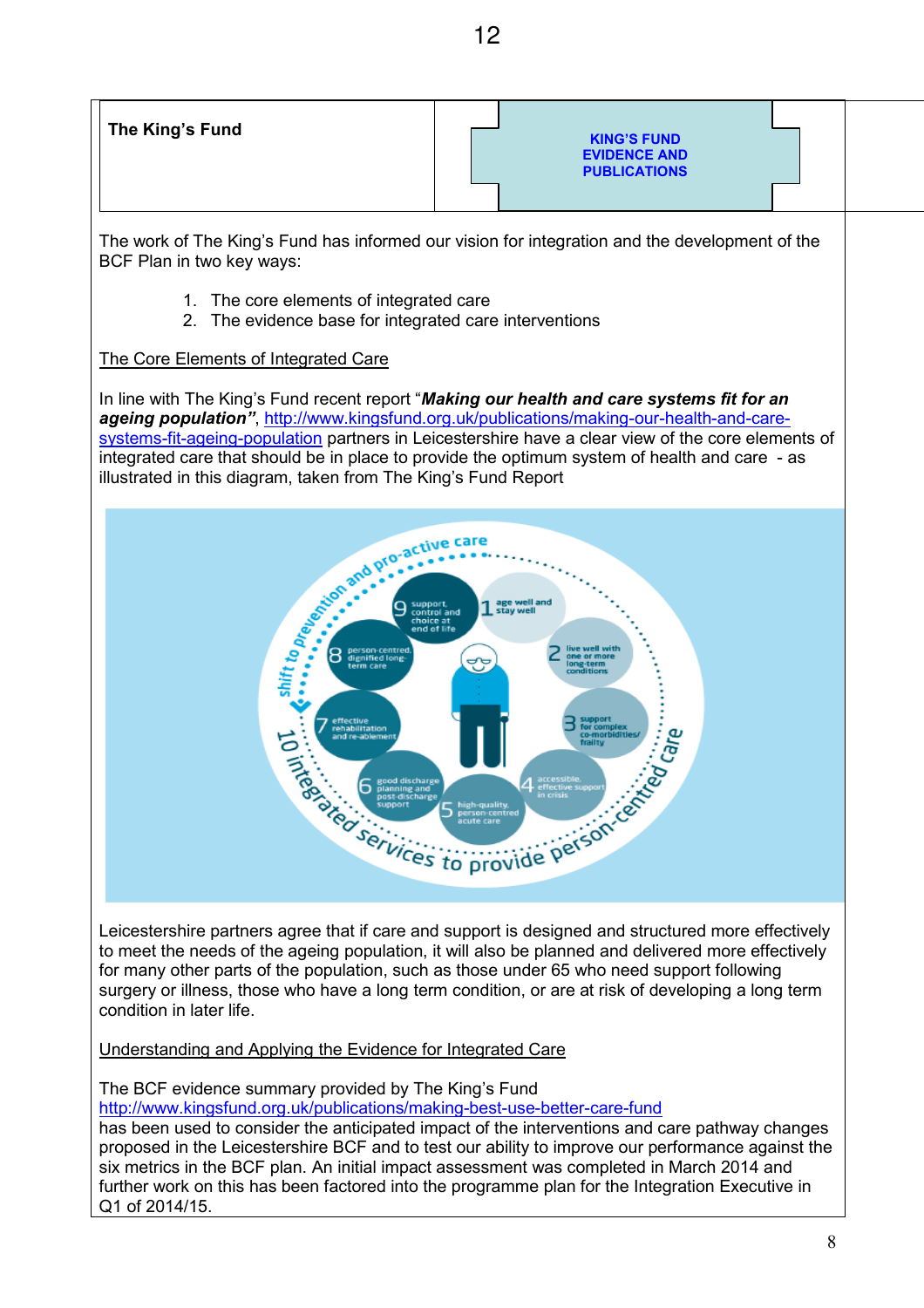



The LLR vision is:

To maximise value for the citizens of Leicester, Leicestershire and Rutland (LLR) by improving health and wellbeing outcomes that matter to them, their families and carers in a way that enhances the quality of care at the same time as reducing cost across the public sector to within allocated resources by restructuring the provision of safe, high quality services into the most efficient and effective settings.

The LLR Five Year Strategy sets out:

- The overall direction for the models of health, care and support services that will need to apply in five years time across the whole health and care system operating in LLR
- The steps needed to realise that vision; and
- A roadmap to better outcomes for our citizens.

#### Delivering the LLR Strategy

The LLR strategy must be delivered in an integrated way, so that we together:

- Enhance the quality of care, at the same time as reducing cost across the public sector, to within allocated resources
- Manage demand and restructure the provision of safe, high quality, services into the most efficient and effective settings

Therefore:

- Each of the Joint Health and Wellbeing Strategies of the three Health and Wellbeing Boards in LLR will be informed by the LLR strategy and roadmap, tailored to the needs of their specific populations.
- Each of the operating plans of the respective NHS organisations and Local Authorities will reflect the roadmap for improving health and care in LLR, so that locally everyone will deliver on the important changes for which they are individually and jointly responsible.

The emerging LLR five year strategy is readily aligned to Leicestershire's current Joint Health and Wellbeing Strategy and BCF plan, due to the emphasis across the system on reducing avoidable admission to hospital, with the redesign of alternative pathways and prevention outside of hospital settings.

In Leicestershire we now have the benefit of much stronger connections and strategic alignment into this larger unit of planning, and it is becoming clearer how our local Joint Health and Wellbeing Strategy and BCF plan will contribute to the overall shift of activity from acute to community settings which is planned at scale across LLR, over the five year period.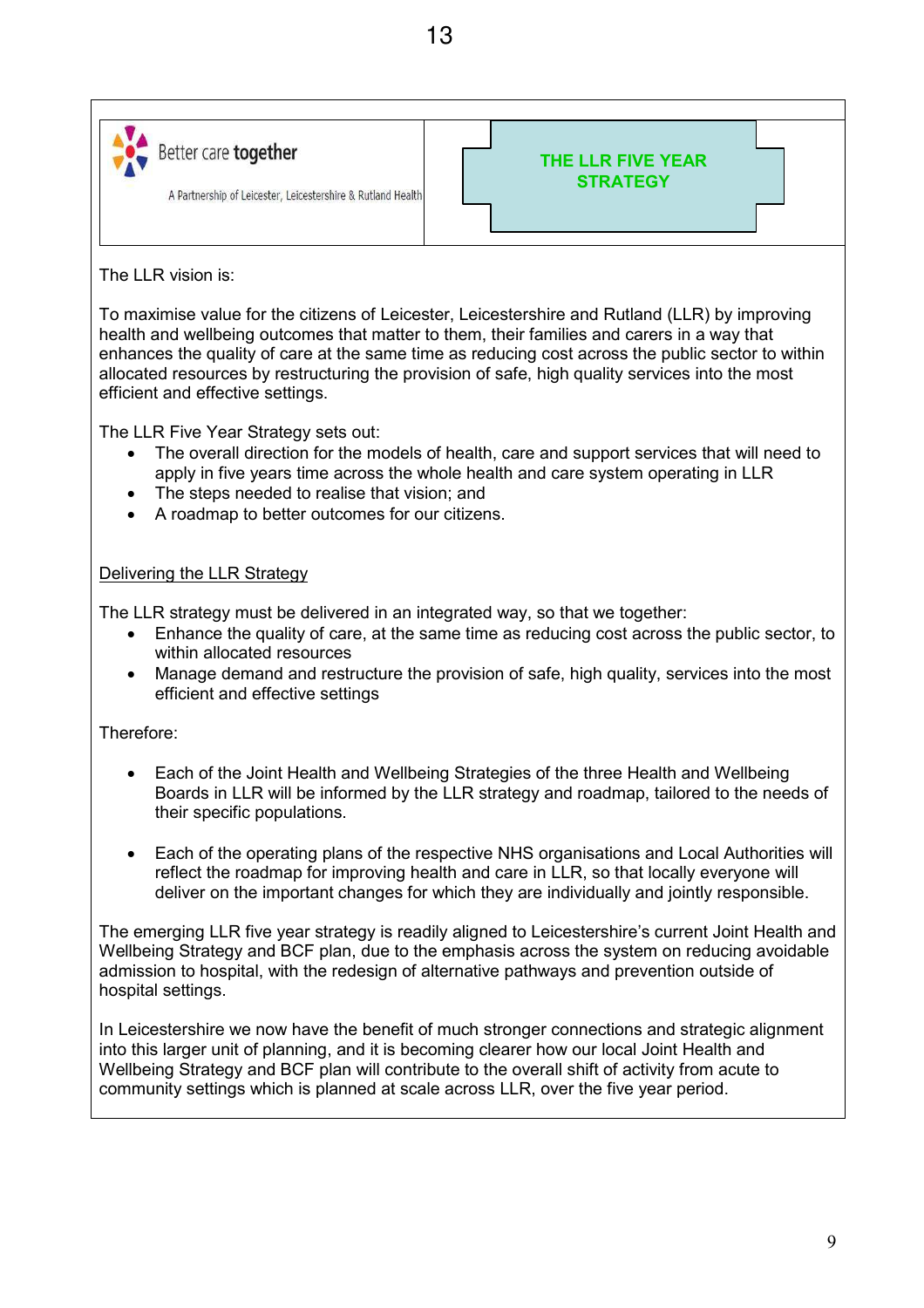

To deliver Leicestershire's Joint Health and Wellbeing Strategy the following four priorities have been identified,



**Getting it right from childhood**

**Managing the shift to early intervention and prevention** 

**Supporting the ageing population**

**Improving mental health and wellbeing**

The strategy also has cross-cutting theme as follows:

• Tackling the wider determinants of health by influencing other Boards

Overall, the successful delivery of our Joint Health and Wellbeing Strategy, and the LLR five year strategy are dependent upon the ability of partners in Leicestershire to focus on shifting activity from acute to community settings and achieve greater integration of care for local citizens.

The key to success in Leicestershire is the local translation of the LLR strategy and road map into the most effective practical changes that will transform the way care is delivered, and that the leaders of the health and care economy drive change on the ground towards shared outcomes. The BCF is therefore a real opportunity to demonstrate how we can target local resources to achieve greater integration, transform services and make measurable impact on the outcomes that matter most for local people.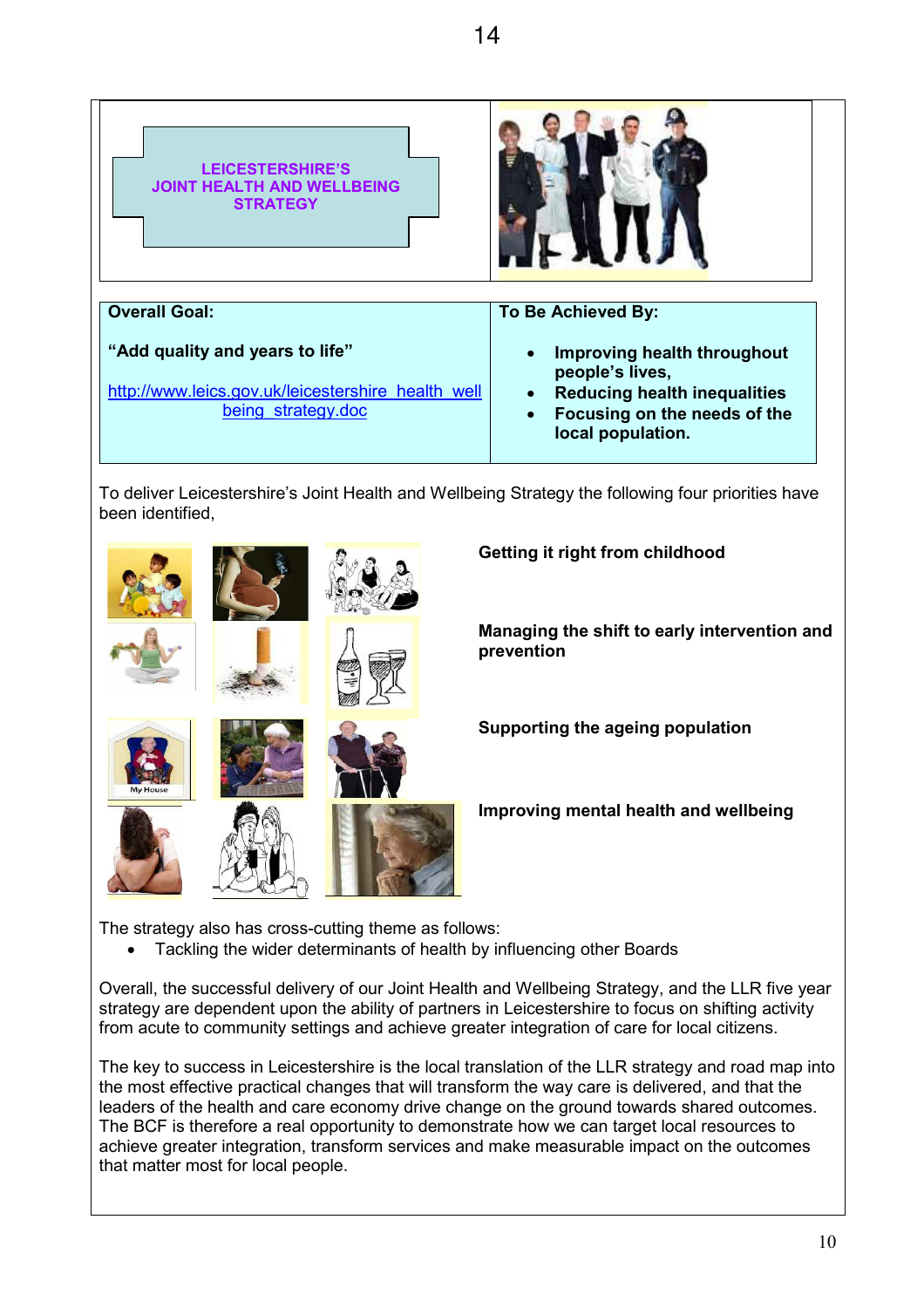

#### **What changes will we deliver through the BCF Plan and what will local services and support look and feel like in the future as a result**

People rarely need support from a single service as they age, or if they are vulnerable through ill health, disability, injury or social exclusion/isolation. They have told us that they find it difficult to navigate between services and feel that there are many barriers in the way as they move between health, social care and other statutory services.

These barriers are simply not understandable or acceptable to the population we serve. A key feature of this plan is to address this, and support people and communities much more effectively so that when people are in need of information, support or services to maintain or improve their health and wellbeing, local partners will:

- Deliver this support in a co-ordinated way across agencies
- Provide this support as early as possible, anticipating future needs, as well as dealing with immediate needs in the most appropriate setting.

Ultimately our BCF plan aims to provide a very clear articulation of the menu of services, information and support available to the public, and make this menu more understandable and accessible, particularly in community settings.

The Leicestershire BCF plan is based on improving how citizens access information, support and services and how these are designed across the stepped pyramid of care illustrated in this diagram.



There will be clear integrated service offers at each layer of the pyramid, operating across organisational boundaries, with a view to coordinating care for individuals, carers and families. We will design service offers that maintain people at the lowest possible level of the pyramid according to their needs, so that progression up the pyramid is avoided/delayed wherever possible and admission to specialist services is only undertaken when absolutely necessary.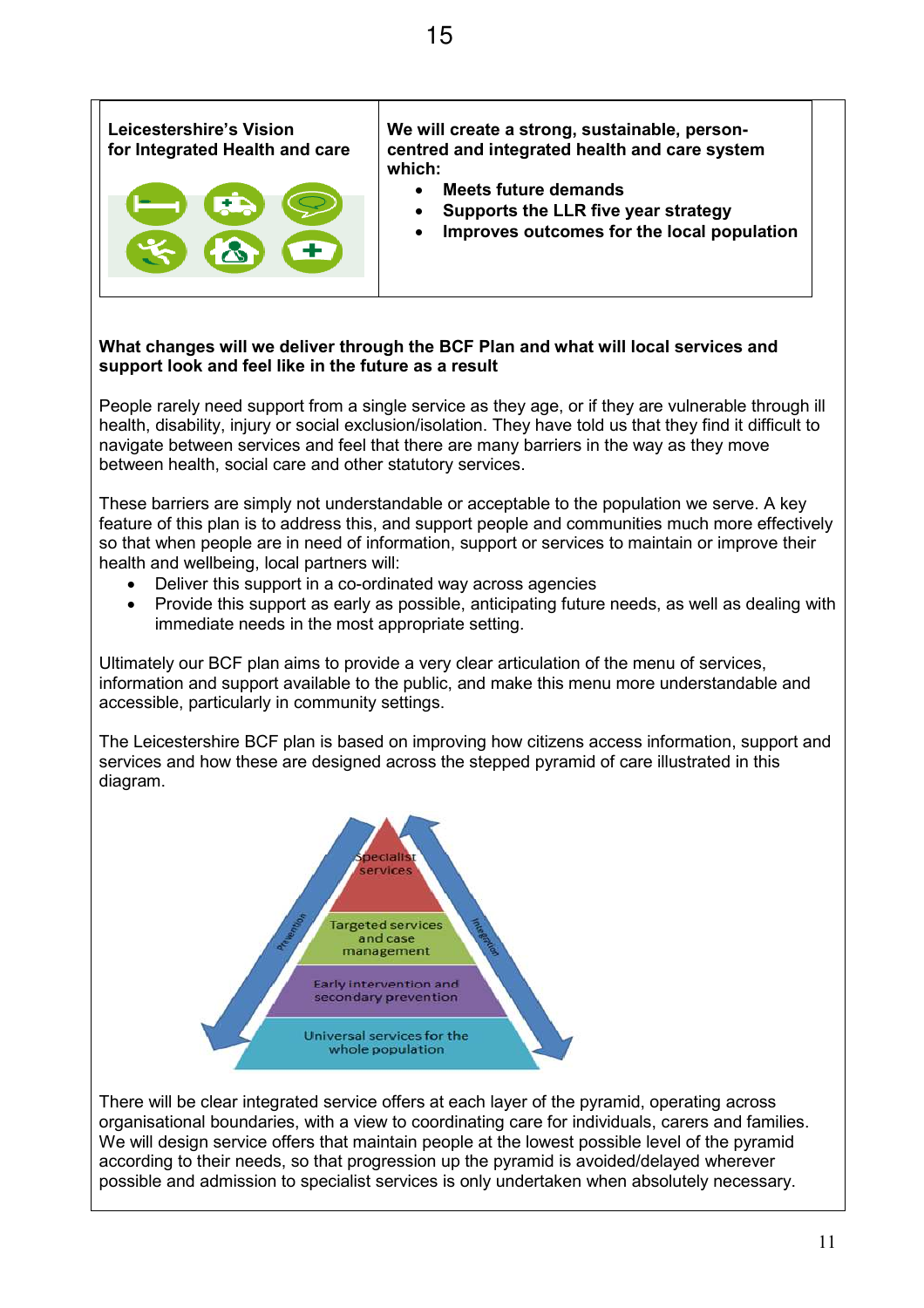Over the next two years we will work towards achieving an integrated health and care system through:

- Providing focused leadership to integration across organisational boundaries.
- Building on existing priorities and current work, where we can see measurable impact.
- Aligning our plans across the system of health and care.
- Streamlining and focusing our efforts on tackling a smaller number of areas.
- Identifying those citizens at greatest risk and supporting them to maintain or regain their independence which will reduce their reliance on more costly interventions.
- Adopting a whole system approach to pathway re-design (patient journey) ensuring integration of planning, commissioning and delivery is considered where appropriate.
- Improving the customer experience through driving up quality and performance.
- Delivering efficiencies through developing more effective and streamlined practices and processes.
- Integrating care records and using more integrated technology to support joint care plans.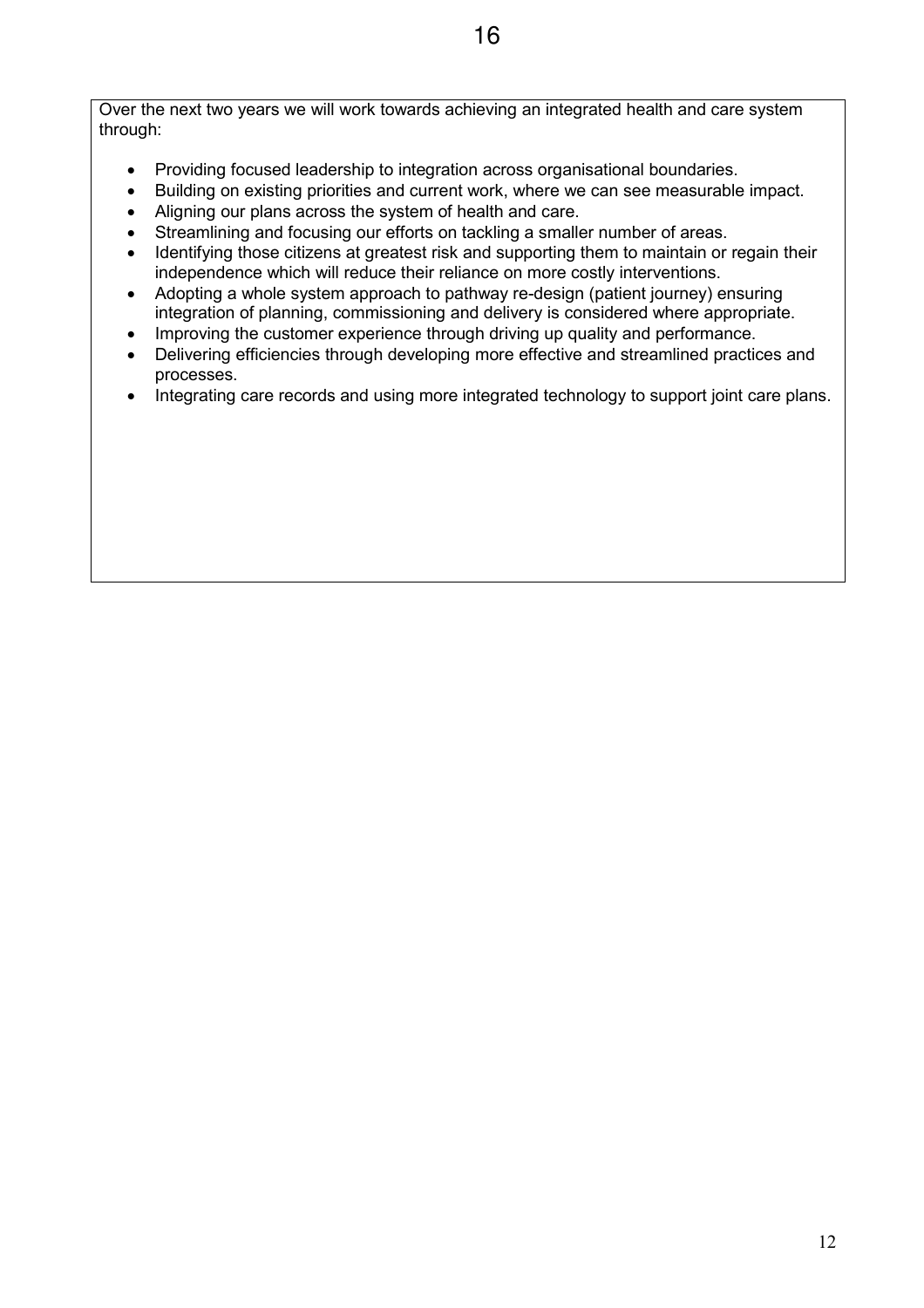## **b) Aims and objectives**

Please describe your overall aims and objectives for integrated care and provide information on how the fund will secure improved outcomes in health and care in your area. Suggested points to cover:

- What are the aims and objectives of your integrated system?
- How will you measure these aims and objectives?
- What measures of health gain will you apply to your population?

| The implementation of the Better Care Fund marks an important milestone in the<br>relationship between local partners.<br>It presents a huge opportunity to make lasting and fundamental changes to the way we<br>work together, for the benefit of local people and the public purse.<br>The aim of the BCF plan is to deliver important improvements to the way we collectively offer<br>care and support to local citizens. To do this, we are making stepped changes to both the<br>composition and capacity of local, integrated, community based services so that avoidable<br>pressure on hospital care is reduced. Our BCF Plan contains four themes as shown below: |                                                                                                                                                                                                                                                                                                                                                                                                                                                                                     |  |  |
|------------------------------------------------------------------------------------------------------------------------------------------------------------------------------------------------------------------------------------------------------------------------------------------------------------------------------------------------------------------------------------------------------------------------------------------------------------------------------------------------------------------------------------------------------------------------------------------------------------------------------------------------------------------------------|-------------------------------------------------------------------------------------------------------------------------------------------------------------------------------------------------------------------------------------------------------------------------------------------------------------------------------------------------------------------------------------------------------------------------------------------------------------------------------------|--|--|
| <b>Unified Prevention Offer for</b><br><b>Leicestershire's Communities</b>                                                                                                                                                                                                                                                                                                                                                                                                                                                                                                                                                                                                   | <b>Integrated, Proactive Care for those</b><br>with Long Term Conditions                                                                                                                                                                                                                                                                                                                                                                                                            |  |  |
| Bring together prevention services in<br>Leicestershire's communities into one<br>consistent offer, including housing<br>expertise and support to carers<br>Provide better coordination in<br>communities of this offer so that local<br>people have easy access to information,<br>help and advice.                                                                                                                                                                                                                                                                                                                                                                         | Scale up the support already offered by<br>primary and community care services for<br>patients with long term conditions/the frail<br>order - including through:<br>The introduction of case<br>$\bullet$<br>management for the over 75s<br>Changes to how records and data<br>$\bullet$<br>are shared between agencies and<br>with patients so that ongoing care<br>is planned more effectively and<br>changes in needs/care plans can<br>be anticipated and addressed<br>earlier. |  |  |
| <b>Integrated Urgent Response</b>                                                                                                                                                                                                                                                                                                                                                                                                                                                                                                                                                                                                                                            | <b>Hospital Discharge and Reablement</b>                                                                                                                                                                                                                                                                                                                                                                                                                                            |  |  |
| Introduce an integrated two hour<br>community services response, to avoid<br>unnecessary hospital admissions for<br>those who need urgent assistance                                                                                                                                                                                                                                                                                                                                                                                                                                                                                                                         | Make significant improvements in the<br>timeliness and effectiveness of discharge<br>pathways from hospital, especially for frail<br>older people.                                                                                                                                                                                                                                                                                                                                  |  |  |
| Introduce seven day working in GP<br>Consolidate, integrate and extend a<br>practice which integrates effectively with<br>number of Leicestershire's existing<br>community based health and care<br>community based services into one 24/7<br>services, both in and out of hours<br>service operating across health and social<br>care, with a single point of access - to                                                                                                                                                                                                                                                                                                   |                                                                                                                                                                                                                                                                                                                                                                                                                                                                                     |  |  |
| focus on maintaining independence in the<br>Implement an integrated service for frail<br>community for as long as possible<br>older people                                                                                                                                                                                                                                                                                                                                                                                                                                                                                                                                   |                                                                                                                                                                                                                                                                                                                                                                                                                                                                                     |  |  |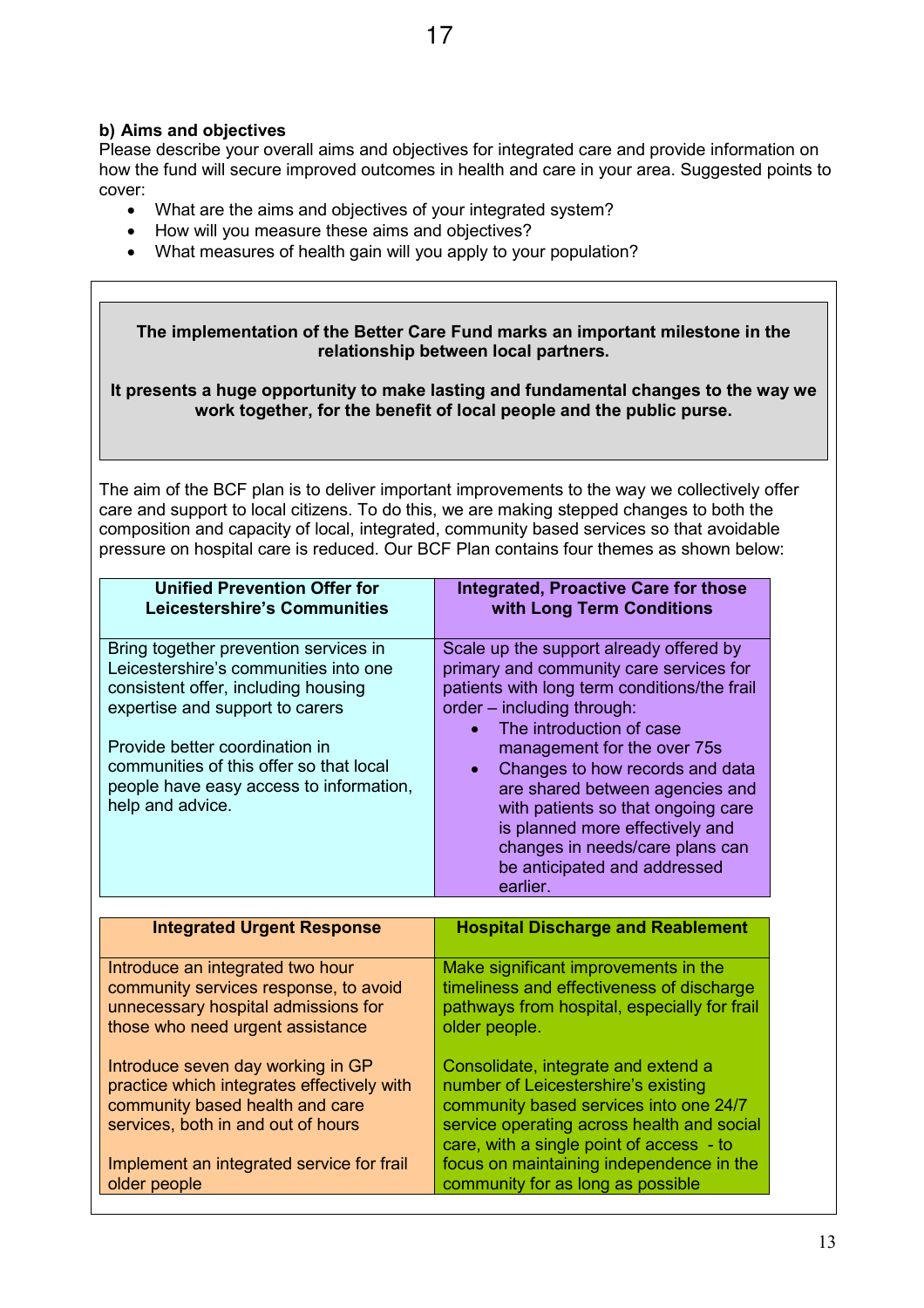## **Measuring the impact of the BCF Plan**

Since the original BCF submission on 14<sup>th</sup> February 2014 a detailed impact analysis has been undertaken of the components of the BCF plan per the (five) national and (one) local metrics, against which delivery of the BCF plan will be assessed.

The impact assessment was the subject of a multiagency workshop to confirm and challenge the plan, held on 12<sup>th</sup> March 2014.

As a result of implementing our BCF plan we expect to see:

|                      | A reduction in hospital bed days due to discharge being delayed |
|----------------------|-----------------------------------------------------------------|
| $\overline{1}$       | A reduction in avoidable hospital admissions                    |
|                      | To Be Confirmed                                                 |
| $\tilde{\mathbf{x}}$ | More support in the community including preventing falls        |
|                      | More people receiving help to recover at home                   |
|                      | Less people going into nursing and residential care             |

The following sections explain the definition of each metric, and the rate of improvement we are aiming for in each case, over the two year period.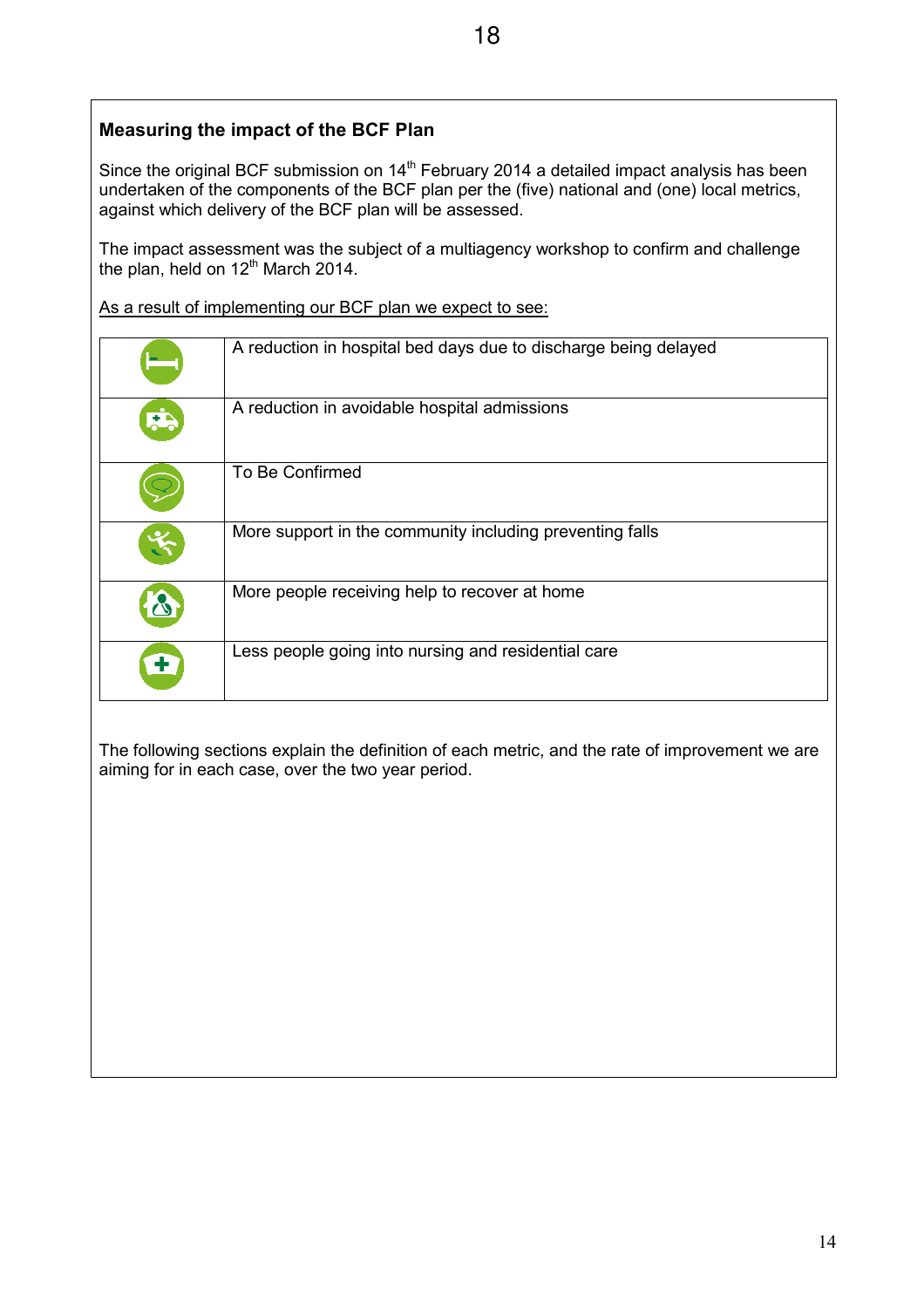| <b>National Metric (1)</b>                                                                                                                        | <b>Definition</b>                                                                                                                                            | <b>Trajectory of improvement</b>                                                                                                                                            |
|---------------------------------------------------------------------------------------------------------------------------------------------------|--------------------------------------------------------------------------------------------------------------------------------------------------------------|-----------------------------------------------------------------------------------------------------------------------------------------------------------------------------|
| <b>Permanent</b><br>admissions of<br>older people (aged<br>65 and over) to<br>residential and<br>nursing care<br>homes, per 100,000<br>population | This is a nationally defined<br>metric measuring delivery of<br>the outcome to reduce<br>inappropriate admissions of<br>older people to residential<br>care. | The proposed trajectory is for a<br>reduction from 762.73 permanent<br>admissions per 100,000 population<br>per year to 718.74 (or 5.77%) by<br>31 <sup>st</sup> March 2015 |

| <b>National Metric (2)</b>                                                                                                                                                     | <b>Definition</b>                                                                                                                                                                                                                                                                                                                                                                | <b>Trajectory of improvement</b>                                                                                                                                               |
|--------------------------------------------------------------------------------------------------------------------------------------------------------------------------------|----------------------------------------------------------------------------------------------------------------------------------------------------------------------------------------------------------------------------------------------------------------------------------------------------------------------------------------------------------------------------------|--------------------------------------------------------------------------------------------------------------------------------------------------------------------------------|
| <b>Proportion of older</b><br>people (65 and<br>over) who were still<br>at home 91 days<br>after discharge<br>from hospital into<br>reablement /<br>rehabilitation<br>services | This is a nationally defined<br>metric measuring delivery of<br>the outcome to increase the<br>effectiveness of reablement<br>and rehabilitation services<br>whilst ensuring that the<br>number of service users<br>offered the service does not<br>decrease. The aim is<br>therefore to increase the<br>percentage of service users<br>still at home 91 days after<br>discharge | The proposed trajectory is for an<br>increase from 78.22% of service<br>users still at home 91 days after<br>discharge to 82.19% (or 5.08%) by<br>31 <sup>st</sup> March 2015. |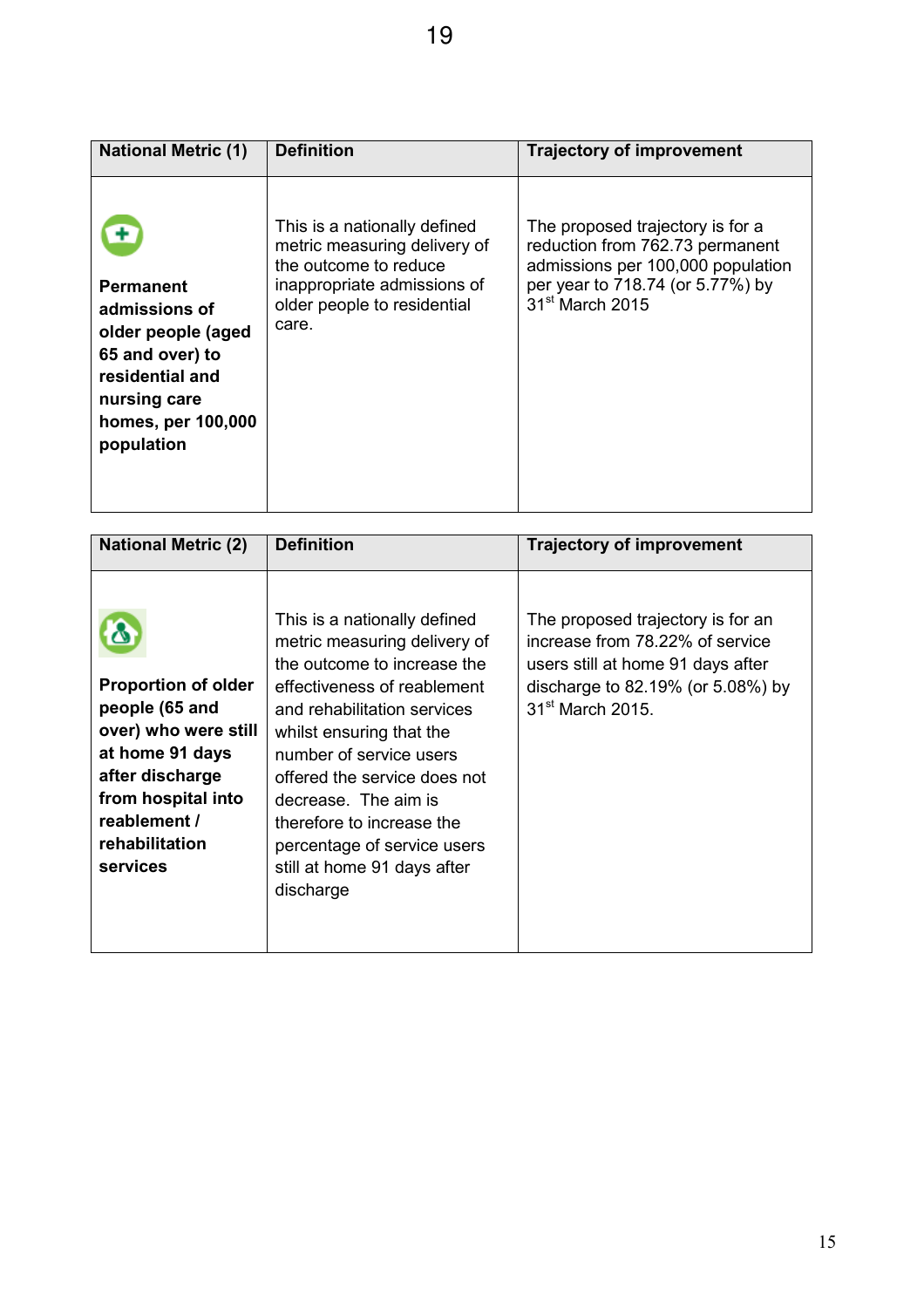| <b>National Metric (3)</b>                                                                               | <b>Definition</b>                                                                                                                                                                                                                                                                                                                                                                            | <b>Trajectory of improvement</b>                                                                                                                                                                                                                                    |
|----------------------------------------------------------------------------------------------------------|----------------------------------------------------------------------------------------------------------------------------------------------------------------------------------------------------------------------------------------------------------------------------------------------------------------------------------------------------------------------------------------------|---------------------------------------------------------------------------------------------------------------------------------------------------------------------------------------------------------------------------------------------------------------------|
| <b>Delayed transfers</b><br>of care from<br>hospital per<br>100,000 population<br>(average per<br>month) | This is a nationally defined<br>metric measuring delivery of<br>the outcome of effective joint<br>working of hospital services<br>(acute, mental health and non-<br>acute) and community-based<br>care in facilitating timely and<br>appropriate transfer from all<br>hospitals for all adults. The<br>aim is therefore to reduce the<br>rate of delayed bed days per<br>100,000 population. | The proposed trajectory is for a<br>decrease from a baseline of 292.71<br>delayed bed days per 100,000 per<br>month to 288.18 (1.55%) by 31 <sup>st</sup><br>December 2014 followed by a<br>further reduction to $287.67$ (0.18%)<br>by 30 <sup>th</sup> June 2015. |

| <b>National Metric (4)</b>                  | <b>Definition</b>                                                                                                                                                                                                                                            | <b>Trajectory of improvement</b>                                                                                                                                                                                                                               |
|---------------------------------------------|--------------------------------------------------------------------------------------------------------------------------------------------------------------------------------------------------------------------------------------------------------------|----------------------------------------------------------------------------------------------------------------------------------------------------------------------------------------------------------------------------------------------------------------|
| <b>Avoidable</b><br>emergency<br>admissions | This is a nationally defined<br>metric measuring delivery of<br>the outcome to reduce<br>avoidable emergency<br>admissions which can be<br>influenced by effective<br>collaboration across the health<br>and care system. This is a<br>composite measure of: | The proposed trajectory is for a<br>decrease from a baseline of 124.12<br>emergency admissions per 100,000<br>per month to 121.69 (1.96%) by 30 <sup>th</sup><br>September 2014 and then<br>remaining the same at 121.69 until<br>31 <sup>st</sup> March 2015. |
|                                             | Unplanned hospitalisation for<br>chronic ambulatory care<br>sensitive conditions (all ages)                                                                                                                                                                  |                                                                                                                                                                                                                                                                |
|                                             | Unplanned hospitalisation for<br>asthma, diabetes and epilepsy<br>in children                                                                                                                                                                                |                                                                                                                                                                                                                                                                |
|                                             | Emergency admissions for<br>acute conditions that should<br>not usually require hospital<br>admission (all ages)                                                                                                                                             |                                                                                                                                                                                                                                                                |
|                                             | Emergency admissions for<br>children with lower respiratory<br>tract infections                                                                                                                                                                              |                                                                                                                                                                                                                                                                |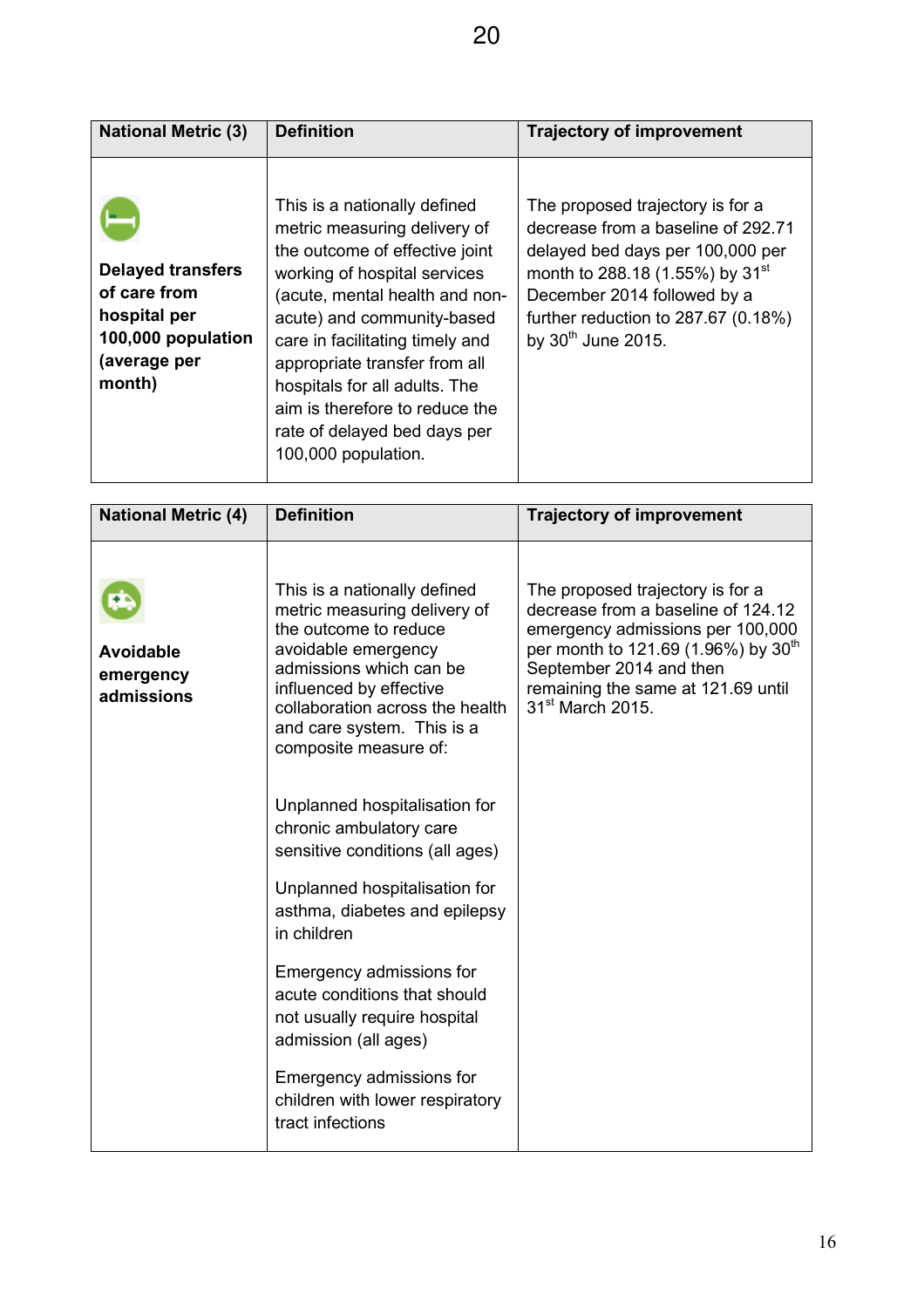## **Avoidable Emergency Admissions – supplementary information**

The two CCGs in Leicestershire have set out a combined trajectory to reduce avoidable emergency admissions by 15% by 2018/19. Only a proportion of this trajectory is to be achieved by the schemes in the BCF, with a selection of other parts of CCG commissioning plans impacting on the remainder of the trajectory.

The overall trajectory to reduce avoidable emergency admissions over the five year period is illustrated in the graph below in (one colour) with the BCF contributing elements shown in (another colour)



#### **Total Avoidable Emergency Admission Reduction Against BCF Reduction**

In 2014/15 a 3% combined reduction in emergency admissions is based on the impact that can be achieved via a full year effect through the following interventions:

- Implementation of Intensive Community Support (Virtual Beds)
	- o 48 beds for ELRCCG and 48 beds for WLCCG.
	- o WLCCG beds in place from April 2013
	- o Phased implementation of ELRCCG beds commenced in October 2013, with all 48 virtual beds fully operational from December 2013.
- Implementation of CRS (Social Care Crisis Response Service) phased implementation from September 2013
- Proactive Care WLCCG Risk Stratification and case management approach to LTC patients within a primary care setting
- Integrated Care Model ELRCCG Risk Stratification and case management approach of patients identified at medium risk using the risk stratification model - the model was fully rolled out across from January 2014
- Children's community nursing pilot commenced late 2013.
- COPD Scheme
- CVD Scheme
- Single Front Door (A&E)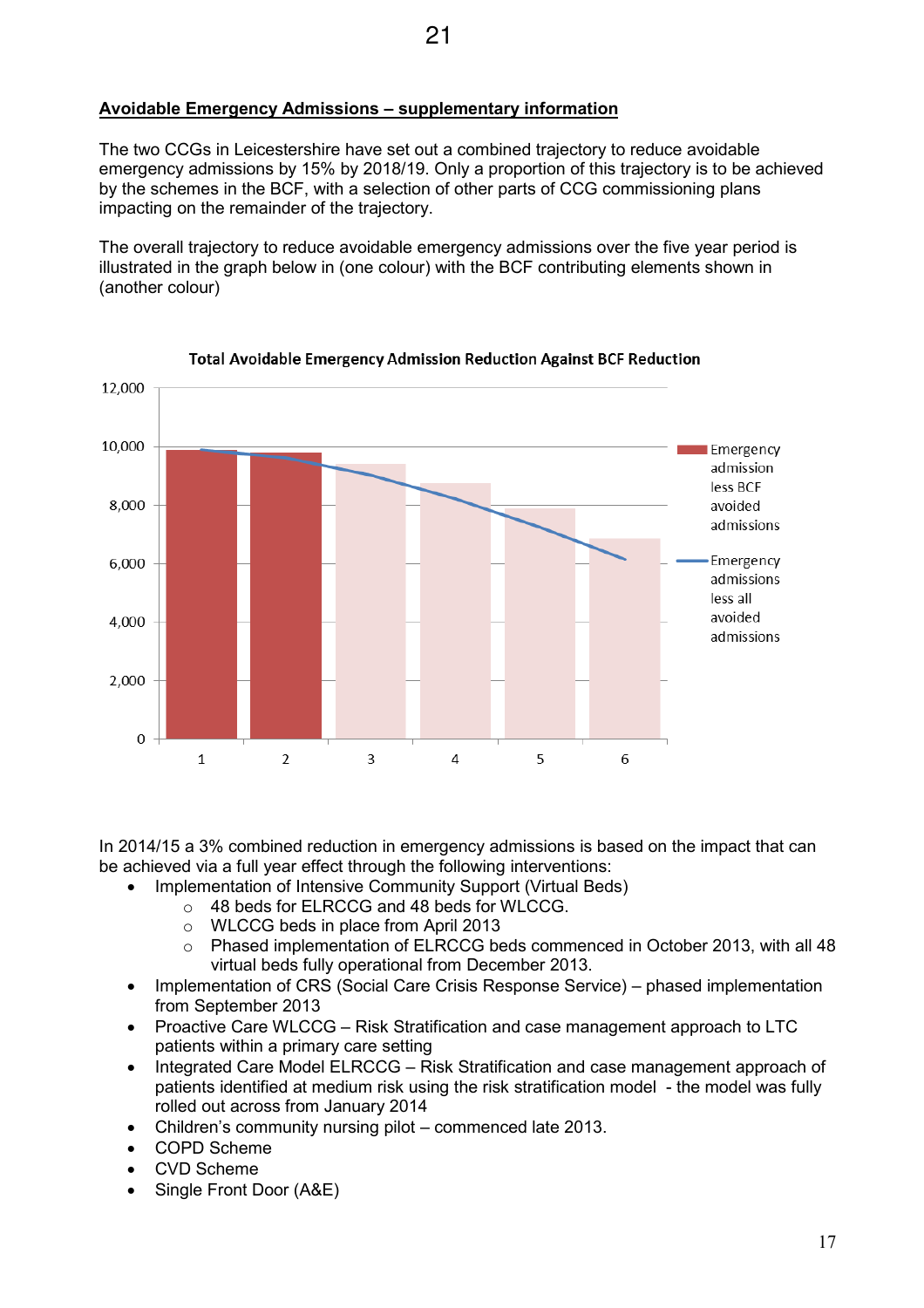Through the BCF plan we have set out how we plan to expand on the existing platform of integrated community services in Leicestershire e.g. by the introduction of the integrated two hour urgent response, and developing a business case to improve the integrated care of frail older people.

The impact of these further interventions, will allow for increasing levels of ambition with a stretch applied to the trajectory from 2015/16 onwards.

| <b>National Metric (5)</b>                  | <b>Definition</b>                                                                                                                                                                                                                                                                                                                                                                                                                                                                                                                                                    | <b>Trajectory of Improvement</b> |
|---------------------------------------------|----------------------------------------------------------------------------------------------------------------------------------------------------------------------------------------------------------------------------------------------------------------------------------------------------------------------------------------------------------------------------------------------------------------------------------------------------------------------------------------------------------------------------------------------------------------------|----------------------------------|
| <b>Patient / service</b><br>user experience | <b>TBC</b><br>This will be a nationally<br>defined metric however, at the<br>time of writing this paper the<br>guidance confirming the<br>definition of the metric has not<br>be released.<br>The outcome will be to<br>demonstrate local<br>population/health data,<br>patient/service user and carer<br>feedback has been collated<br>and used to improve patient<br>experience. To provide<br>assurance that there is a co-<br>design approach to service<br>design, delivery and<br>monitoring, putting patients in<br>control and ensuring parity of<br>esteem. | <b>TBC</b>                       |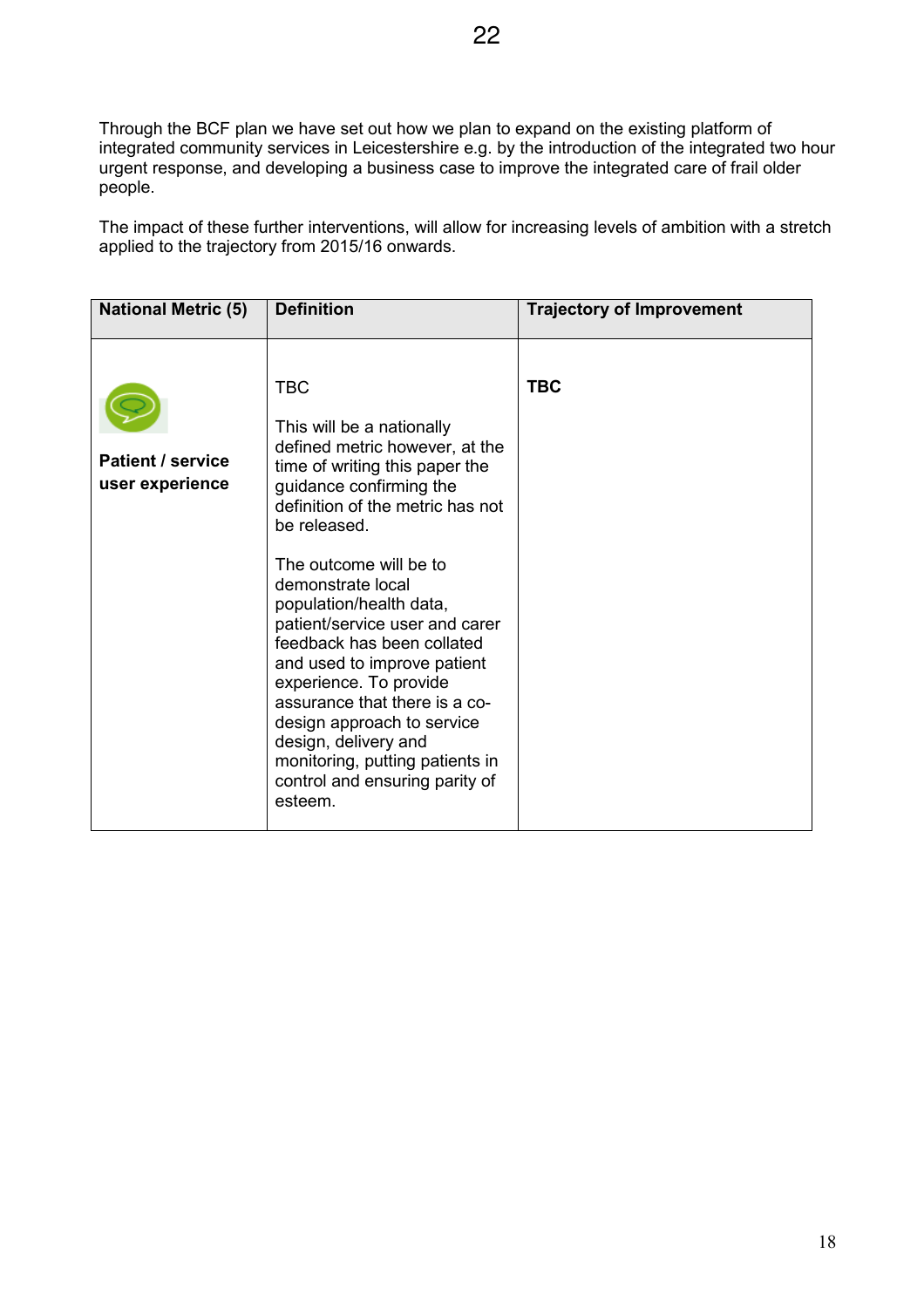| Local Metric (6)                                       | <b>Definition</b>                                                                                                                                     | <b>Trajectory of Improvement</b>                                                                                                                                                                                                                                                                                                                                                                                                                                                                                                                                                                                                                                                   |
|--------------------------------------------------------|-------------------------------------------------------------------------------------------------------------------------------------------------------|------------------------------------------------------------------------------------------------------------------------------------------------------------------------------------------------------------------------------------------------------------------------------------------------------------------------------------------------------------------------------------------------------------------------------------------------------------------------------------------------------------------------------------------------------------------------------------------------------------------------------------------------------------------------------------|
| Injuries due to falls<br>in people aged 65<br>and over | This is a locally defined metric<br>measuring delivery of the<br>outcome to reduce emergency<br>admissions due to falls in<br>people aged 65 and over | The proposed trajectory is for a<br>decrease from a baseline of 168.20<br>emergency admissions per 100,000<br>per month to 162.17 (3.58%) by 31 <sup>st</sup><br>March 2015 followed by a slight<br>increase to 162.21 (0.02%) by 30 <sup>th</sup><br>September 2015.<br>This metric is being reviewed<br>following the proposal to introduce<br>an additional falls prevention<br>scheme within the BCF in<br>association with East Midlands<br>Ambulance Service. The evidence<br>from other areas suggests the<br>trajectory can be significantly<br>improved with the introduction of<br>this service and this trajectory will<br>be re-modelled in Q1 2014/15<br>accordingly. |

In addition to the six metrics above, the BCF Plan will also drive the following improvements in terms of length of stay:

- A reduction in the number of people whose length of stay is 15 days or greater.
- A reduction in the time between a patient being assessed as medically fit for discharge and the time that they are discharged.

Further work will be completed in relation to the overall impact on length of stay in the BCF as part of the work to develop a business case for an integrated service for frail older people.

The work completed on impact analysis for the BCF to date has also indicated that further work is needed to validate/develop performance indicators for each component of the BCF so that the contribution of individual interventions in the BCF against the six top line metrics can be evidenced more effectively. This work has been factored into the BCF programme plan.

**Appendix 3** shows a more detailed breakdown against each of the metrics in support of this submission. This includes a table which illustrates which BCF component schemes we consider will have the greatest impact on each of the six metrics.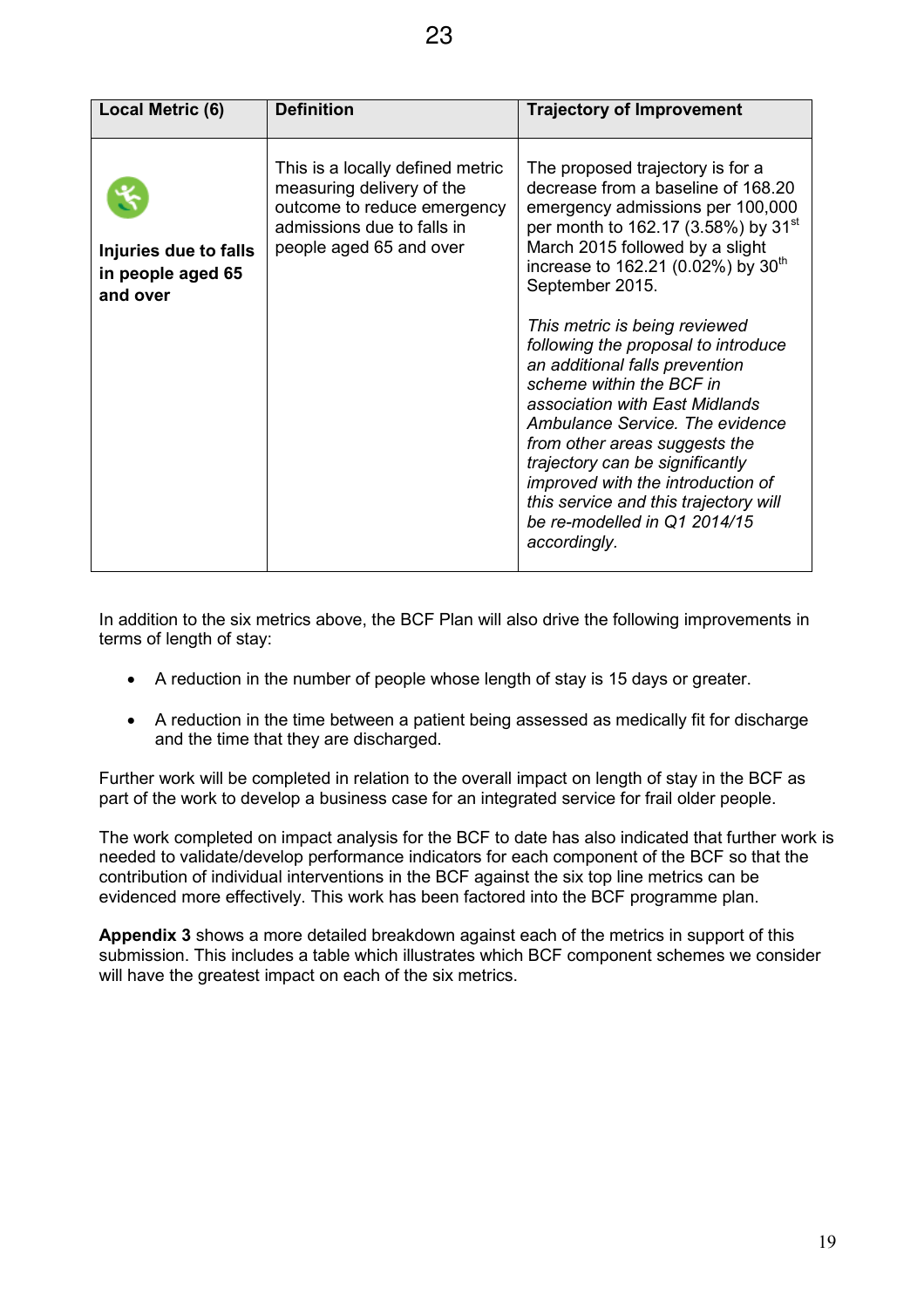## **What measures of health gain will you apply to your population?**

The measures of health gain will be those linked directly to the outcomes within our LLR-wide strategy and the Joint Health and Wellbeing Strategy for Leicestershire which map across as shown in the table below. These are associated primarily with delivering improved outcomes for those with specific LTCs and frail older people, the impact on their associated mortality rates, and measures of quality of life such as maintaining independence, and the impact on health inequalities. Results will be achieved by significant improvements in prevention, proactive care, and care coordination for the local population, by developing a fully integrated health and care system by 2018.

| <b>LLR Wide Strategy</b>                   | <b>Leicestershire's Joint Health</b>                       | <b>BCF Themes</b>                    |
|--------------------------------------------|------------------------------------------------------------|--------------------------------------|
| <b>Priorities</b><br>(Provisional)         | and Wellbeing Strategy<br><b>Priorities</b>                |                                      |
| <b>Respiratory Disease</b>                 | Supporting the ageing                                      | Unified prevention offer             |
|                                            | population                                                 | <b>LTCs</b>                          |
|                                            | Managing the shift to prevention<br>and early intervention | Integrated urgent response           |
|                                            | Getting it right from childhood                            | Hospital discharge and<br>reablement |
| <b>CVD</b>                                 | Supporting the ageing                                      | Unified prevention offer             |
|                                            | population                                                 | <b>LTCs</b>                          |
|                                            | Managing the shift to prevention<br>and early intervention | Integrated urgent response           |
|                                            |                                                            | Hospital discharge and               |
|                                            | Getting it right from childhood                            | reablement                           |
| Cancer                                     | Supporting the ageing                                      | Unified prevention offer             |
|                                            | population                                                 | <b>LTCs</b>                          |
|                                            | Managing the shift to prevention<br>and early intervention | Integrated urgent response           |
|                                            |                                                            | Hospital discharge and               |
|                                            | Getting it right from childhood                            | reablement                           |
| Mental Health &<br><b>Substance Misuse</b> | Improving mental health and<br>wellbeing                   | Unified prevention offer             |
|                                            |                                                            | Hospital discharge and               |
|                                            | Managing the shift to prevention<br>and early intervention | reablement                           |
|                                            | Getting it right from childhood                            |                                      |
| Dementia                                   | Supporting the ageing                                      | Unified prevention offer             |
|                                            | population                                                 | <b>LTCs</b>                          |
|                                            | Improving mental health and<br>wellbeing                   | Integrated urgent response           |
|                                            |                                                            | Hospital discharge and               |
|                                            | Managing the shift to prevention                           | reablement                           |
|                                            | and early intervention                                     |                                      |

The delivery of the outcomes in our Joint Health and Wellbeing Strategy, and the LLR-wide strategy, are also supported by the significant investment in primary prevention through services commissioned by Public Health (e.g. smoking cessation, obesity and physical activity programme).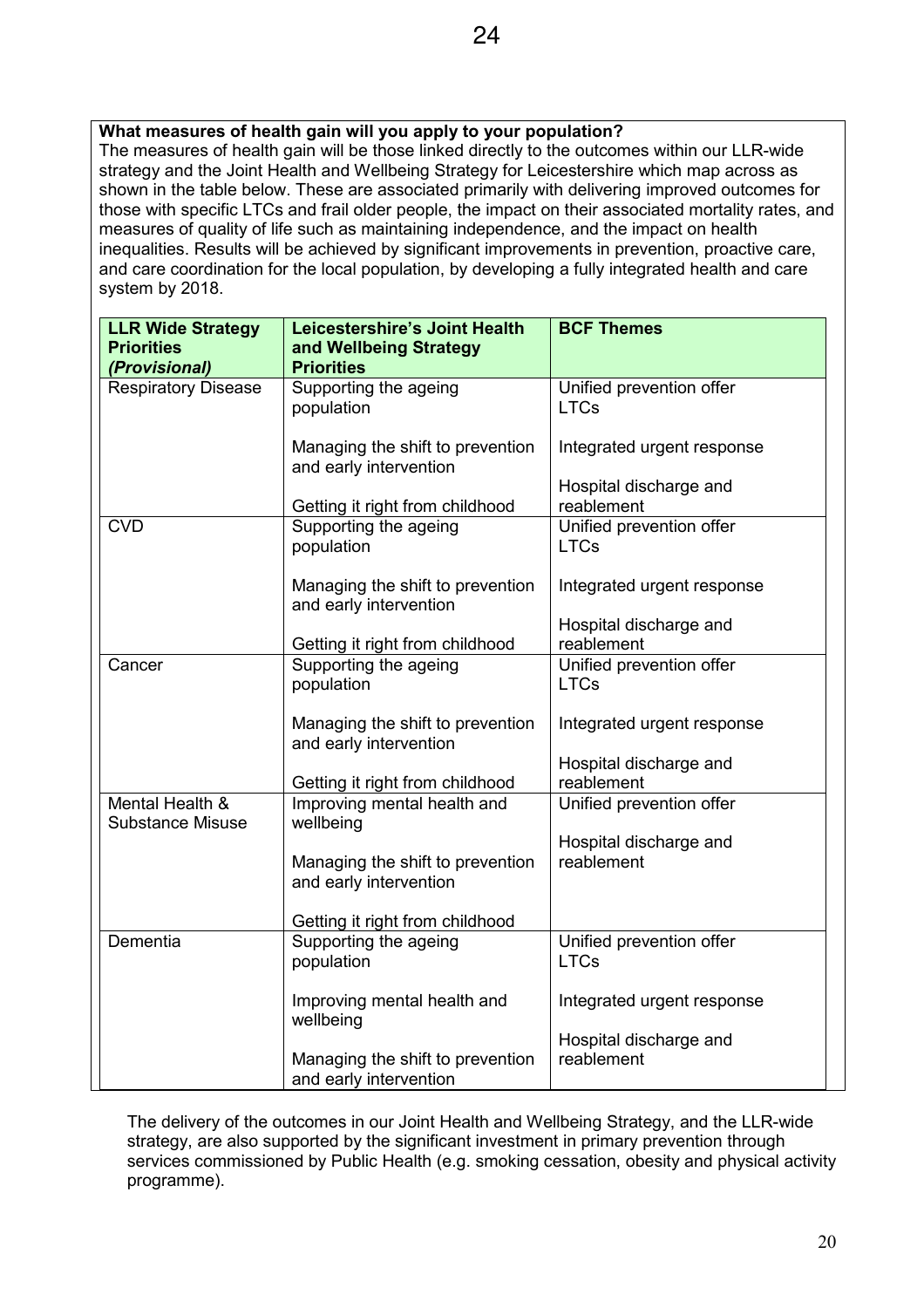## **c) Description of planned changes**

Please provide an overview of the schemes and changes covered by your joint work programme, including:

- The key success factors including an outline of processes, end points and time frames for delivery (see below)
- How you will ensure other related activity will align, including the JSNA, JHWS, CCG commissioning plan/s and Local Authority plan/s for social care *(see pages 3, 34-36 and pages 43-44).*

#### **A Unified Prevention Offer for Leicestershire's Communities**

Intervening early can have a major impact on the health of individuals and prevent or reduce the need for more costly care later on.

In Leicestershire, prevention is a key strand of our Health and Wellbeing strategy, and our delivery model per the care pyramid. It is also an area where we believe collaboration is key to achieving successful outcomes and a greater quality of life for the citizens in Leicestershire.

We have considered evidence from other communities (e.g. Derby), where prevention is more targeted, consolidated and cost effective, through for example, Local Area Coordination, and we can see opportunities to achieve these benefits in Leicestershire.

By investing in the bottom tier of the care pyramid as a priority we are also providing the necessary infrastructure for other elements of the BCF plan to function effectively.

#### **What do we want to achieve?**

We want people and communities to:

- Be able to access a range of support early, through social and community networks
- Be empowered to take control of their health and wellbeing
- Live healthier and independent lives
- Maintain their independence within their community for longer.

By 2018 we aim to have a comprehensive offer for community based prevention for the citizens of Leicestershire, funded by bringing together all the resources available to Local Councils and the NHS.

By investing in prevention we expect to see a reduction in the number of people accessing services in crisis or inappropriately and when people have a need for a health or care intervention that they can quickly return to their optimum independence within a supportive community.

We already have local examples of where this has proved successful including support to Carers, Supporting Leicestershire Families, First Contact and Housing related support for older people.

However in order to feel confident that we are reaching more vulnerable people in time to make a difference - both to them as individuals and their impact on the health and care system - we need to consolidate our efforts and raise our ambition.

We are already investing part of the current social care allocation in a menu of prevention services. It is important that we continue to fund some of these services whilst we plan for a new model*.* These include the existing services to carers, extra care housing for older people and timebanking.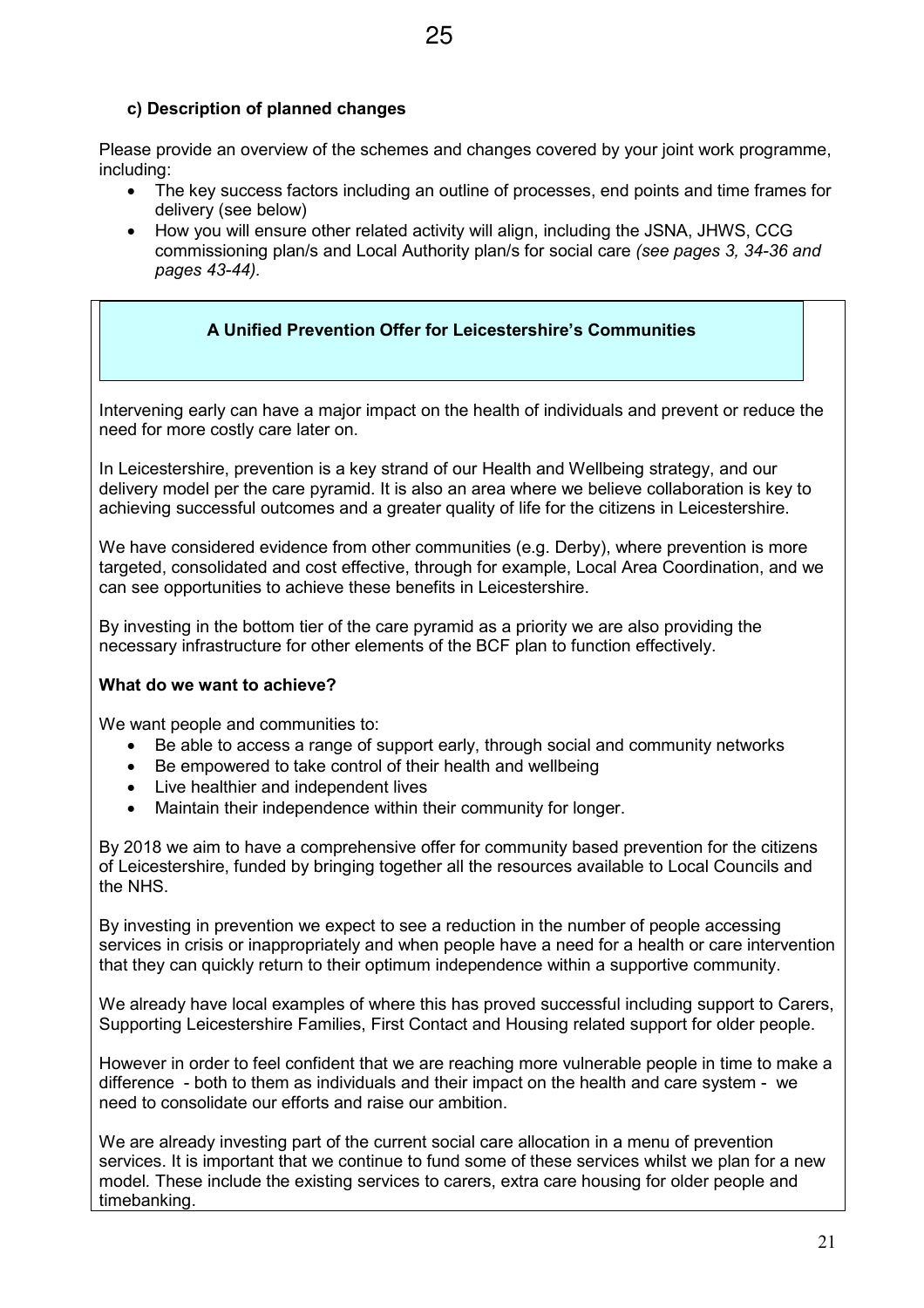Last year we worked with the Chartered Institute for Housing and our District Councils Housing colleagues to look at what housing has to offer around promoting and supporting positive health and wellbeing.

This has led to a number of opportunities for further work around Disabled Facilities Grant (DFG), aids and equipment, and home improvement, which have been incorporated into the overall BCF prevention plan.

#### **How will the Unified Prevention component of the BCF Plan deliver improvements and what are the initial milestones**

(Please refer also to the high level programme plan at **Appendix 4**)

The initial part of the BCF prevention plan will involve:

- 1. **Extending the existing carers health and wellbeing support programme** across all GP practices in the county
- 2. **Scoping the new unified prevention offer (leading to an outline business case)** including:
	- o Understand all the prevention services and resources currently available from all partners
	- $\circ$  Examine the evidence in terms of proven interventions elsewhere, such as Local Area Coordination
	- o Examine how we can achieve greater integration of the prevention offer for those who present at the emergency department, or in crisis, so that where applicable citizens can be diverted to appropriate community based support, linking with the other priorities and care pathways in the BCF plan.
	- $\circ$  Examine how greater integration of housing support can be achieved in our prevention offer (see 4.1.3 below)
	- o Agreeing how the model needs to change and become a unified offer

Our programme plan shows we intend to have completed the outline scope and outline business case by Q1 2014/15

- 3. **Implementation plan will follow** to include:
	- Testing the concept and model of Local Area Coordination in Leicestershire. This will introduce a new model of support for vulnerable people which focuses on identifying and supporting those who need help before they hit crisis, and working towards building an inclusive resilient community around them.
	- We aim to test the model to support vulnerable people, those with Long Term Conditions, and to meet the differing needs of those in rural and urban areas.
	- Assessing the contributions that stakeholders will make to the BCF budget for 2015/16
	- Launching the new prevention offer/model
	- If proved effective, implementation will include rolling out Local Area Coordination to the remaining areas. This will be a phased implementation which will allow the model to be evaluated, and lessons learned to be incorporated in the roll out.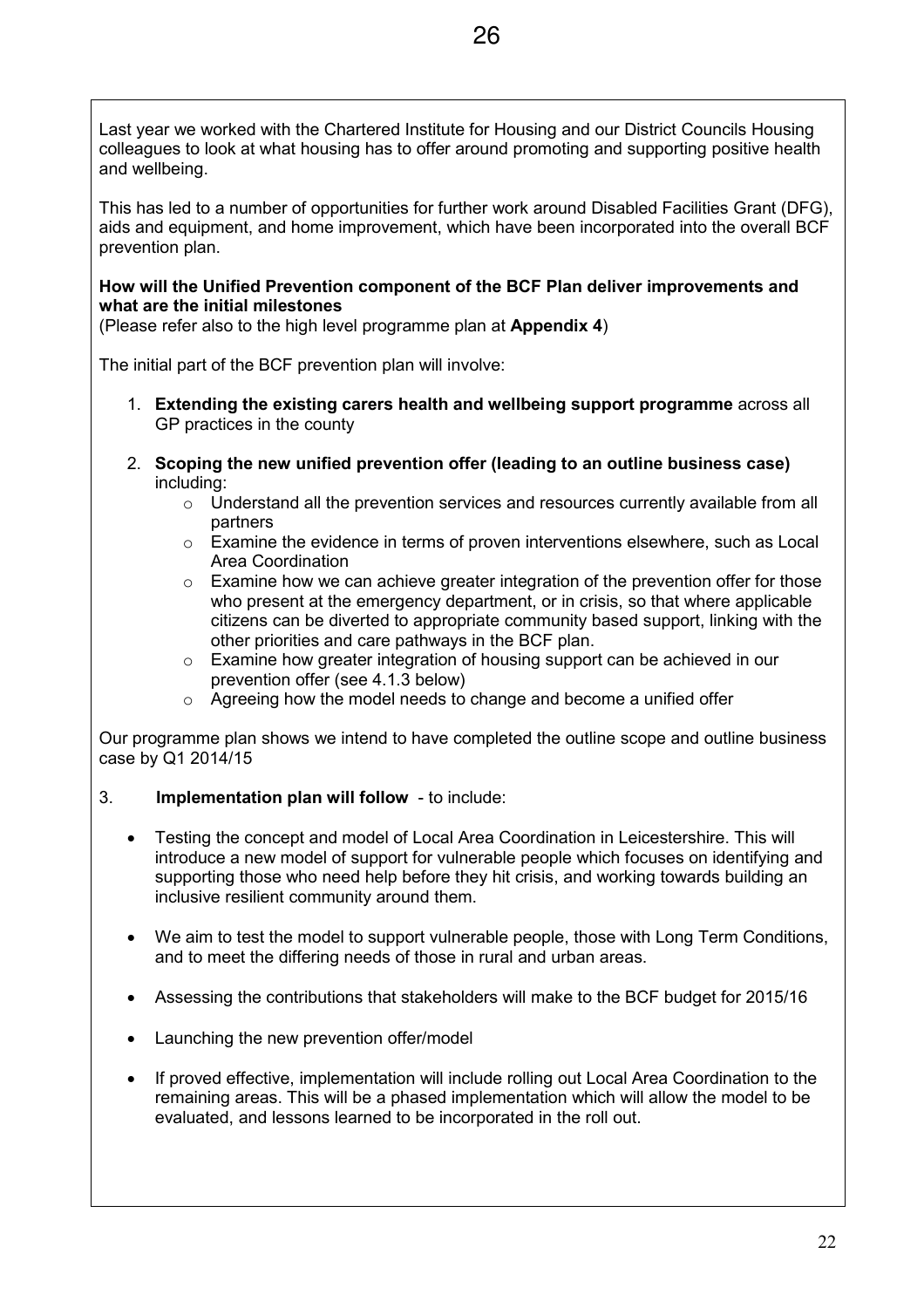## **Unified Prevention Offer: Integrating Housing**

Housing professionals and our Health and Wellbeing Board recognise the potential that housing services have to deliver better health and social care outcomes. Everyone is fully engaged in shaping and delivering different ways of working in Leicestershire to achieve this, including a range of housing providers who have been actively engaged in our work to date.

In 2013, we worked with the Chartered Institute of Housing to identify the "Housing Offer to Health." As a result, Leicestershire's approach to prevention will include implementing an integrated offer of housing support targeted to improve health and wellbeing in our communities.

Using our current First Contact scheme and the proposed Local Area Coordination approach described above, we can reduce demand on other services such as GPs and hospital care by effectively signposting to practical housing advice and interventions across multiple agencies, using one referral form. This will pick up important interventions such as Keeping Warm and Well at Home, and providing a range of practical support to older and vulnerable people.

Our aim is to reduce emergency admissions and prevent delayed hospital discharge through primary prevention focused on housing support. Our BCF plan for Integrating Housing as a key part of prevention therefore focuses on two main areas as illustrated in the table below:

| A consistent<br>housing<br>improvement offer<br>across<br>Leicestershire                       | This will provide practical support for both self funders and those<br>eligible for statutory support so that aids, equipment, adaptations,<br>handy person maintenance services and energy efficiency<br>interventions are readily and rapidly available across all tenures,<br>including via statutory assessments by occupational therapists and for<br>those accessing DFGs. |
|------------------------------------------------------------------------------------------------|----------------------------------------------------------------------------------------------------------------------------------------------------------------------------------------------------------------------------------------------------------------------------------------------------------------------------------------------------------------------------------|
|                                                                                                | This will reduce the time taken to provide practical help to individual<br>service users, reduce process costs for services paid for through the<br>public purse and support vulnerable people to access the low level<br>practical support that helps them remain independently at home.                                                                                        |
|                                                                                                | Existing funding streams which could be redirected to deliver this<br>service, including the DFG funding, will be scoped in 2014/15, and the<br>service developed through negotiations and business case proposals.                                                                                                                                                              |
| Housing as an                                                                                  | Housing will become much more clearly linked to all aspects of the                                                                                                                                                                                                                                                                                                               |
| Integral part of care<br>planning - e.g. all                                                   | BCF and its priority care pathways.                                                                                                                                                                                                                                                                                                                                              |
| planning and                                                                                   | Partners will work collaboratively to identify and deliver housing                                                                                                                                                                                                                                                                                                               |
| decisions around an                                                                            | solutions to prevent delayed hospital discharge, support reablement,                                                                                                                                                                                                                                                                                                             |
| individual's hospital<br>discharge will include<br>early consideration<br>and action regarding | offer an urgent response to avoid admission, including via the<br>emergency department, and to maintain the independence of those<br>with Long Term Conditions for as long as possible.                                                                                                                                                                                          |
| appropriate and                                                                                | We will build health, social care and housing considerations into                                                                                                                                                                                                                                                                                                                |
| supportive housing                                                                             | assessments of a customer's needs right from the start, in a way that                                                                                                                                                                                                                                                                                                            |
| options.                                                                                       | recognises the potential of appropriate housing and housing based<br>support in delivering independence and reducing whole system costs.                                                                                                                                                                                                                                         |
|                                                                                                | The specific needs of those with mental health problems are also being<br>considered with a number of local solutions being discussed across                                                                                                                                                                                                                                     |
|                                                                                                | LLR. This is also a critical part of the housing offer, given the increased                                                                                                                                                                                                                                                                                                      |
|                                                                                                | emphasis nationally on parity of mental health with physical health, and<br>locally due to the trends in occupancy and delayed transfers of care<br>experienced over the last two years for mental health patients.                                                                                                                                                              |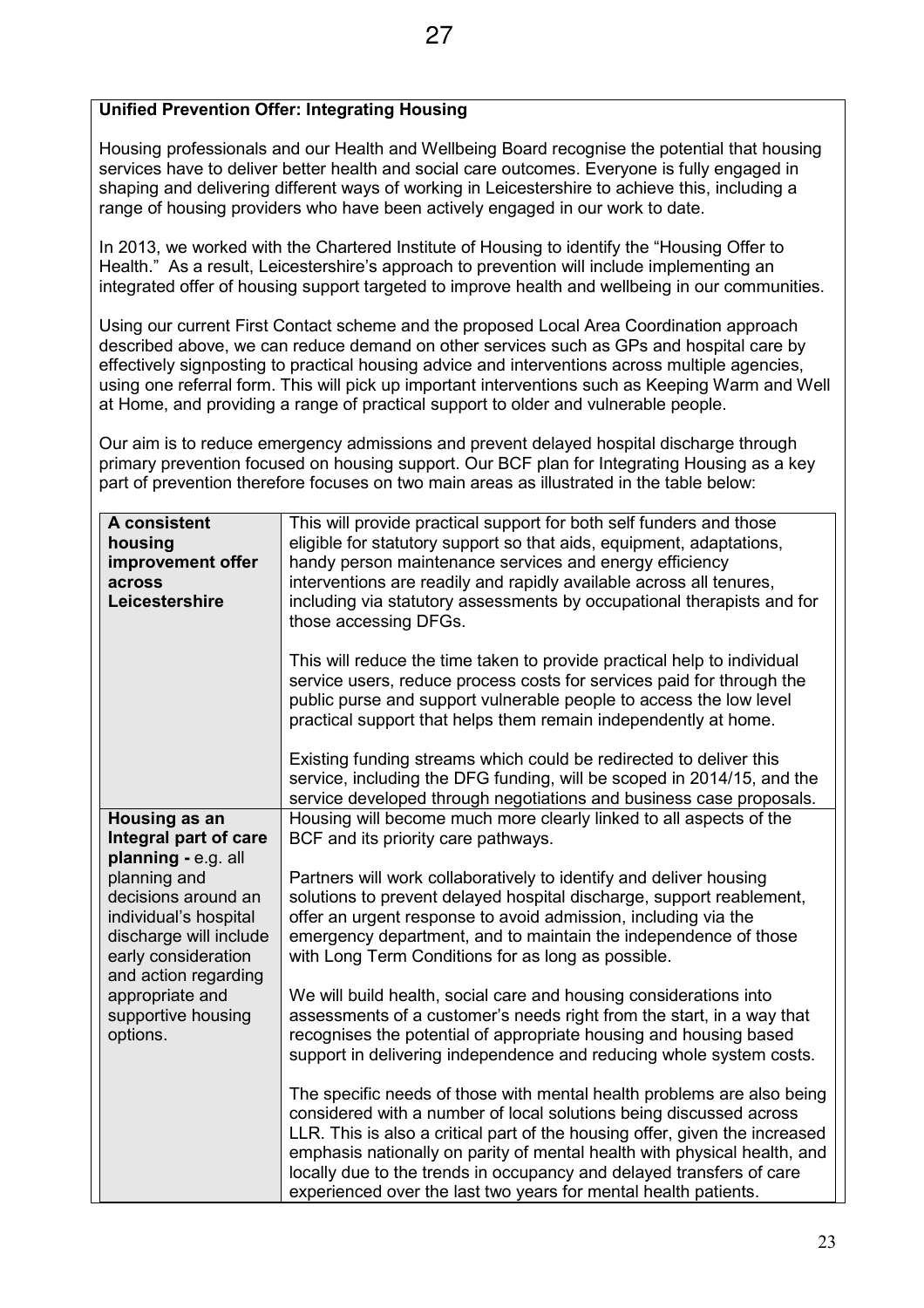| <b>Unified Prevention Summary Table</b>                     |                                  |                                        |                                        |                |                       |  |  |
|-------------------------------------------------------------|----------------------------------|----------------------------------------|----------------------------------------|----------------|-----------------------|--|--|
| Leicestershire<br><b>Better Care Fund</b><br><b>Plan</b>    | <b>New or</b><br><b>Existing</b> | <b>Investment</b><br>2014/15<br>£000's | <b>Investment</b><br>2015/16<br>£000's | <b>Metrics</b> | <b>Metric Symbols</b> |  |  |
| <b>First Contact</b>                                        | Existing                         | 159                                    | 162                                    | 4,5            |                       |  |  |
| <b>Carers Services</b>                                      | Existing                         | 370                                    | 450                                    | 1,5            |                       |  |  |
| <b>Time Banking</b>                                         | Existing                         | 72                                     |                                        | 5              |                       |  |  |
| Advice and<br>Information                                   | Existing                         | $\overline{4}$                         |                                        | 5              |                       |  |  |
| Carers<br><b>Assessments</b><br>(Care Bill<br>Implications) | <b>New</b>                       |                                        | 275                                    | 1,5            |                       |  |  |
| Specialist support<br>to people with<br>Dementia & Carers   | Existing                         | 294                                    | 320                                    | 5              |                       |  |  |
| Strengthening<br><b>Autism Pathway</b>                      | Existing                         | 163                                    | 95                                     |                |                       |  |  |
| Assistive<br>Technology                                     | Existing                         | 984                                    | 995                                    | 1, 5, 6        |                       |  |  |
| Assistive<br>Technology-<br>replacement<br>equipment        | Existing                         | 1,444                                  |                                        |                |                       |  |  |
| Local Area Co-<br>ordination                                | <b>New</b>                       | 240                                    | 600                                    | 4, 5, 6        |                       |  |  |
| Housing Offer -<br><b>Disabled Facilities</b><br>Grants     | <b>New</b>                       |                                        | 1,739                                  | 1, 5, 6        |                       |  |  |
|                                                             |                                  | 3,730                                  | 4,636                                  |                |                       |  |  |
| Protection of<br><b>Services</b>                            |                                  |                                        |                                        |                |                       |  |  |
| NHS-LD Short<br><b>Breaks</b>                               | Existing                         |                                        | 844                                    | 5              |                       |  |  |
|                                                             |                                  | 3,730                                  | 5,480                                  |                |                       |  |  |

#### Key to metrics

- 1. Permanent admissions of older people (aged 65 and over) to residential and nursing homes, per 100,000 population.
- 2. Proportion of older people (65 and over) who were still at home 91 days after discharge from hospital into reablement/rehabilitation services.
- 3. Delayed transfer of care from hospital per 100,000 population (average per month).
- 4. Avoidable emergency admissions (composite measure).
- 5. Patient/service user experience
- 6. Injuries due to falls in people aged 65 and over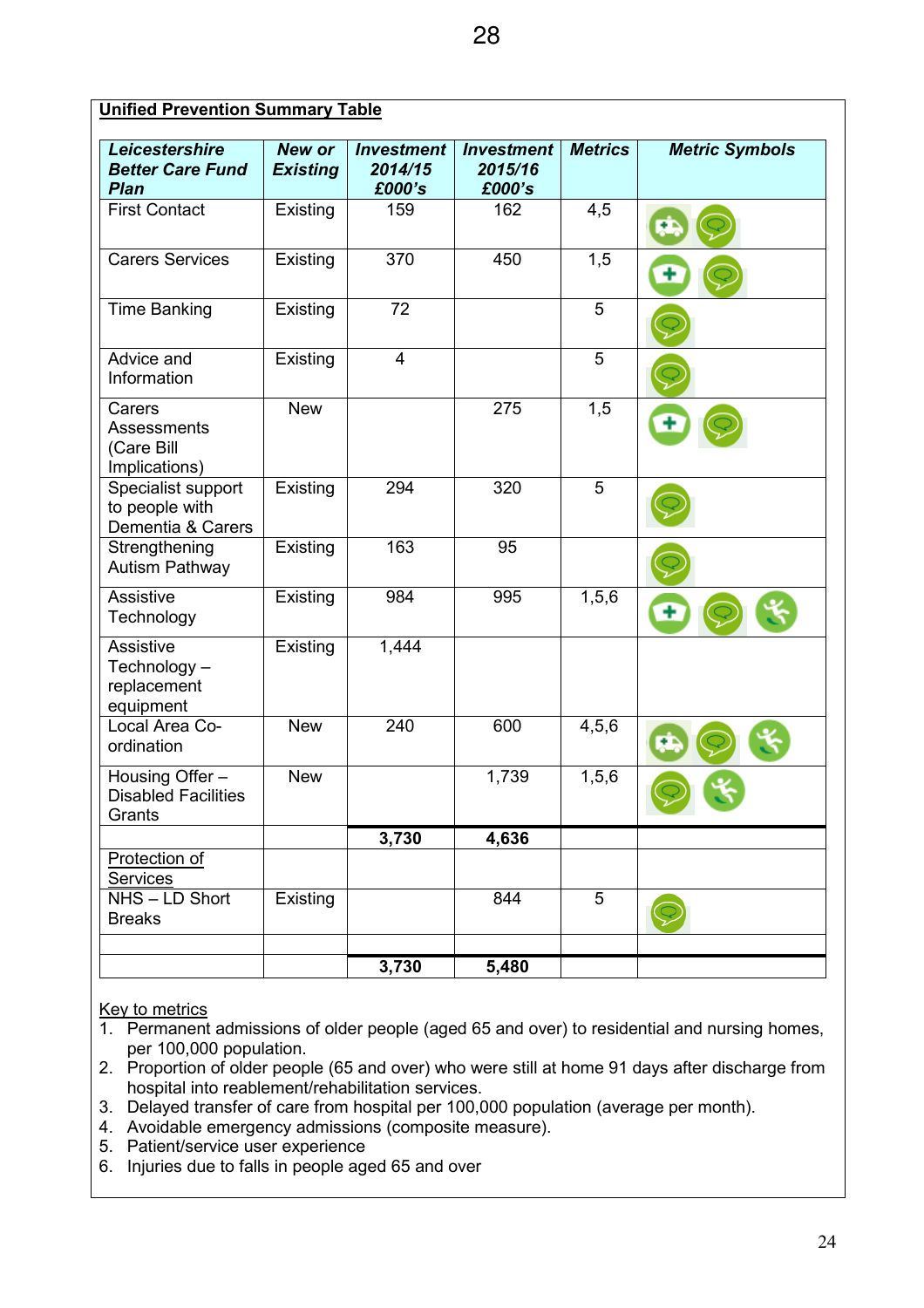#### **Integrated, Proactive Care for those with Long Term Conditions**

Both local Clinical Commissioning Groups have developed effective models of care to support people with long term conditions to maintain the maximum level of independence and self care that they can.

This involves risk stratification and care planning, with primary and community based support planned around the patient, carer and family.

Care plans "step up" care when needed to support through period of crisis or increased need and "step down" care when the person stabilises or needs decrease.

Further integration of pathways, data, records, technology and, where appropriate, services, are the key to improving our local service offer to patients with Long Term Conditions

In order to transform primary care services and respond to the challenge of case management of patients over 75s, the CCGs are further developing their plans to enable primary care to proactively manage patients with multiple morbidities and those that are at the end of their lives. This includes the local plans for extending primary care services across the seven day period.

Releasing time for primary care to undertake a co-ordinated multidisciplinary approach to patient care is a key enabler to improved system management of patients that are complex and have multiple health and social care issues.

Leicestershire CCGs are also working with local authorities and other health partners to establish effective systems to deliver personal health budgets to individuals eligible through the NHS Continuing Health Care (CHC) process, with a view to the extension of this approach to those with LTCs in line with national policy implementation timescales.

An LLR steering group has been established to plan and develop policies and procedures for implementation for on-going management of personal health budgets. Membership includes health and social care representatives.

National timeline:

- April 2014 those in receipt of CHC have the right to ask for a personal health budget
- October 2014 those in receipt of CHC have the right to have a personal health budget
- October 2015 those with long term conditions will be able to have a personal health budget (further guidance pending).

By putting in place:

- A more accessible, unified prevention offer
- Enhanced, multidisciplinary integrated care on a 24/7 basis
- Integrated crisis response within two hours
- Case management for those over 75 by GPs
- Greater integration of data and care records, centred on the NHS number
- Greater use of telecare and telehealth
- An implementation plan for personal health budgets

We can continue to enhance the whole system of care for patients with Long Term Conditions in Leicestershire to maximise independence and choice, and avoid unnecessary acute care episodes on a 24/7 basis.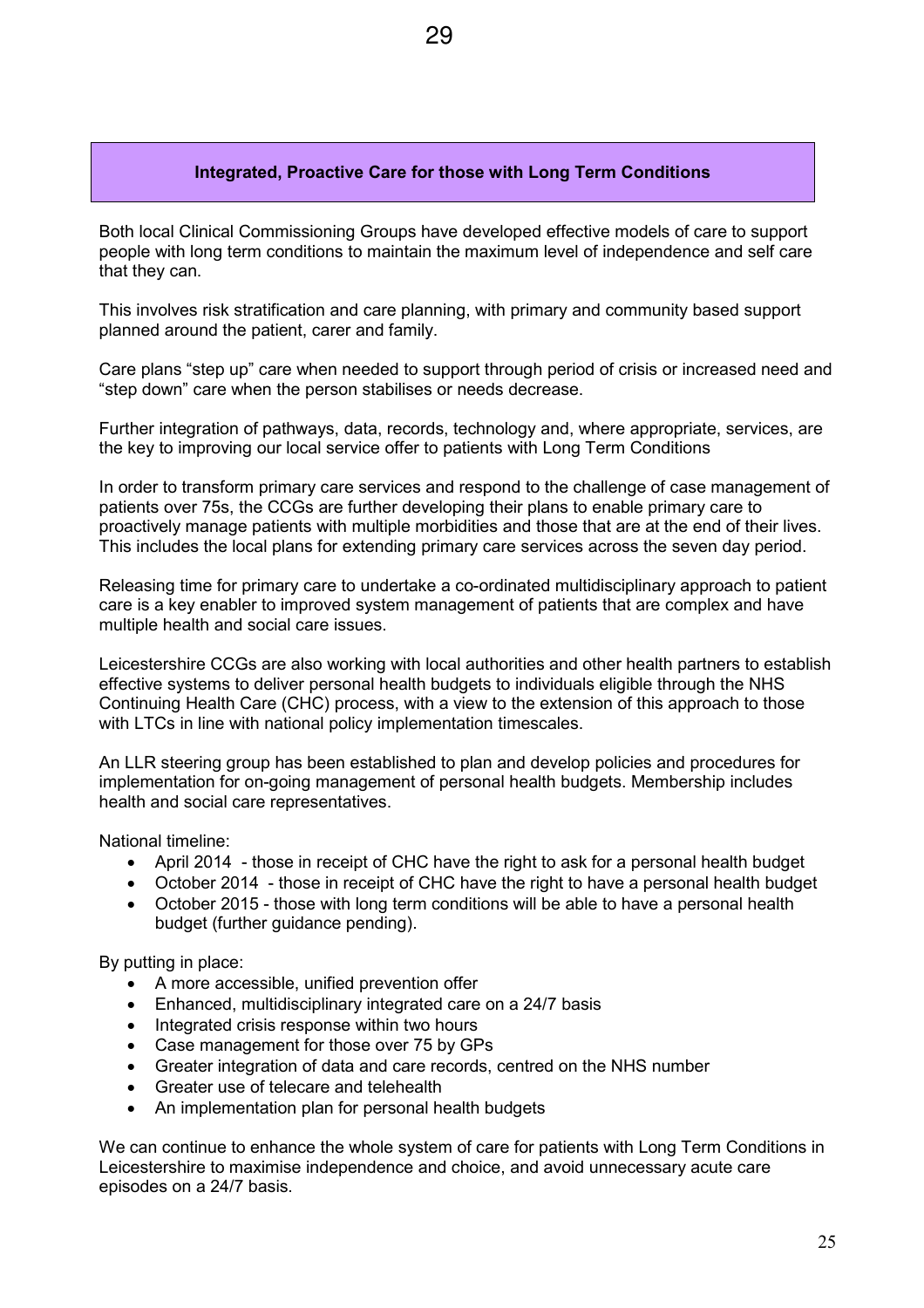## **Summary Table: Long Term Conditions**

| <b>Better Care Fund</b><br><b>Schemes</b>                                    | New or<br><b>Existing</b> | 2014/15<br>£000's | 2015/16<br>£000's | <b>Metrics</b> | <b>Metric Symbols</b> |
|------------------------------------------------------------------------------|---------------------------|-------------------|-------------------|----------------|-----------------------|
| Proactive Care (West<br>Leicestershire)                                      | Existing                  | 540               | 540               | 4, 5, 6        |                       |
| Integrated Model for Long<br><b>Term Conditions (East</b><br>Leicestershire) | Existing                  | 460               | 460               | 4, 5, 6        |                       |
| Pathway to Housing                                                           | Existing                  | 72                |                   | 5              |                       |
| <b>Memory Plus Service</b>                                                   | Existing                  | 10                |                   | $\mathbf{1}$   |                       |
| Improving Quality in Care<br>Homes                                           | Existing                  | 487               | 501               | 4,5,           |                       |
| IT Enablers - data<br>sharing, care plans,<br>telehealth & telecare          | <b>New</b>                |                   | 650               | 5              |                       |
|                                                                              |                           | 1,569             | 2,151             |                |                       |
| <b>Protection of Services</b>                                                |                           |                   |                   |                |                       |
| Social Care - Nursing<br>care packages                                       | Existing                  | 2,995             | 3,361             | $\overline{4}$ |                       |
| Social Care - Sustainable<br>community services                              | Existing                  | 1,466             | 1,876             | 1,4            |                       |
| Social Care - Increasing<br>demographic pressures                            | Existing<br>& New         | 1,741             | 4,584             | $\overline{4}$ |                       |
| Social Care - protection<br>of community care<br>packages                    | Existing                  |                   | 3,852             | 1,4            |                       |
|                                                                              |                           |                   |                   |                |                       |
|                                                                              |                           | 7,771             | 15,824            |                |                       |

Key to metrics

- 1. Permanent admissions of older people (aged 65 and over) to residential and nursing homes, per 100,000 population.
- 2. Proportion of older people (65 and over) who were still at home 91 days after discharge from hospital into reablement/rehabilitation services.
- 3. Delayed transfer of care from hospital per 100,000 population (average per month).
- 4. Avoidable emergency admissions (composite measure).
- 5. Patient/service user experience
- 6. Injuries due to falls in people aged 65 and over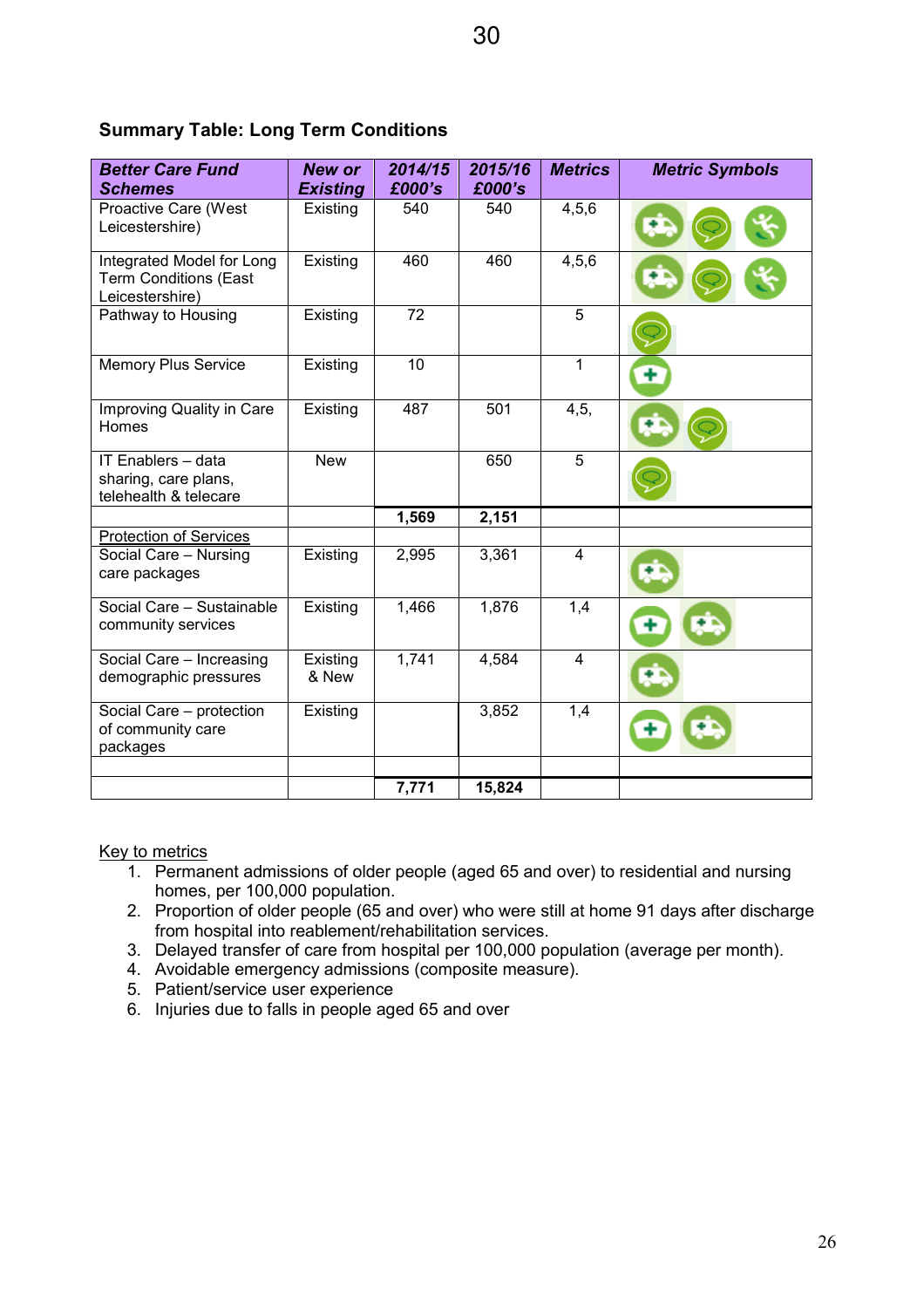#### **Integrated Urgent Response**

31

#### **Our Ambitions for Improving Integrated Community Care**

A key priority of the Integrated Commissioning Board and its partners has been to prevent unnecessary time spent in acute settings. Using the existing social care allocations and working with local community providers to change models of care, Leicestershire County Council, East Leicestershire and Rutland CCG and West Leicestershire CCG have made some good initial progress to integrate local community based services across the health and care system, with the emphasis on:

- Admission avoidance
- Effective reablement, e.g. following illness or injury
- Proactive and integrated management of patients with long term conditions

Initial progress has consisted of strengthening the range of interventions that are jointly offered to support the urgent care system by preventing unnecessary admission, and agreeing a shared approach to discharge which ensures that the individual gets the right support to facilitate their recovery.

Developments in 2013/14 have included:-

- Community based teams across Leicestershire and Rutland being configured around clusters of GP practices,
- More options for care in the community, including the introduction of intensive community nursing support in the home
- The addition of night care to the intensive community support service
- The addition of therapy and Community Psychiatric Nurse support to discharge pathways
- A social care crisis response service, with a two hour response time.

There is now greater clarity and ambition about how further integration could be achieved and a pressing need to redesign services on an LLR wide basis so we can sustain the health and care system in line with the LLR strategy.

The Leicestershire BCF plan initially will focus on two main components of work:

1. Harmonise a number of still separate, historical services operating across health and the local authority into an integrated package for the future

and;

2. Address some important remaining gaps in service which are negatively affecting the urgent care system, in particular the ability of health and care partners in the community to respond as one, rapidly, on a 24/7 basis**.**

We recognise there are still gaps in delivering the optimum pathways of care locally and we urgently need to consider additional opportunities to stretch our ambitions to impact on the metrics at pace and scale and improve outcomes further.

Evidence shows that for older people, if a length of stay in an acute trust can be achieved which is less than 16 days, mortality reduces and the ongoing costs of managing their care reduces, since their chances of regaining their previous functional baseline improves.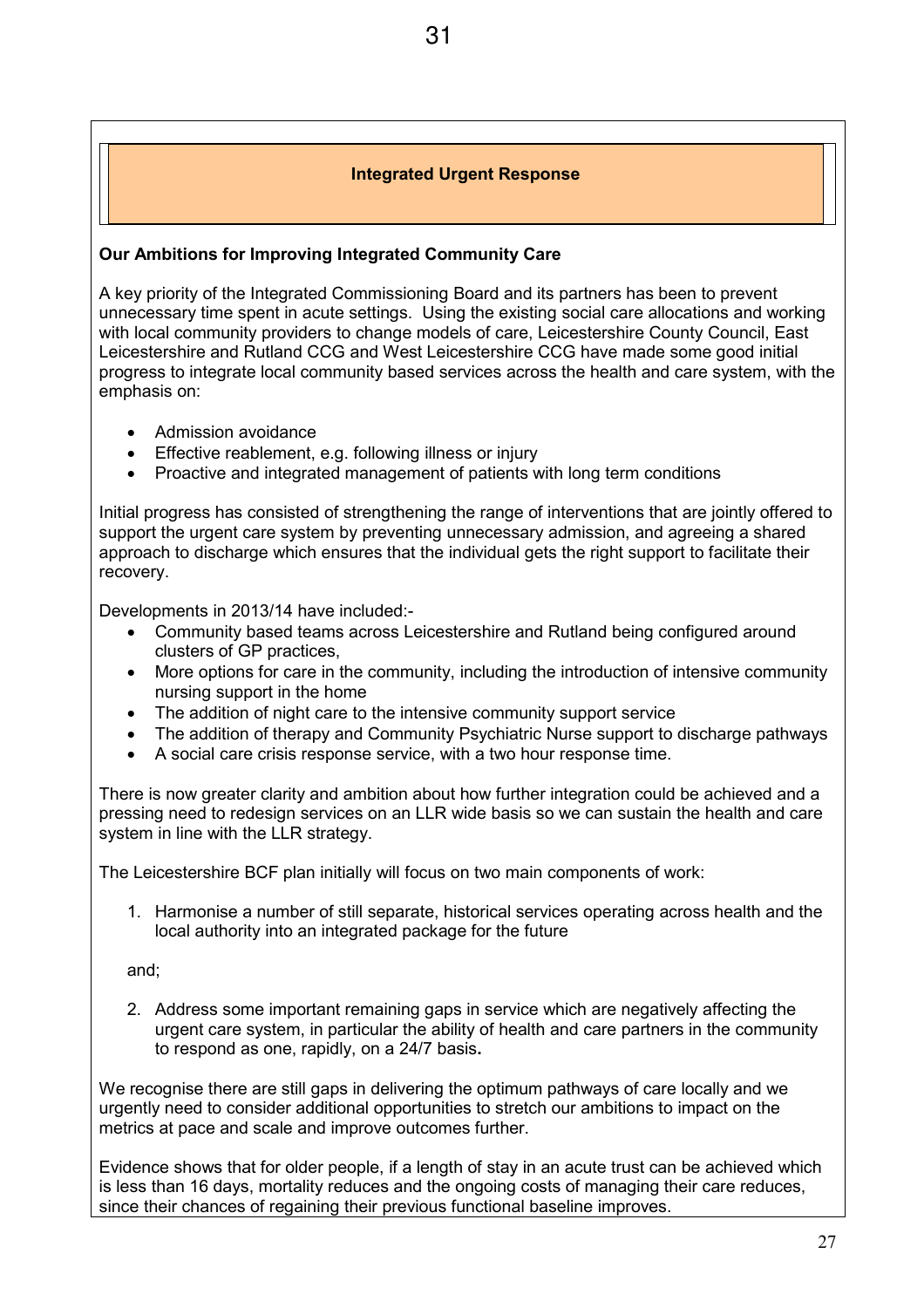However, when older patients become unwell they often need investigations and medical supervision as well as intensive nursing support for a short period of time. They are not acutely ill in the traditional sense of what hospitals are designed for, but often end up there because there are very limited options currently that can offer diagnostics, medical supervision and intensive nursing support other than urgent care in an acute hospital.

At times the length of stay can be affected by the need for additional diagnostics and treatment which could be achieved outside of hospital, hence the term "Discharge to Assess" rather than be kept unnecessarily as an inpatient.

Within the LLR-wide strategy all partners are keen to develop better options for those discharged from acute settings and those who need investigation and treatment but for whom admission could be avoided.

In response to this, in 2014/15 we will undertake further scoping work, in particular to consider

- How the rapid diagnosis and treatment of frail older people can be improved in community settings
- What the options could be for this
- The relative impact and affordability of these options

This work will be in the context of acute sector activity assumptions/expenditure over the next five years per the LLR-wide strategy, and the stepped changes needed to reduce the costs of acute care.

One of the options we would wish to test is whether further consolidation of services into a rapid assessment and treatment service for frail/complex older people would be feasible and cost effective. If so, this potentially could offer outpatient and short stay options (e.g. up to 72 hours) which are not readily available in our current models of care.

In the meantime we will press ahead with two important developments which put in place firmer foundations and prepare the way for our future ambitions.

Partners agree there are a number of important benefits that can be achieved by creating an integrated service which can respond in a crisis which include:

- Provide a more responsive, needs led service, managed through a single co-ordination point, operating on a 24/7 basis
- Create a team of sufficient size and scale to respond to urgent need within two hours

The BCF plan therefore incorporates the investment needed to move to a two hour response time across both health and social care components of the service.

This will be achieved in the context of designing this service offer within a consolidated group of other community based services - all of which are to be delivered on a 24/7 basis in the future, as detailed above.

This will entail the development of a (joint) single point of access across health and care services and will need to be underpinned by the enabling work related to data integration and information technology to support care planning across the system.

This work will also be supported by the extension of primary care services across seven day working and the further integration of community and primary care services in support of patients with LTCs and frail older people.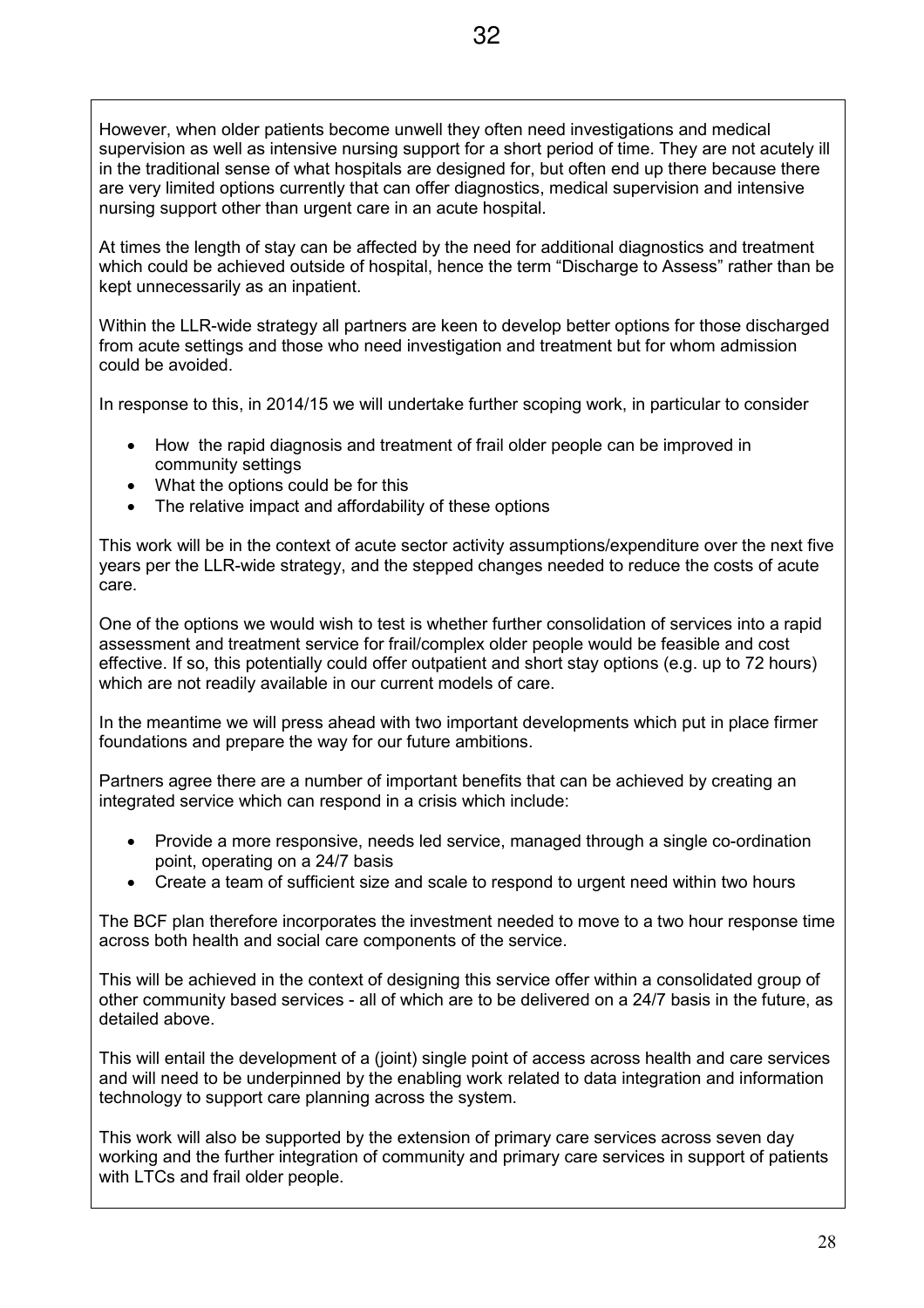## **Summary Table Integrated Urgent Response**

| <b>Better Care</b><br><b>Fund Schemes</b>                             | <b>New or</b><br><b>Existing</b> | 2014/15<br>£000's | 2015/16<br>£000's | <b>Metrics</b> | <b>Metric Symbols</b>  |
|-----------------------------------------------------------------------|----------------------------------|-------------------|-------------------|----------------|------------------------|
| Integrated<br>Crisis<br>Response<br>Service (Health<br>& Social Care) | Expanding                        | 1,039             | 2,000             | 4,3,1,5,2      | æ<br>$\mathbf{\Omega}$ |
| Health & Social<br>Care Older Frail<br>Service                        | <b>New</b>                       | 1,000             | 2,000             | 4,5            |                        |
| Ambulance<br><b>Falls Prevention</b>                                  | <b>New</b>                       | 50                | 100               | 6,4,5          |                        |
| <b>Expanded Role</b><br>of Primary<br><b>Medical Care</b>             | <b>New</b>                       | 300               | 750               | $\overline{4}$ | æ                      |
|                                                                       |                                  | 2,389             | 4,850             |                |                        |

#### Key to metrics

- 1. Permanent admissions of older people (aged 65 and over) to residential and nursing homes, per 100,000 population.
- 2. Proportion of older people (65 and over) who were still at home 91 days after discharge from hospital into reablement/rehabilitation services.
- 3. Delayed transfer of care from hospital per 100,000 population (average per month).
- 4. Avoidable emergency admissions (composite measure).
- 5. Patient/service user experience
- 6. Injuries due to falls in people aged 65 and over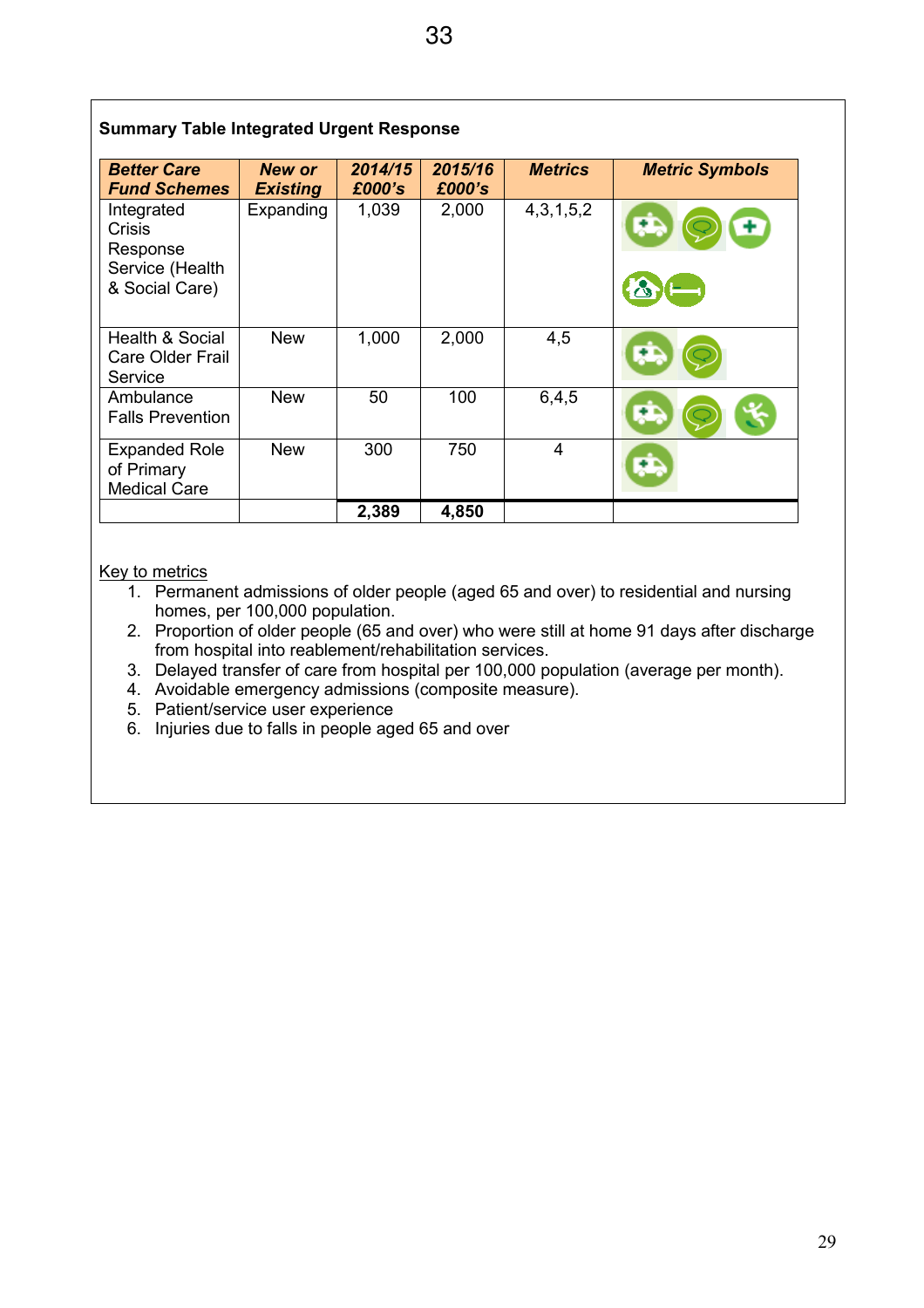#### **Hospital Discharge and Reablement**

#### **Length of stay and Hospital Discharge**

Over the last year there has been significant investment in a number of joint initiatives across the County such as strengthening hospital discharge through in reach, which has proved to be very effective.

The BCF plan builds on this progress, focusing the system as a whole on avoiding admissions and tackling an upward trend in lengths of stay, in particular those above 11 days where we have experienced a 19% increase in the last financial year across Leicester, Leicestershire and Rutland.

A number of existing initiatives are taking place within the acute setting to streamline discharge arrangements and these will carry on, along with continued investment through the BCF (per the existing social care allocations) for hospital to home and the new bridging service, along with assertive in reach, and the work LLR-wide on improving the range of discharge solutions and support available for mental health patients.

**Implementing the Minimum Safe Data Set** - (for patient transfer between health & social care)

During 2013/14 clinical, therapeutic and social care partners worked together to agree a minimum data set to enable the safe transfer of patients between care settings. Across LLR agreement has been reached to implement the tool currently being used electronically by South Warwickshire Foundation Trust. This has delivered a three day reduction in processing time for discharging older adults, and has smoothed transitions generally across health and social care boundaries.

During 2014/15 we will deploy this tool in UHL and consider its use in other settings to ensure that people get the best opportunity to have their risks of transfer assessed with the greatest equality across the system.

An additional benefit of the tool is that it contains a risk algorithm that allows clinicians to select another service option if there is insufficient capacity in the identified service, or if they feel that the particular circumstances of the patient warrant a different service offer. This will provide additional intelligence for commissioners when considering future service models.

#### **Consolidation of 24/7 Community Based Health and Care Services**

The intent to integrate community services further, forms an essential part of the plan to avoid admission and support effective discharge and reablement.

The existing services that would be subject to consolidation are:

- o Intermediate care
- o Single point of access
- o Intensive community support (including night cover)
- o Reablement (Health)
- o Reablement (Social Care).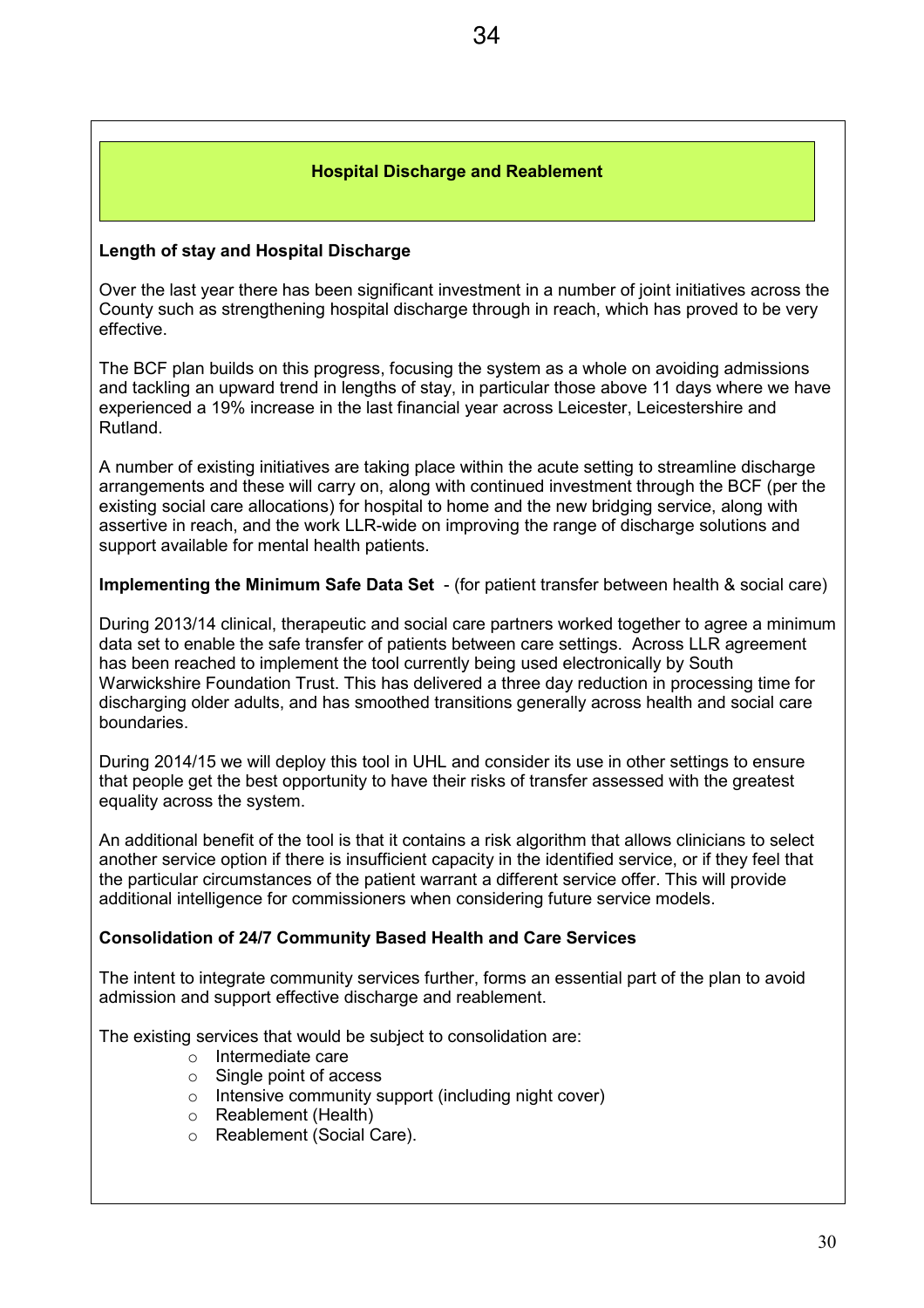As a result of these changes the two hour rapid response will be created and a number of other benefits will also be realised as follows:

- There will be improvements for patients, carers and families in their experience of care, including care planning and coordination.
- There will be process efficiencies in referral times and choices by providing the acute trust with a single discharge service.
- There will be process efficiencies in referral times and choices by providing GP's, social care and community health services with a single service to avoid unnecessary acute admissions.
- We will be able to release savings as part of the overall LLR cost efficiencies.
- There will be savings in duplications between teams and inter-team referrals.
- There will be workforce improvements and broader skills training within the integrated team.
- There will be improvements to the coordination of care and the ability to provide more flexible care to suit the changing risks and needs of individuals.
- There will be improvements to records and data sharing for the integrated team.

An initial outline of this work is shown below (See also the high level programme plan at **Appendix 4**)

- April 2014 deploy night cover for the intensive community support service
- April June 2014 create a single specification for all services that have traditionally comprised "step up and step down care" with work force development requirements and a trajectory for implementing the new specification
- Focus on cost effectiveness some of the individual component parts of the service offer have a high unit cost. Through 2014/15 we will be working with public health to evaluate the benefits of the model both qualitatively and quantitatively to ensure that we are able to consider the interventions that add the most value and produce the most benefits for people through the specification period.
- July 2014 onwards agree the workforce development plan, implementation timescales and approach to contract variations with providers
- September 2014 evaluate the benefits of the night care component, and the existing crisis response service from social care
- 2015/16 Integrate the new specification into core community services

Underlying these activities will be a full programme of work around workforce engagement/development, to ensure that people are clear about their roles and relative contributions to the delivery of the new service specification, with a skills profiling activity and training programme to maximise the early benefits of deployment.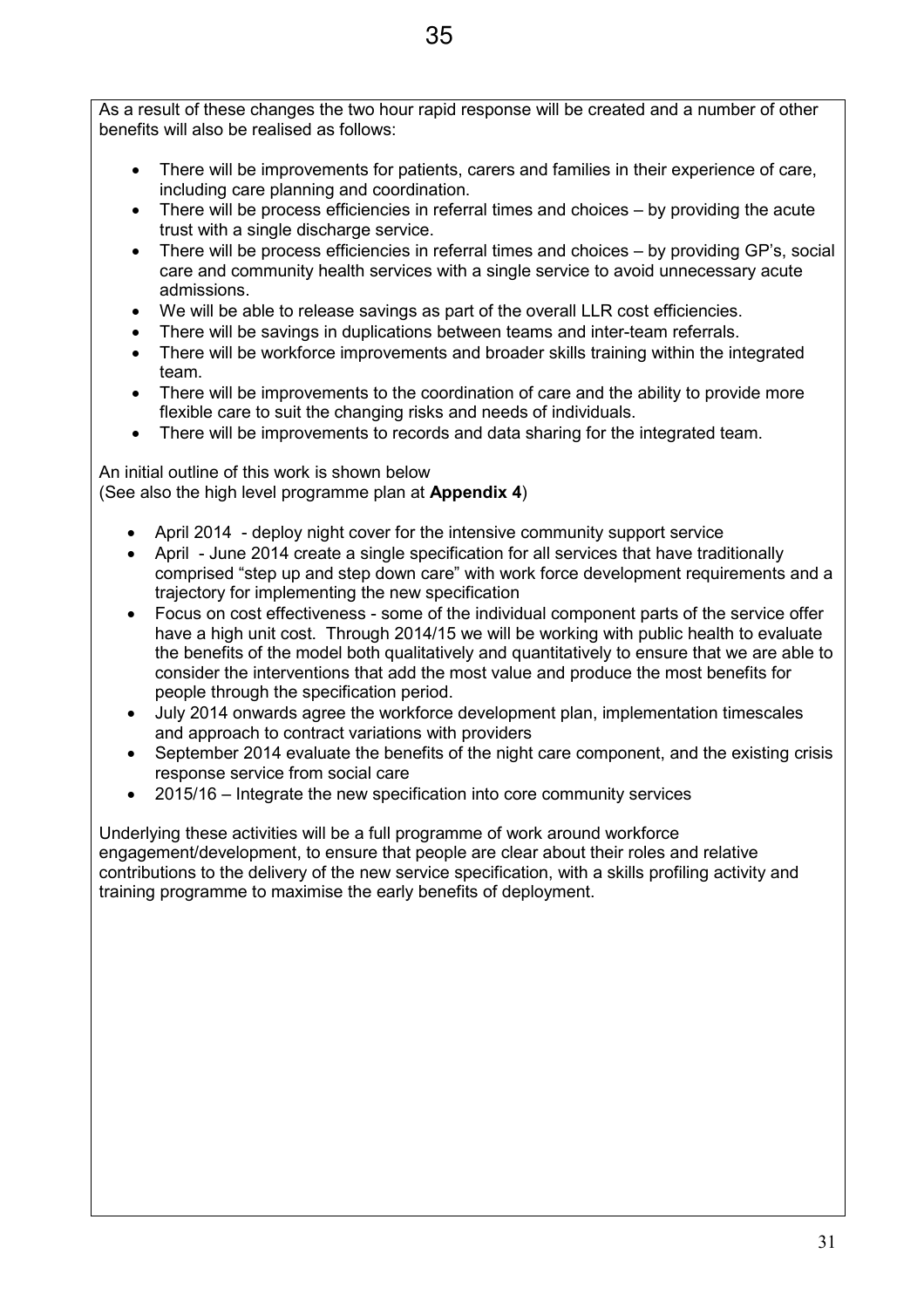| <b>Better Care Fund</b>                                             | <b>New or</b>               | 2014/15       | 2015/16       | <b>Metrics</b>    | <b>Metrics Symbols</b> |
|---------------------------------------------------------------------|-----------------------------|---------------|---------------|-------------------|------------------------|
| <b>Schemes</b><br><b>HART Reablement</b>                            | <b>Existing</b><br>Existing | £000's<br>432 | £000's<br>432 | 2,3,5             |                        |
|                                                                     |                             |               |               |                   |                        |
| Intermediate Care<br>Team                                           | Existing                    | 580           | 580           | 2,3,4,5           |                        |
| <b>Integrated Residential</b><br>Reablement                         | Existing                    | 556           | 556           | 2,3,5             | $\mathcal{O}$          |
| Hospital to Home                                                    | Existing                    | 72            | 72            | 2,3,5             | 心                      |
| <b>HART Scheduling</b><br>System                                    | Existing                    | 95            | 130           |                   |                        |
| <b>Patient Transfer</b><br>Minimum Data Set                         | <b>New</b>                  | 90            |               | 5                 |                        |
| <b>Bridging Service</b>                                             | <b>New</b>                  | 500           | 750           | 1, 2, 3, 5        |                        |
| <b>Strengthening Mental</b><br><b>Health Discharge</b><br>Provision | Existing                    | 255           | 261           | $\overline{3}, 5$ |                        |
|                                                                     |                             | 2,580         | 2,781         |                   |                        |
| <b>Protection of Services</b>                                       |                             |               |               |                   |                        |
| NHS - Step Down                                                     | Existing                    |               | 529           | 3,5               |                        |
| NHS - Intensive<br><b>Community Service</b>                         | Existing                    |               | 1,821         | 3,4,5             |                        |
| NHS - Assertive In<br>Reach                                         | Existing                    | 569           | 569           | 3,5               |                        |
| NHS - Reablement                                                    | Existing                    |               | 4,132         | 3,5               |                        |
| Social Care -<br><b>Residential Care</b><br>Respite                 | Existing                    | 743           | 743           | $\overline{4}$    |                        |
| Social Care - Cost<br>pressures linked to new<br>models of working  | Existing<br>& new           | 220           | 1,640         |                   |                        |
|                                                                     |                             | 4,112         | 12,215        |                   |                        |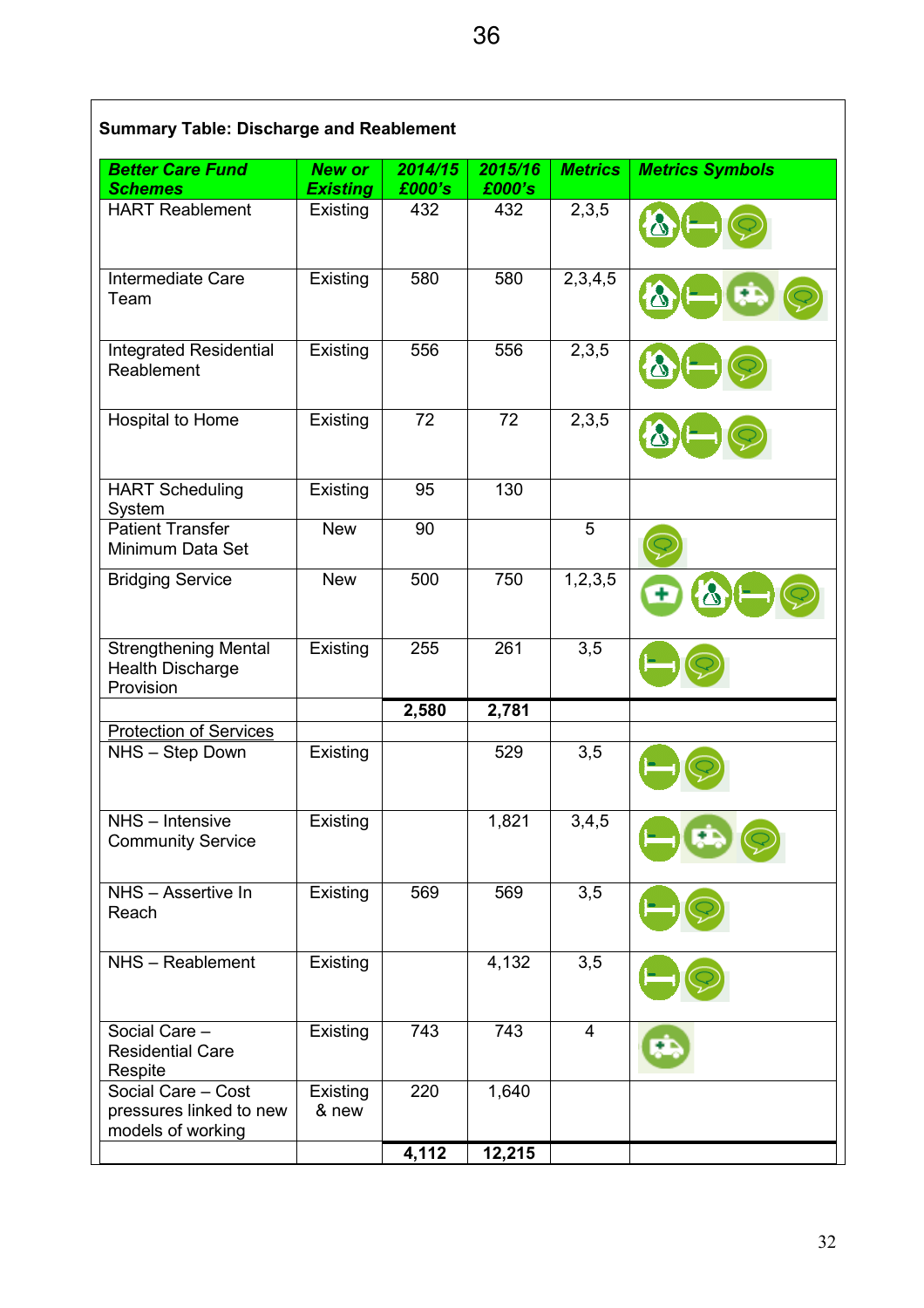### **c) Implications for the acute sector**

Set out the implications of the plan on the delivery of NHS services including clearly identifying where any NHS savings will be realised and the risk of the savings not being realised. You must clearly quantify the impact on NHS service delivery targets including in the scenario of the required savings not materialising. The details of this response must be developed with the relevant NHS providers.

## Section needs cross checking/aligning to final outcome of UHL contract negotiations

The implications for the acute sector in 2014/15 involve £4.648m of non elective activity being removed from the acute sector contract on the basis that this activity will be avoided by delivering the schemes in the draft BCF, with impact on the metrics detailed on page 14-19.

This equates to £2.217m of activity for East Leicestershire and Rutland CCG and £2.431m of activity for West Leicestershire CCGs.

These assumptions have been reflected in the QIPP plan currently being agreed between CCGs and the local acute Trust as part of the 2014/15 contract negotiations, and are therefore subject to change for the final submission on  $4<sup>th</sup>$  April.

It should be noted that the QIPP non-elective assumptions for CCGs and the acute trust comprise a number of activities only some of which are directly linked to schemes in the BCF.

As part of the approach to risk sharing and risk management of the pooled budget through which the BCF Plan will be delivered and governed, a figure of £1.3m has been identified to mitigate the risk of schemes failing to deliver and any consequence on acute sector activity.

The individual elements of the BCF, their impact on acute activity, the QIPP plans between CCGs and the acute trust and the impact of the plan on the metrics have been subject to an impact assessment through a multi-agency workshop, the outputs of which have been shared with the Integration Executive on 25<sup>th</sup> March and the Health and Wellbeing Board on the 1<sup>st</sup> April.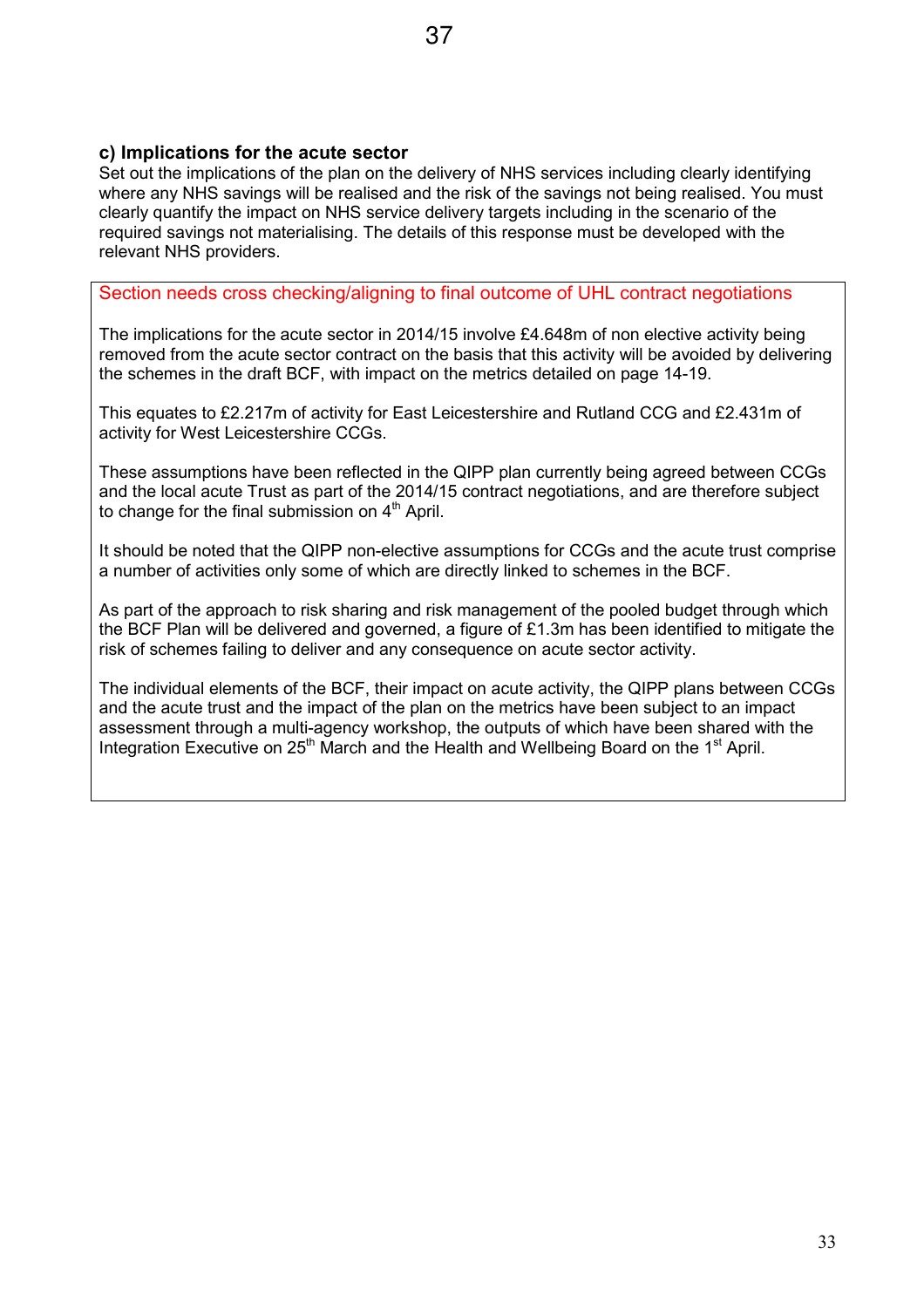## **d) Governance**

Please provide details of the arrangements are in place for oversight and governance for progress and outcomes

## **LLR-Wide Strategic Programme**

The LLR strategic programme is governed by local health and care system leaders through a Programme Board which has the following terms of reference:

- To ensure the production of a five year LLR Health & Social Care Strategy in line with NHSE/LGA guidance
- To ensure that the strategy is co-produced and owned and fit for purpose for execution by LAs, CCGs and HWBBs
- To ensure that the strategy has been subject to patient engagement and involvement
- To ensure that the BCF Plans and five year LLR strategy are properly integrated
- To agree the future governance structure as a vehicle for implementation of the Strategy from June 2014 onwards

The composition of the programme board is as follows:

- CHAIR: Independent
- 3 x LLR HWBB Chairs
- 3 x CCG Accountable Officers
- 3 x CCG Chairs
- **UHL Chief Executive**
- UHL Medical Director
- LPT Chief Executive
- LPT Medical Director
- 3 x Directors of Adult Social Care
- **NHS England**
- **Healthwatch**

The programme was launched on 29<sup>th</sup> January 2014, following work to refresh and refine the vision, workstreams and governance of the Better Care Together (BCT) programme operating in LLR.

The BCT Programme has a joint shared vision for all partners. 'To maximise value for the citizens of LLR by improving health and wellbeing outcomes that matter to them, their families and carers in a way that enhances the quality of care at the same time as reducing cost across the public sector to within allocated resources by restructuring the provision of safe, high quality services into the most efficient and effective settings'

All partners have acknowledged that the BCT Programme is the preferred vehicle in delivering the changes needed to address the long term needs in both health and social care of the citizens of LLR.

Three key features of the refreshed BCT Programme are:

- To ensure much stronger alignment and integration between the LLR wide programme and the respective strategies of local Health and Wellbeing Boards
- The adoption of Health and Wellbeing Board Chairs into the membership and leadership of the programme
- Embedding of the BCF plans in the workstream arrangements as key enablers to integrated working across the five year strategy by transforming how care is delivered, in particular outside of hospital settings.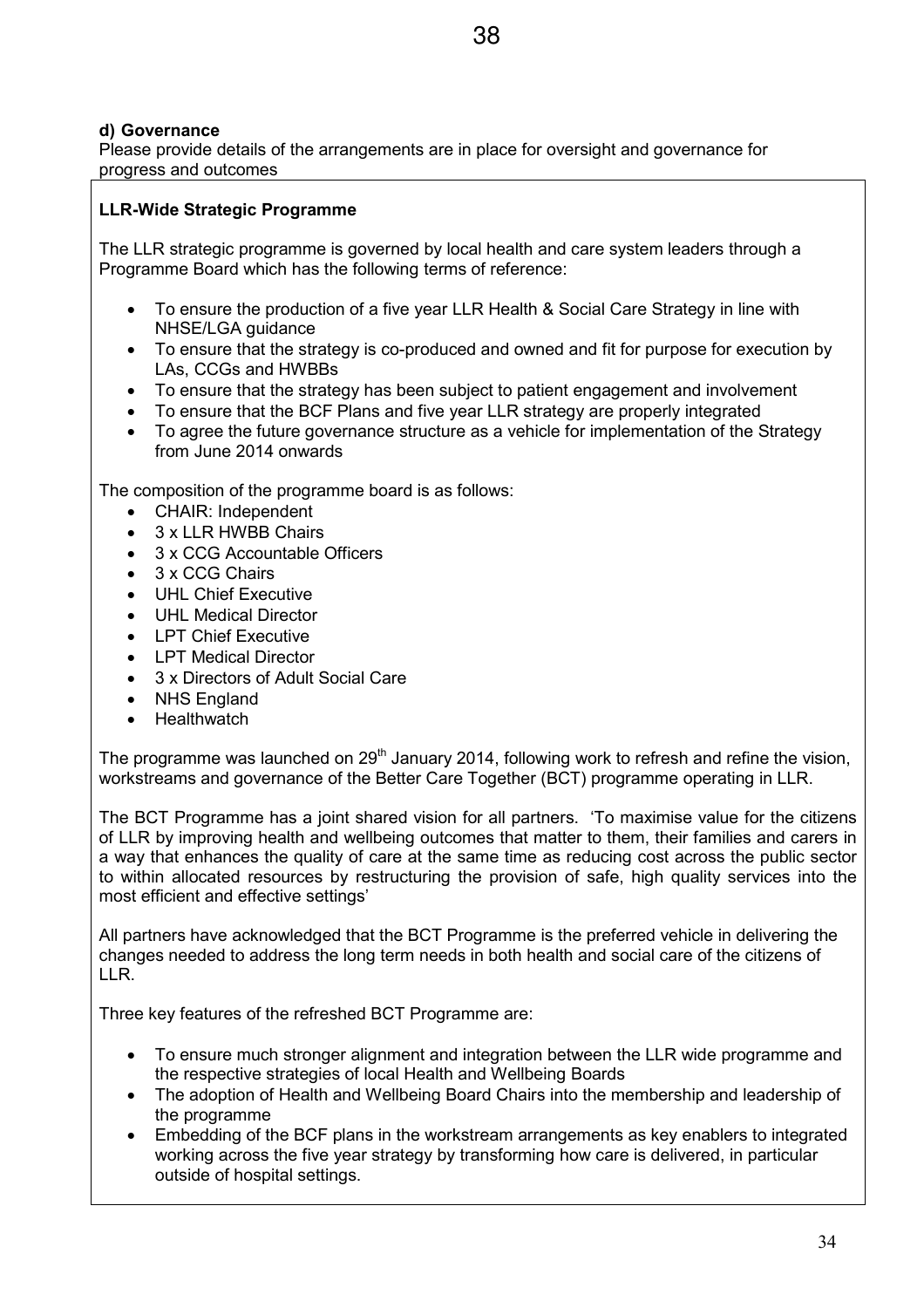The following diagrams illustrate the relationship between the LLR-wide tier of the strategy and the local governance arrangements for the Leicestershire Health and Wellbeing Board including the role of the Integration Executive in overseeing the delivery of the BCF and the section 75 agreement for the pooled budget.



## Refreshing the JHWBS and the Health and Wellbeing Board Terms of Reference

On 24 February 2014 the Leicestershire Health and Wellbeing Board's stakeholder event will reflect on progress to date in delivering our Joint Health and Wellbeing Strategy (JHWBS).

Although we anticipate maintaining our current JHWBS priorities, based on the JSNA evidence, we will be building on the "how" of delivery with respect to the work now in progress across the LLR wide programme and the development of the BCF plan.

We anticipate Leicestershire's JHWBS, workplan and governance arrangements will be updated during 2014/15 to take account of the LLR wide strategy and the introduction of BCF plan.

#### At their meeting on  $13<sup>th</sup>$  February 2014

(http://politics.leics.gov.uk/ieListDocuments.aspx?CId=1038&MId=4072&Ver=4) the Leicestershire Health and Wellbeing Board refreshed their terms of reference including the following key areas of change:

- Providers joining the Board
- Taking into account the Board's new responsibilities with respect to the BCF
- Reflecting the relationship with the LLR wide five year strategy and associated governance arrangements

At the 13<sup>th</sup> March meeting of the Leicestershire Health and Wellbeing Board (http://politics.leics.gov.uk/ieListDocuments.aspx?CId=1038&MId=3981&Ver=4), the Board approved the creation of a new sub group, the Integration Executive, to support the Health and Wellbeing Board in:

- Steering the delivery of the BCF
- Governing the pooled budget
- Extending our ambitions for local integration/transformation beyond the current scope of the **BCF**
- Further crystallise the local alignment of the BCF to the priorities within the JHWBS and the LLR wide programme.

The terms of reference can be found at (http://website/leics\_health\_wellbeing\_board\_tor-2.pdf)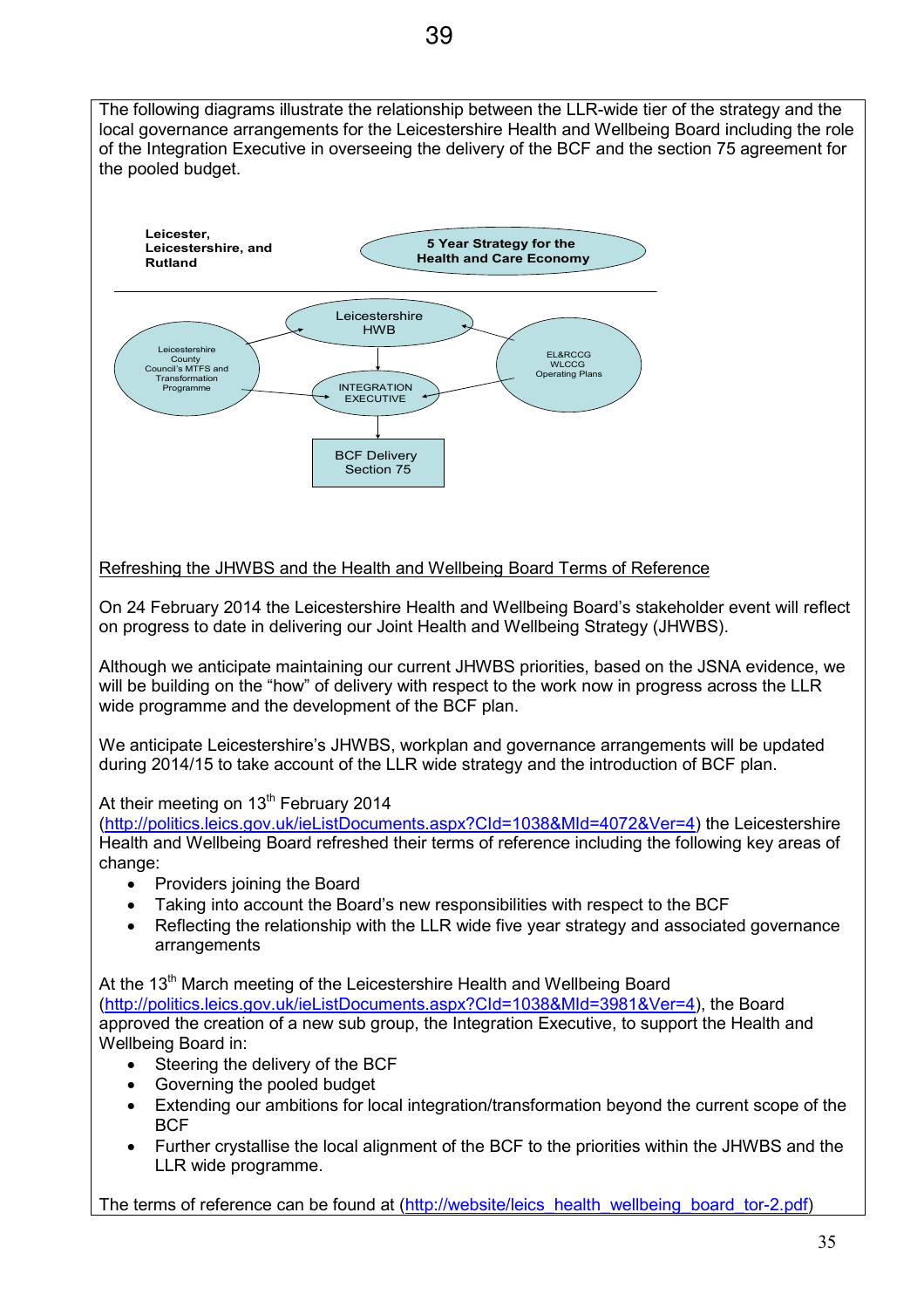# **Proposed structure of work to be overseen by the Integration Executive (provisional**) The Integration Executive will meet monthly with membership to include CCGs, LA, District Councils, Local Health Watch and the two large local NHS providers. **HEALTH AND WELLBEING BOARD INTEGRATION EXECUTIVE BCF Plan and BCF Section 75 Learning Disabilities Continuing Health Care**

## **Integration Programme Plan - 2014/15**

There is now an established programme for the LLR five year strategy.

Integration forms one of the main strands of Leicestershire County Council's transformation programme and has a high priority corporately.

**Community Equipment (LLR)**

**Emerging Integration Priorities: Help to Live at Home Whole Life Disability**

**Special Educational Needs and Disability**

In Leicestershire NHS partners, the council and a range of other partners have already developed an integration work plan over the past two financial years led by a sub group of the HWB Board, called the Integrated Commissioning Board, using the existing social care allocations.

Leicestershire's BCF plan demonstrates how we have taken the learning from our progress to date, refined our vision and set out an incremental plan to create a joined up health and care system by 2018.

There are several areas of the plan which require further proof of concept by undertaking further preparatory work, business case development and evaluation in 2014/15, before wider implementation, either within Leicestershire itself, or as part of the LLR-wide strategy

The BCF plan shows how our approach can be scaled up over the next two years on a countywide basis, using the extended pool of resources which will become available through the BCF and the further work ahead to achieve this.

A high level programme plan has been developed which brings together all the main elements of joint work across the health and care system has been developed, which will be governed by the Integration Executive. This is attached at **Appendix 4.**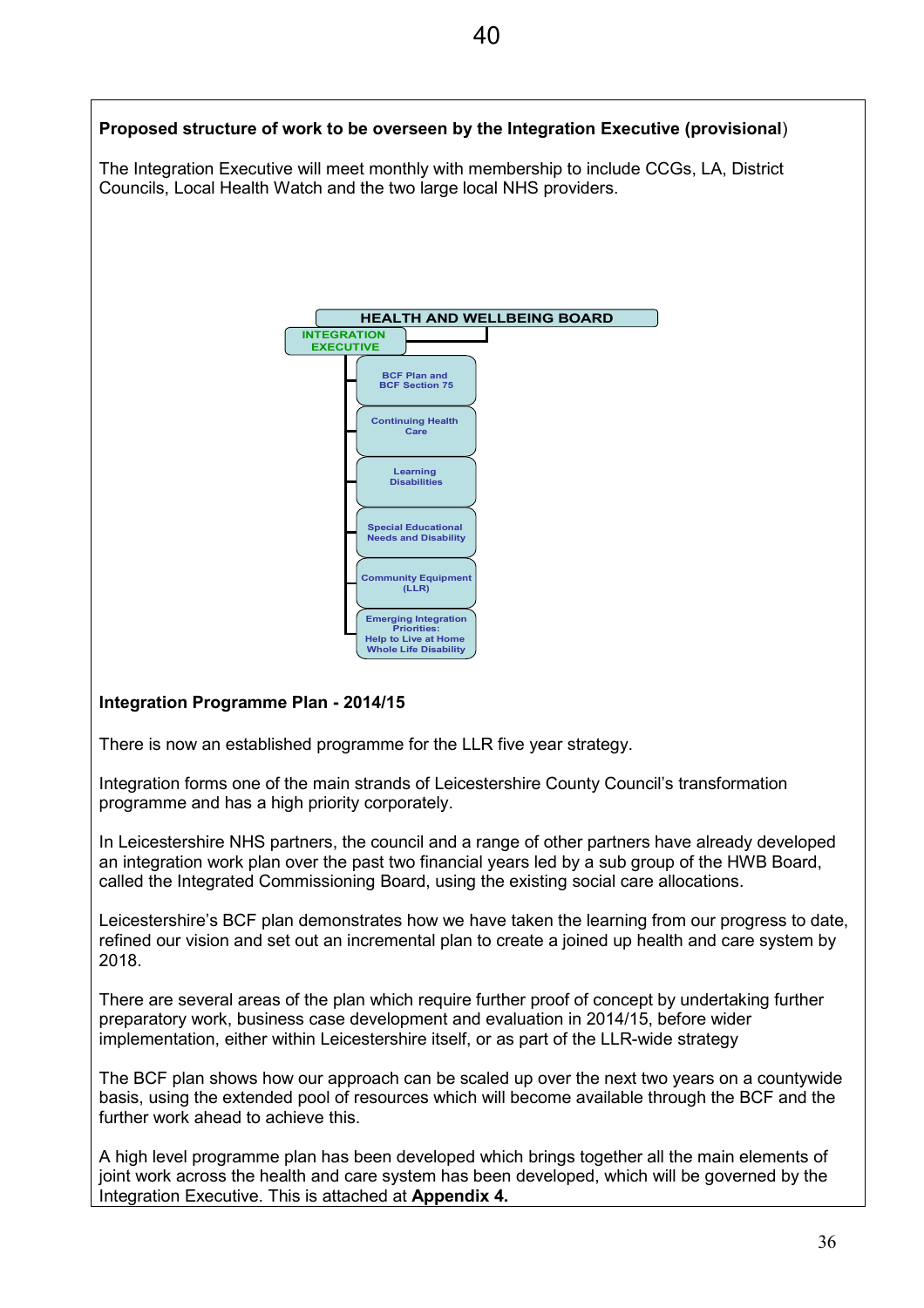The information gathered during the impact analysis in February and March 2014 has involved taking a baseline position for each element of the integration programme including the BCF related elements. We have looked at the status of current progress, governance evidence of delivery, and assessed key milestones for 2014/15, and the current project resources allocated to each element of the programme from all parts of the system of health and care.

In addition there are some centralised resources to support delivery of the Integration Programme which include

- a Director of Health and Care Integration (0.8wte) a shared leadership role operating across the NHS and local government in Leicestershire
- a full time business analyst allocated from Leicestershire County Council's Change Unit
- a full time programme administrator from adult social care
- 0.5 wte finance support from within Leicestershire County Council.

The Integration programme plan consists of the four different themes that are in the BCF plan along with five additional areas of ongoing joint work. The BCF themes are :

- Unified prevention offer for communities in Leicestershire
- Integrated, Proactive Care for those with long term conditions
- Integrated urgent response
- Hospital discharge and reablement

The other five elements proposed to be included into the overall integration programme:

- Special Educational Needs and Disabilities (SEN&D)
- Help to Live at Home
- Whole Life Disabilities
- Continuing Health Care (CHC)
- Integrated Community Equipment

An Operational Group, which includes membership from all the different areas within the integration programme, has been set up to oversee coordination and delivery. This will meet fortnightly and will report directly to the Integration Executive.

#### **Key Milestones of the Integration Programme Plan**

The key milestones for quarter one (2014/15) for the plan are detailed below.

| <b>Theme</b>            | Task                                                                            | <b>Delivery Date</b> | Implementation                            |
|-------------------------|---------------------------------------------------------------------------------|----------------------|-------------------------------------------|
| Unified                 | Develop the local area coordination                                             | <b>June 2014</b>     | $Q3 - 2014/15$                            |
| prevention offer        | business case                                                                   |                      |                                           |
| Urgent                  | Develop the older frailty service business                                      | <b>June 2014</b>     | $Q3 - 2014/15$                            |
| response                | case                                                                            |                      |                                           |
| <b>CHC</b>              | Commissioning support model analysis                                            | June 2014            | $Q3 - 2014/15$                            |
| <b>CHC</b>              | CCGs to confirm approach to GEM<br>contract and commissioning support<br>models | <b>June 2014</b>     | $Q2 - 2014/15$                            |
| Help to live at<br>home | Complete the design stage of the model                                          | <b>June 2014</b>     | Early<br>implementation<br>$Q2 - 2015/16$ |
| Community<br>equipment  | Consolidate the community equipment<br>team/service (hosted in the City)        |                      | <b>April 2015</b>                         |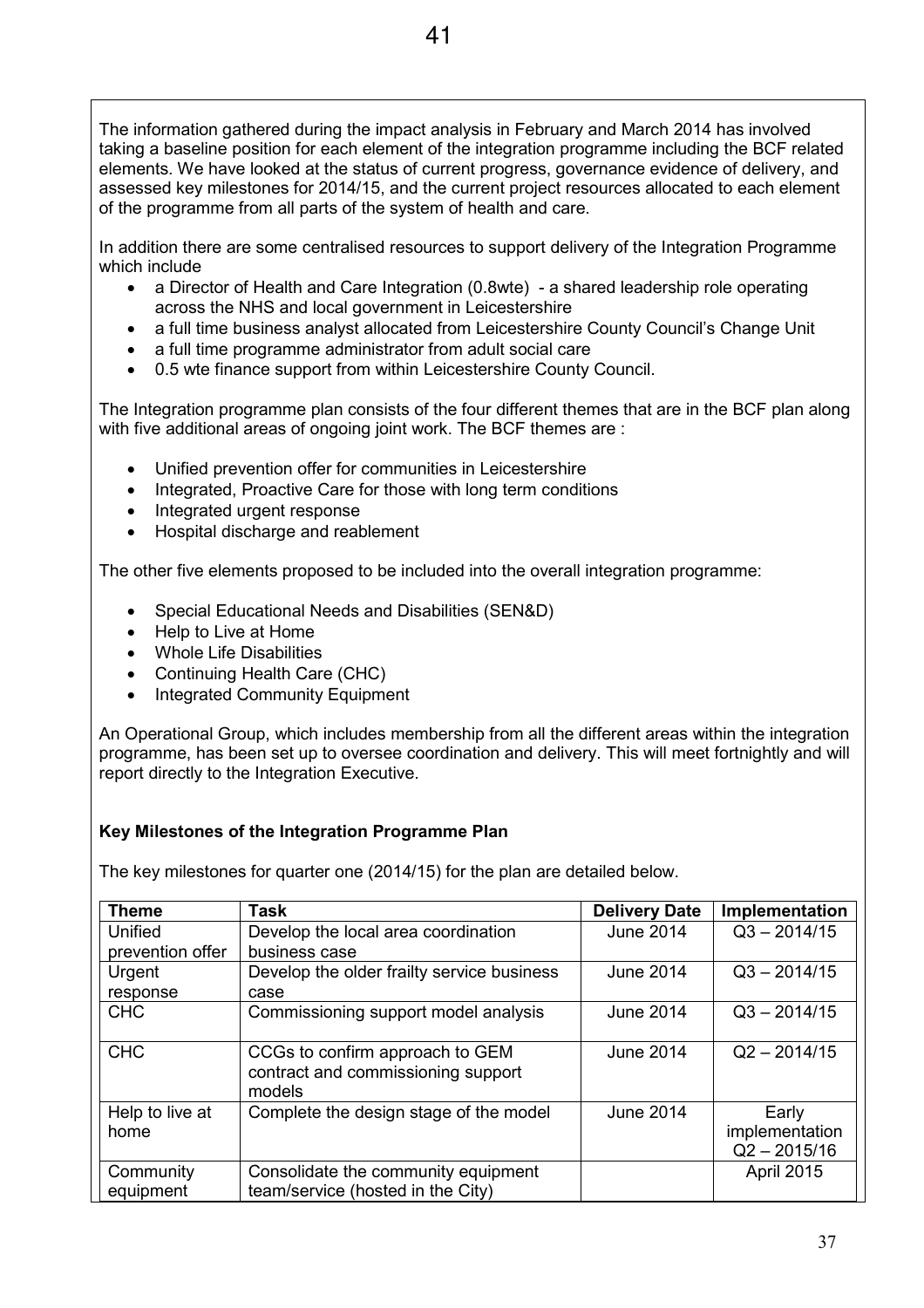| Programme Mgt<br>- with linkage to<br>LLR 5 Year             | Develop a communications plan for the<br>programme                                     | <b>June 2014</b>    | Implement early<br>activities from             |
|--------------------------------------------------------------|----------------------------------------------------------------------------------------|---------------------|------------------------------------------------|
| Strategy                                                     |                                                                                        |                     | May 2014<br>onwards                            |
| Programme Mgt<br>- with linkage to<br>LLR 5 Year<br>Strategy | Develop a joint implementation plan for<br>data sharing and adopting the NHS<br>number | <b>June 2014</b>    | By 2016/17<br>Phasing to be<br>confirmed       |
| Programme Mgt<br>with linkage to<br>LLR 5 Year               | Develop a seven day working<br>implementation plan (BCF dependent<br>elements)         | <b>June 2014</b>    | Implementation<br>phasing to be<br>confirmed   |
| Programme Mgt                                                | Assess Care Bill Analysis and care bill<br>implementation plan ref BCF<br>dependencies | <b>June 2014</b>    | Milestones per<br>LA<br>implementation<br>plan |
| Programme Mgt                                                | Develop and approve the section 75<br>pooled budget agreement                          | By February<br>2015 | April 2015                                     |

Programme Plan Next Steps

Further work will be undertaken with the operational group to develop the detail beneath the high level programme plan including the findings from the impact analysis which shows the current project (people) resources allocated to the schemes in the BCF and wider integration programme.

#### **Governance Arrangements for the BCF Pooled Budget**

The new Integration Executive will govern the delivery of the BCF and the pooled budget reporting to the Health and Wellbeing Board. Ahead of the Integration Executive's first meeting in March, a multi-agency risk management workshop was held on 18<sup>th</sup> February to:

> a) Review the draft risk assessment that submitted with the draft BCF on 14<sup>th</sup> February

b) Develop principles and scenarios for the risk sharing agreement for the BCF section 75 and pooled budget

c) Discuss the CIPFA guidance on section 75 development and consider the factors affecting the preparation of a section 75 agreement for the BCF in Leicestershire

Attendees included CCGs, providers and LA representatives including finance leads.

A summary of the outputs is given in the table below with a status report where relevant.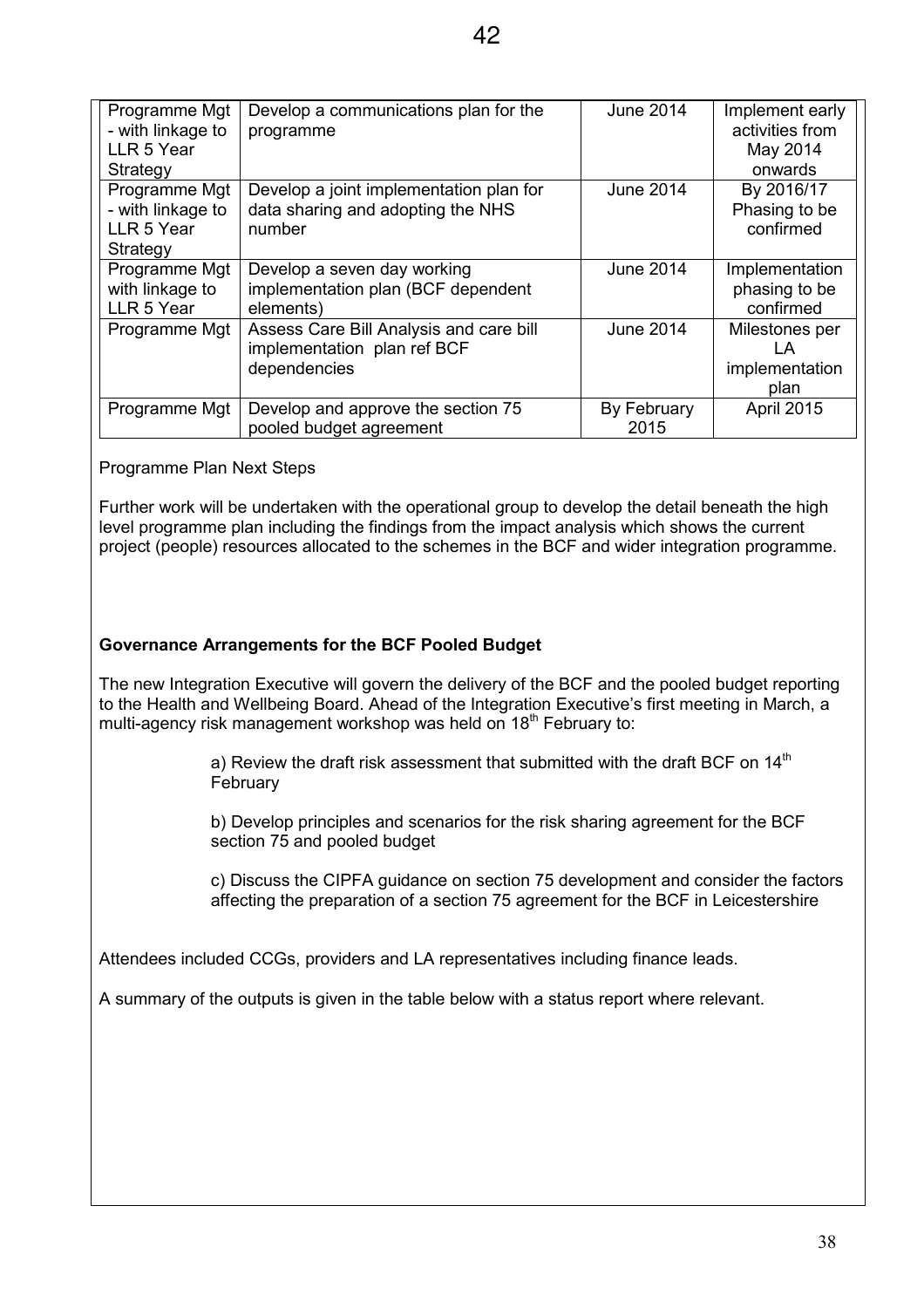| <b>Risk Workshop Outputs</b>                                                                                                                                                                                                                                                  |                                                                                                                                      |  |  |  |  |
|-------------------------------------------------------------------------------------------------------------------------------------------------------------------------------------------------------------------------------------------------------------------------------|--------------------------------------------------------------------------------------------------------------------------------------|--|--|--|--|
| <b>Action/Comment</b>                                                                                                                                                                                                                                                         | <b>Status</b>                                                                                                                        |  |  |  |  |
| A number of amendments/updates and additional<br>risks will be added to the BCF risk analysis using<br>feedback from this meeting                                                                                                                                             | Edits have been made and reflected<br>in the risk assessment in the final<br>submission                                              |  |  |  |  |
| There will be some additional briefing/stakeholder<br>sessions with LPT and UHL teams, to extend the<br>stakeholder engagement to date                                                                                                                                        | Additional briefings arranged                                                                                                        |  |  |  |  |
| The Section 75 agreement will need to include<br>explanatory narrative about the definition of<br>protection                                                                                                                                                                  | <b>Noted</b>                                                                                                                         |  |  |  |  |
| Interim Memorandum/Agreement to be drafted for<br>the 2014/15 period pending full section 75<br>agreement for 2015/16.                                                                                                                                                        | Draft agreement to be prepared for<br>approval at the April Integration<br><b>Executive Meeting</b>                                  |  |  |  |  |
| Impact analysis work prior to final submission with<br>provider input                                                                                                                                                                                                         | Completed with provider input.                                                                                                       |  |  |  |  |
| There is a need to develop and articulate collective<br>benefits across the pathways of care/interventions<br>within the BCF and gain greater understanding of<br>impact and risks across partners                                                                            | Will be picked up as part of the further<br>work (identified in the programme<br>plan) on impact analysis in Q1<br>2014/15           |  |  |  |  |
| Risk assessment and risk sharing protocol needs<br>setting in the context of the deficit position of UHL,<br>which is likely to be the situation over the full two<br>year BCF period                                                                                         | <b>Noted</b>                                                                                                                         |  |  |  |  |
| Contingency discussion at the March meeting of<br>the integration executive - need to include<br>information about levels of contingency in other<br>parts of financial planning for LA and NHS partners<br>for comparison purposes, need also to look beyond<br>2015/16      | Actioned via Integration Executive                                                                                                   |  |  |  |  |
| Principles for the Pooled budget – draft to be<br>produced using the initial list considered at the<br>meeting with cross referencing to other examples<br>such as the LD pooled budget, the alliance<br>contract for planned care and local shared services<br>arrangements. | Draft produced and approved by<br>Integration Executive in March                                                                     |  |  |  |  |
| A dedicated accountant role to be established for<br>financial management of the BCF, funded from the<br>pool, flexible on who hosts this role for employment<br>purposes.                                                                                                    | This requirement has been factored<br>into the resource plan for the<br>integration programme from 1 <sup>st</sup> April<br>onwards. |  |  |  |  |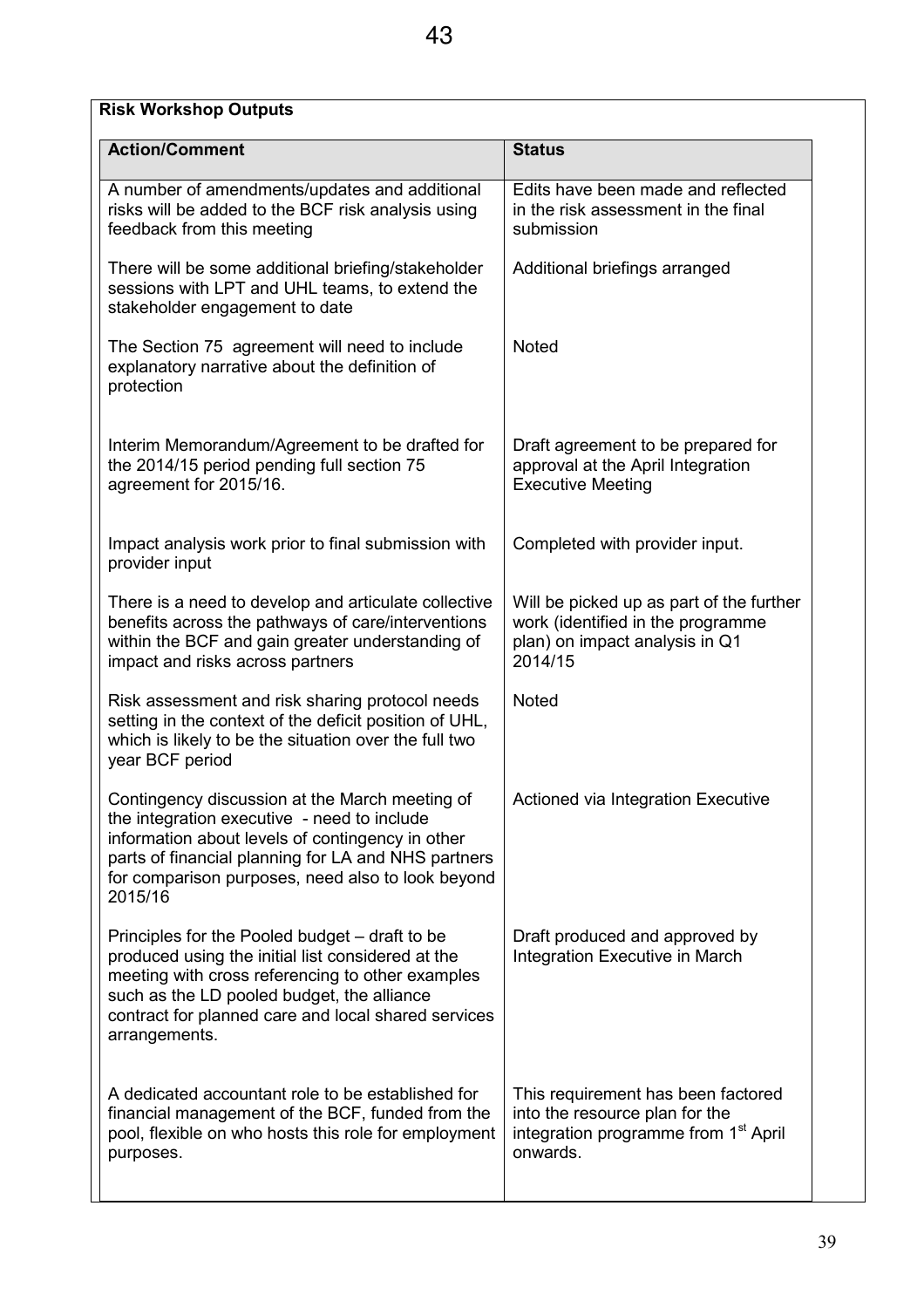A number of financial matters were highlighted (such as treatment of VAT/inflation etc) which will be discussed/developed by finance leads in the work to draft the section 75 agreement.

The CIPFA guide

Digest/share with other colleagues as appropriate.

Factored into programme plan

## **Risk Sharing Agreement, Scenarios, and Section 75 Next Steps**

Following approval of the risk sharing principles in March, a memorandum of understanding will be drafted for the April meeting of the Integration Executive. This will set out the risk sharing approach and confirm the level of contingency for the plan  $(E1.3.m)$ , show the main milestones, the operational team across agencies who will prepare the draft, and an estimate of legal costs.

The participants at the risk workshop agreed the initial MOU/risk sharing agreement should specifically cover the following scenarios:

- a. Actions to be taken in the event that the trajectory of improvement for avoidable emergency admissions is not achieved
- b. Situations that are exempt (outside of the BCF plan control) e.g. impact of a major incident
- c. BCF plan components prove measurably effective, but the rate of acute demand outstrips the impact of the BCF, which still leads to over performance on the acute contract
- d. BCF components prove more effective than anticipated in driving care into the community, leading to higher than planned levels of demand on reablement or home care packages
- e. Timetable for assurance on the outputs of the financial modelling work associated with the impact of the Care Bill

In assessing the level of contingency within the pooled budget required the Integration Executive initially considered the potential impact of scenarios a) and c) and modelled the potential financial consequences.

The details of these two scenarios are shown at **Appendix 5** to this plan.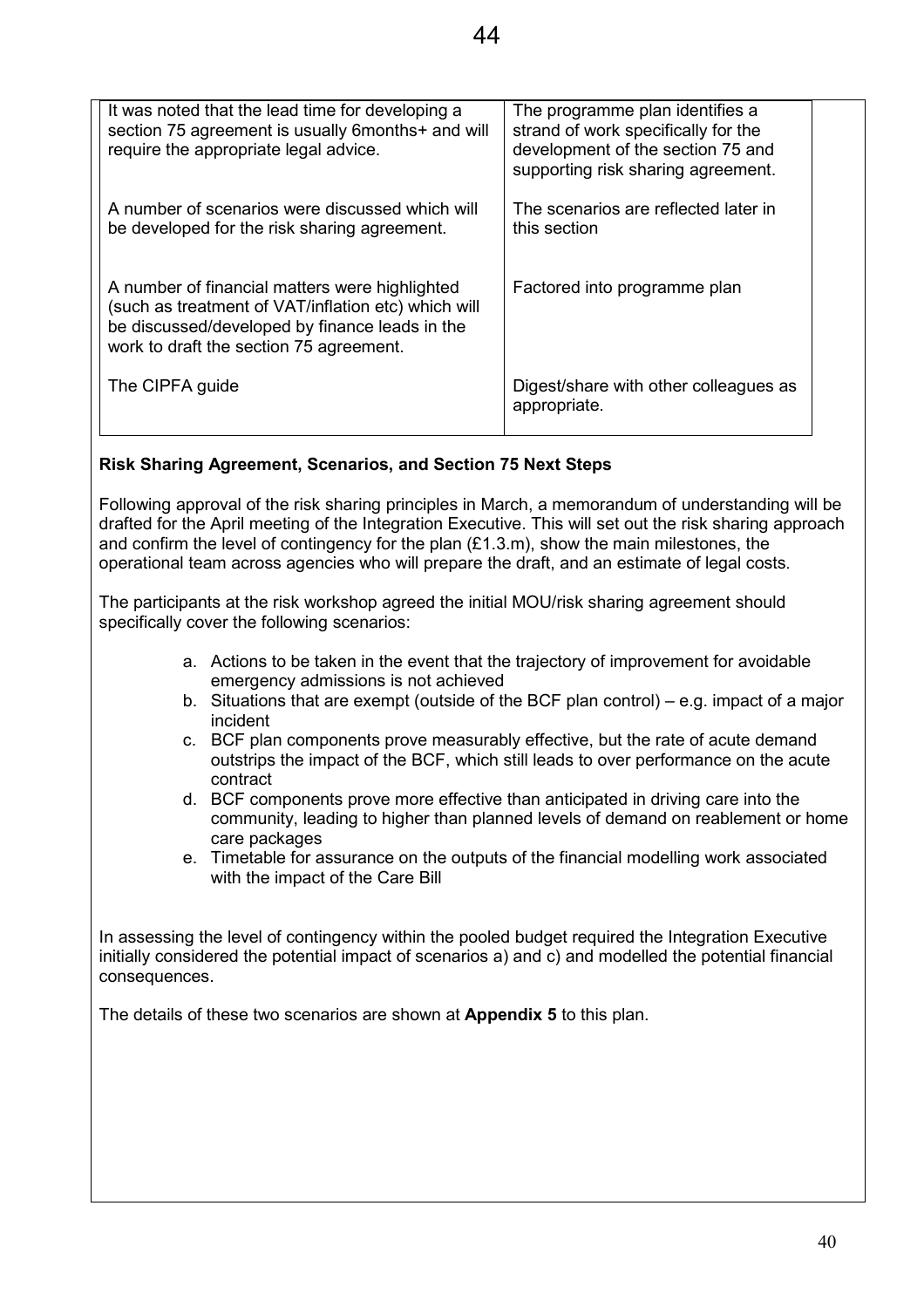## **Summary of Governance Milestones/Other Activities to Approve the BCF Plan Submission**

A timetable for local approval of the draft and final BCF submissions was developed to include various actions needed to ensure NHS and LA partners are fully briefed and can approve the submission of the plan, culminating in joint sign off at a public meeting of the Health and Wellbeing Board in February for the draft submission, and in April for the final submission.

| 29 <sup>th</sup> January  | LLR-wide<br>(better care<br>together)<br>Strategy launch | To bring over 140 leaders together from across the<br>health and care economy to shape the vision and<br>objectives for the next five years and the transformation<br>needed for a sustainable system in the future. |
|---------------------------|----------------------------------------------------------|----------------------------------------------------------------------------------------------------------------------------------------------------------------------------------------------------------------------|
| $23rd$ January            | <b>BCF</b>                                               | To seek assurance from partners to the direction of                                                                                                                                                                  |
| and 3rd                   | Multiagency                                              | travel, refine the content of the submission, agree                                                                                                                                                                  |
| February                  | Project                                                  | financial assumptions including social care protection,                                                                                                                                                              |
|                           | Meetings                                                 | troubleshoot remaining issues.                                                                                                                                                                                       |
| 4 <sup>th</sup> February  | Cabinet                                                  | Report to set out the background to the BCF, a brief                                                                                                                                                                 |
|                           |                                                          | outline of discussions to date with partners and                                                                                                                                                                     |
|                           |                                                          | timetable for decisions.                                                                                                                                                                                             |
|                           |                                                          | Delegation to Health and Wellbeing Board (pending                                                                                                                                                                    |
|                           |                                                          | revision of HWBB terms of reference)                                                                                                                                                                                 |
| 4 <sup>th</sup> February  | Briefing with                                            | Review scope of plan, impact of acute sector activity                                                                                                                                                                |
|                           | <b>UHL Strategy</b>                                      | and financial assumptions, metrics - seek feedback                                                                                                                                                                   |
|                           | <b>Board</b>                                             |                                                                                                                                                                                                                      |
| 5 <sup>th</sup> February  | Submission of                                            | <b>Covering Sheet</b>                                                                                                                                                                                                |
|                           | papers for CCG                                           | Part 1 Template                                                                                                                                                                                                      |
|                           | Boards and                                               | Part 2 Template                                                                                                                                                                                                      |
|                           | <b>HWB Board</b>                                         | <b>BCF Plan Narrative Document</b>                                                                                                                                                                                   |
| 10 <sup>th</sup> February | <b>Members</b>                                           | Briefing for key members                                                                                                                                                                                             |
|                           | <b>Briefing</b>                                          | Cabinet Lead Members and Chairmen and Spokesmen                                                                                                                                                                      |
|                           |                                                          | of:                                                                                                                                                                                                                  |
|                           |                                                          | <b>Children and Families</b>                                                                                                                                                                                         |
|                           |                                                          | <b>Adult Social Care</b>                                                                                                                                                                                             |
|                           |                                                          | Health<br>$\bullet$                                                                                                                                                                                                  |
| 11 <sup>th</sup> February | <b>WLCCG Board</b>                                       | Approval of draft submission                                                                                                                                                                                         |
|                           | Meeting                                                  |                                                                                                                                                                                                                      |
|                           | <b>ELRCCG</b>                                            |                                                                                                                                                                                                                      |
|                           | <b>Board Meeting</b>                                     |                                                                                                                                                                                                                      |
| 13 <sup>th</sup> February | <b>H&amp;WB Board</b>                                    | Approval of draft BCF submission                                                                                                                                                                                     |
|                           | Meeting                                                  | Refresh of HWB TORs**                                                                                                                                                                                                |
|                           |                                                          |                                                                                                                                                                                                                      |
| 24 <sup>th</sup> February | <b>HWB Board</b>                                         | Seek feedback from a wide range of stakeholders                                                                                                                                                                      |
|                           | Stakeholder                                              | including the public about the refresh the Joint Health                                                                                                                                                              |
|                           | meeting                                                  | and Wellbeing Strategy in the context of the BCF                                                                                                                                                                     |
|                           |                                                          |                                                                                                                                                                                                                      |
| $24th$ February           | <b>BCF</b> briefing                                      | Review scope of draft plan, activity, financial                                                                                                                                                                      |
|                           | meeting on with                                          | assumptions, metrics, the developments affecting                                                                                                                                                                     |
|                           | <b>LPT Executive</b>                                     | community services 2014/15-2015/16 - seek further                                                                                                                                                                    |
|                           | Team                                                     | feedback                                                                                                                                                                                                             |
| 18 <sup>th</sup> February | <b>Risk Workshop</b>                                     | Risk assessment, and principles and scenarios for the                                                                                                                                                                |
|                           |                                                          | pooled budget                                                                                                                                                                                                        |
|                           |                                                          |                                                                                                                                                                                                                      |

#### **Summary leading to the approval of the draft submission**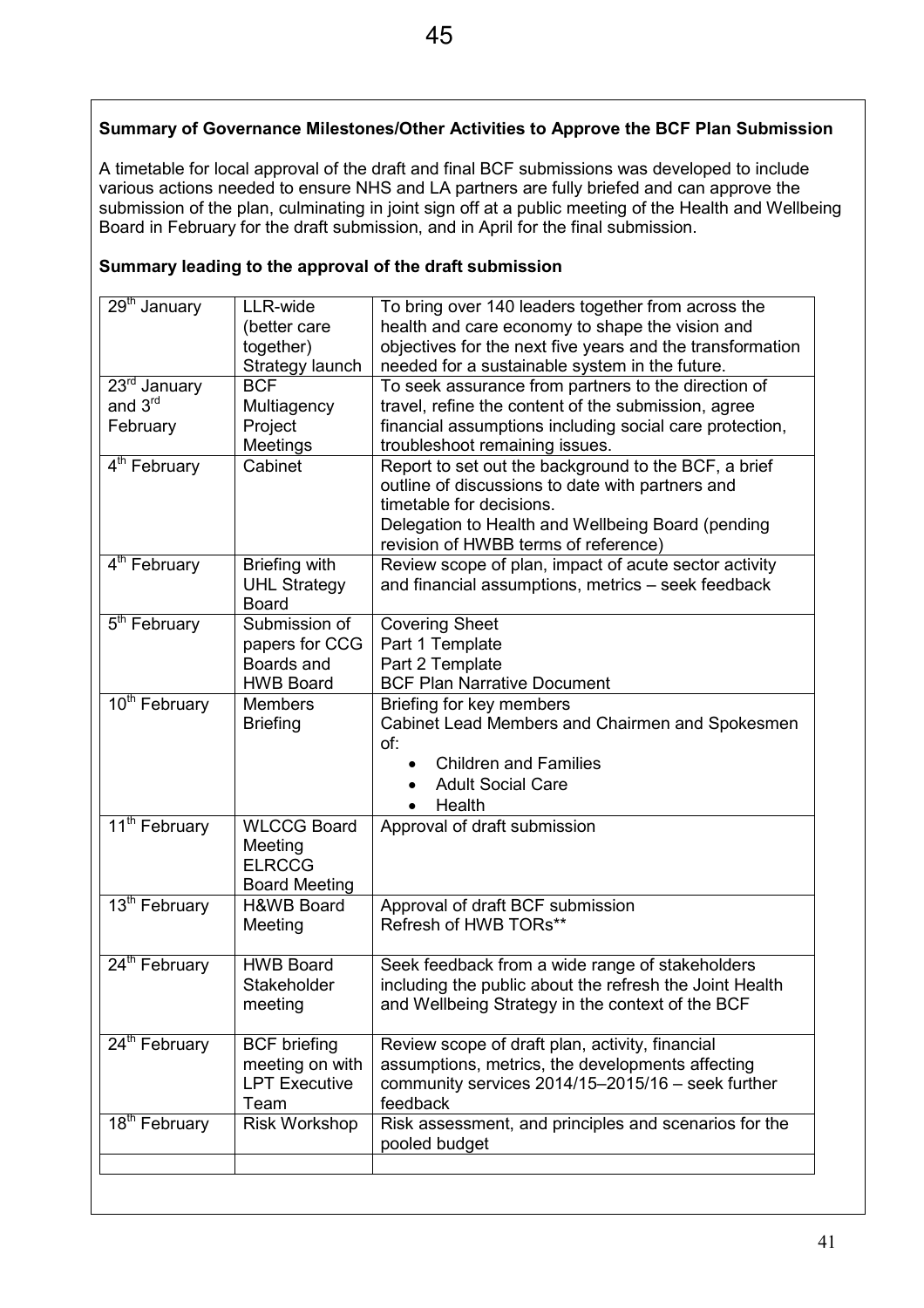## **Programme of Work undertaken to Finalise the BCF Submission March –April 2014**

- Impact assessment across all elements of the BCF plan
	- $\circ$  Including on 12<sup>th</sup> March AM a multi agency impact assessment workshop
- Review of metrics per regional assurance feedback and impact assessment
- Apply other feedback from regional assurance
- Apply updated BCF guidance issued on  $12<sup>th</sup>$  March
- Develop BCF "plan on a page"
- Update BCF plan templates for final submission
- Develop programme plan and milestones for the BCF plan over a two year period
- Finalise principles and a memorandum of understanding for the 2014/15 pooled budget
- Meetings with LLR five year strategy programme director strategic alignment
- Cross check for strategic alignment where applicable (e.g. LLR context and provider impact) with BCF leads for Leicester City and Rutland
- Update Risk Assessment

## **Governance Milestones March – April 2014**

11<sup>th</sup> March

- East Midlands Health and Wellbeing Programme Leadership Group meeting in Kegworth will receive outputs of the BCF regional assurance process
- CCG Board Meetings –update paper on BCF assurance on work in progress to finalise the BCF plan

12<sup>th</sup> March

- AM Multi agency impact assessment workshop
- PM Health Overview and Scrutiny Committee Leicestershire County Council BCF Update 13<sup>th</sup> March
	- 2pm (Regular) HWB Board Meeting: Agenda includes set up of the Integration Executive, update on progress with the finalisation of the BCF plan, report on outputs of the JHWBS/BCF stakeholder engagement event held on  $24<sup>th</sup>$  February, and feedback from the East Midlands BCF assurance review.
- 19<sup>th</sup> March
- Position Statement at Leicestershire County Council's Council Meeting (Mr. White CC) 24<sup>th</sup> March
	- BCF covering report to be issued for HWB Board meeting on  $1<sup>st</sup>$  April
- 25<sup>th</sup> March
	- 5pm Inaugural meeting of the Integration Executive

26<sup>th</sup> March

• BCF final draft documents to be issued for HWB Board on  $1<sup>st</sup>$  April

1 April

- 2pm Leicestershire County Council Cabinet Meeting Report on the BCF submission, ahead of HWB Board meeting
- 5pm-6pm Extraordinary Meeting of the Leicestershire HWB Board to discuss and approve the BCF submission, subject to any final amendments needed.
- 4<sup>th</sup> April
	- Submit BCF final plan to NHS England.

8<sup>th</sup> April

- CCG Board Meetings: opportunity for further BCF update which could include:
	- o Formal receipt of final BCF submission
	- o Feedback from Integration Executive/HWB Board
	- o Discussion ref BCF programme plan/governance arrangements for 2014/15.

11<sup>th</sup> April

• 11am – All Member Briefing at Leicestershire County Council – BCF Update

*\*\*Updated HWBB terms of reference will also be addressed as part of the next review of the County Council's Constitution during the summer of 2014.*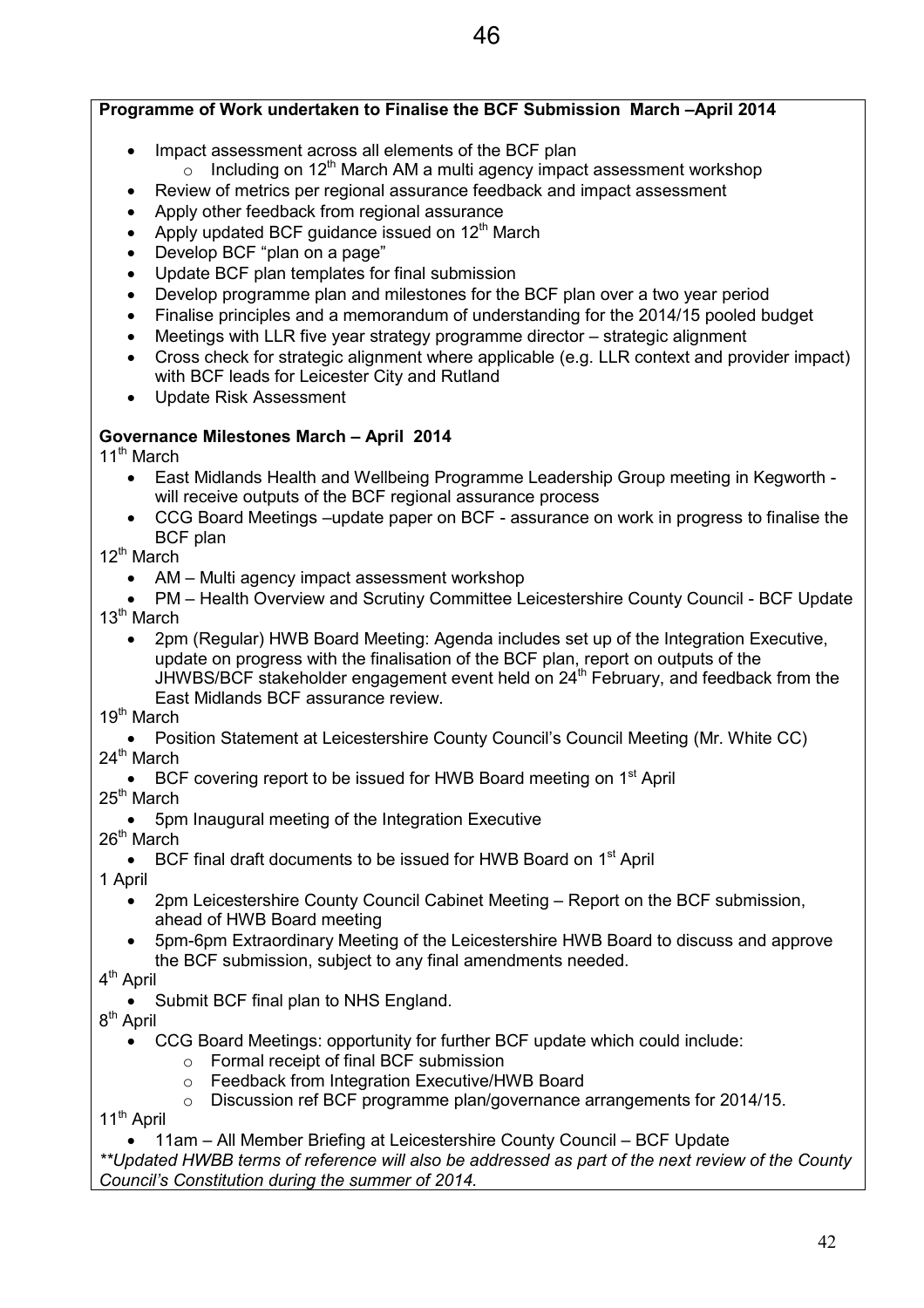## **3) NATIONAL CONDITIONS**

## **a) Protecting social care services**

#### **Please outline your agreed local definition of protecting adult social care services. Please explain how local social care services will be protected within your plans.**

47

We have agreed a number of investments from the BCF (mapped to each BCF theme) where specific types of packages of care/services are being protected to support hospital discharge and admission avoidance.

The prioritisation and type of resource to be protected has been determined by analysing;

- The population demand profiles/projections for adult social care.
- The impact of the savings target in adult social care for Leicestershire County Council, the protection that can be seen through the allocation of growth funding applied in the Council's, Medium Term Financial Strategy (MTFS).
- The pressures still to be addressed.

While the protection identified within the BCF plan does not resolve all aspects of this pressure, priority has been given to areas where insufficient social care support will be detrimental to the delivery of the BCF plan's aims and metrics, in particular:

- To reduce emergency admissions.
- To ensure a more streamlined and responsive health and care system supporting hospital discharge seven days a week.
- To provide sufficient social care support for the frail older and those with LTCs to remain in their community for as long as possible.
- So that the existing social care resource can be redesigned to integrate more effectively with community services and GP practices.

The key points and table below show the analysis undertaken in the context of the MTFS, and the packages/activity type and investment levels that have been agreed in order to protect Adult Social Care in support of the BCF plan.

Leicestershire County Council is required to make a total of £110m budget savings between 2014-18 representing 30% of its total budget. The Council recognises the need to protect the most vulnerable citizens and accordingly has allocated some resource for demographic growth pressures over the next four years. The Council is sourcing a higher proportion of savings from non Adult Social Care Council services to mitigate some of the service reductions that would need to be made otherwise.

The Council's 2014/15 Medium Term Financial Strategy shows a proposed increased budget totalling £21.3m for Adult Social Care with £9.2m towards meeting increased demographic pressures by 2015/16.

The balance of projected unfunded additional demographic pressures is proposed to be funded from the BCF with £1.7m in 2014/15 and £4.6m from 2015/16.

The additional funding proposed from the BCF will meet increasing levels of demographic growth and continue to protect essential social care services as outlined below.

The impact of the social care protected interventions as detailed in the table below is subject to further analysis in February and March.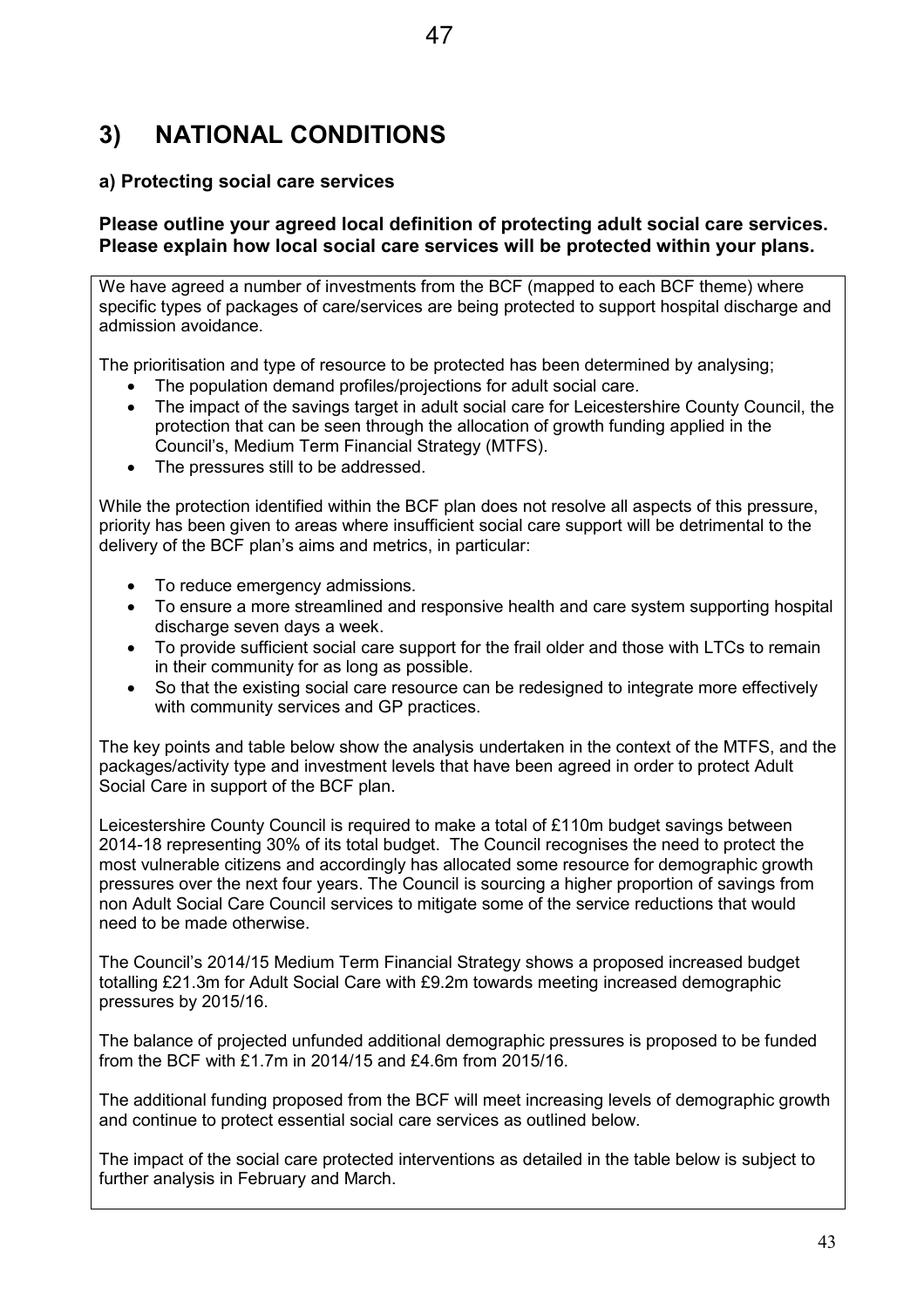| <b>Service</b>                            | <b>Health and ASC Benefit</b>                         | <b>BCF</b>          | <b>BCF</b>          | <b>BCF</b>               |
|-------------------------------------------|-------------------------------------------------------|---------------------|---------------------|--------------------------|
| <b>Protected</b>                          |                                                       | <b>Contribution</b> | <b>Contribution</b> | <b>Theme</b>             |
|                                           |                                                       | 2014-15             | 2015-16             |                          |
| <b>Nursing Care</b><br>Home Packages      | Ongoing provision of<br>c300 nursing care             | 2,995               | 3,361               | Integrated<br>proactive  |
|                                           | placements enabling                                   |                     |                     | care for                 |
|                                           | these high dependency                                 |                     |                     | <b>LTC</b>               |
|                                           | service users to stay out                             |                     |                     |                          |
|                                           | of the acute sector.                                  |                     |                     |                          |
| Sustaining                                | Existing price and                                    | 1,466               | 1,876               | Integrated               |
| community based<br>services with          | increased dependency in<br>domiciliary care and       |                     |                     | proactive<br>care for    |
| increased pricing                         | other community based                                 |                     |                     | <b>LTC</b>               |
| and increased                             | services enabling more                                |                     |                     |                          |
| average size of                           | people to stay or return                              |                     |                     |                          |
| packages of                               | to their homes.                                       |                     |                     |                          |
| homecare                                  |                                                       |                     |                     |                          |
| Residential<br>reablement                 | Ongoing provision of<br><b>Residential reablement</b> | 743                 | 743                 | Improving<br>Hospital    |
| respite                                   | respite care for c20                                  |                     |                     | Discharge                |
|                                           | service users per week                                |                     |                     | and                      |
|                                           |                                                       |                     |                     | Reablement               |
| Increasing                                | Provision of care                                     | 1,741               | 4,584               | Integrated               |
| demographic                               | packages to meet above                                |                     |                     | proactive                |
| pressures                                 | budgeted increasing                                   |                     |                     | care for                 |
|                                           | demographic pressures<br>for 18-64 years mental,      |                     |                     | <b>LTC</b>               |
|                                           | physical and learning                                 |                     |                     |                          |
|                                           | disabilities plus                                     |                     |                     |                          |
|                                           | increasing people with                                |                     |                     |                          |
|                                           | dementia and more                                     |                     |                     |                          |
|                                           | complex needs.                                        |                     |                     |                          |
|                                           | Additional to the £21m<br>being funded by the LA      |                     |                     |                          |
|                                           | over four years.                                      |                     |                     |                          |
| Maintaining                               | Maintain capacity in                                  | 220                 | 1,640               | Improving                |
| Social Care                               | social care pathway (i.e.                             |                     |                     | Hospital                 |
| pathway                                   | social workers) to                                    |                     |                     | Discharge                |
|                                           | support new integrated                                |                     |                     | and                      |
| Maintain care                             | model of working.<br>Maintain support levels          |                     | 3,852               | Reablement<br>Integrated |
| packages                                  | for existing service                                  |                     |                     | proactive                |
|                                           | users. This will avoid a                              |                     |                     | care for                 |
|                                           | 20% average reduction                                 |                     |                     | <b>LTC</b>               |
|                                           | in all long term support                              |                     |                     |                          |
|                                           | packages                                              |                     |                     |                          |
| <b>Total Value of</b><br><b>Protected</b> |                                                       | 7,165               | 16,056              |                          |
| <b>Services</b>                           |                                                       |                     |                     |                          |
|                                           |                                                       |                     |                     |                          |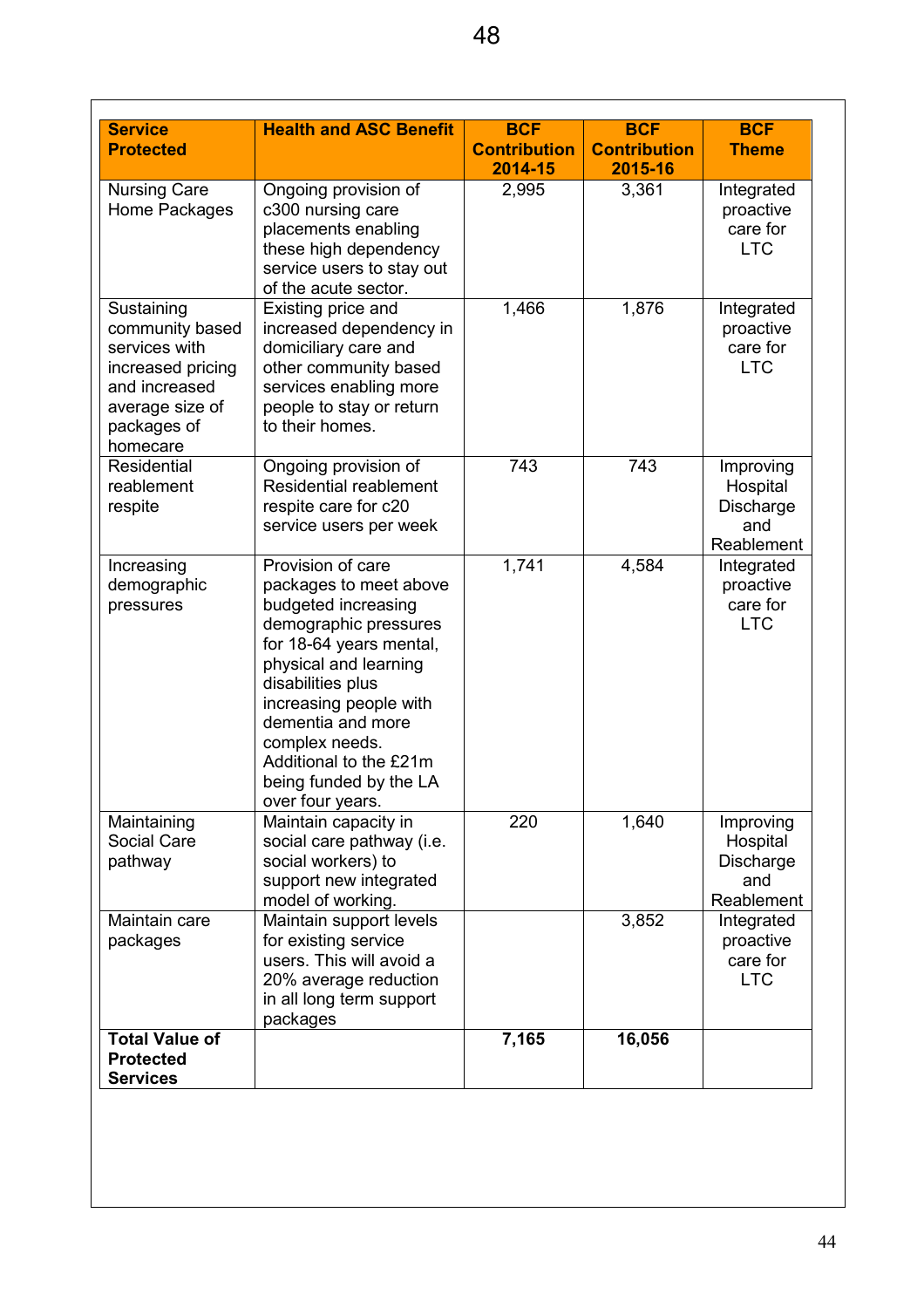#### **Implications of the Care Bill**

The Care Bill will be implemented in stages between 2014 and 2016.

Amongst the key changes are national eligibility criteria, new responsibilities for Information and Advice, increased rights and access to services for carers, and Adult Social Care funding reforms.

It is likely that these changes will have a significant impact on publicly funded Adult Social Care, and therefore, increase the financial pressure on the Council.

At this stage it is too early to make a full assessment about the scale of this impact.

Since the draft BCF was submitted, Local Authorities have received confirmation of their specific allocation from a national investment of £135m for the implementation of the Care Bill. This forms one of the elements of the overall BCF financial envelope for each Authority and its partners. The Leicestershire allocation is circa £1.3m.

There will be further allocations of resources directly to Local Authorities in 2015/16 to pay for implementation of the non-financial reform elements of the Bill and in 2016/17 to fund the financial reforms. There is a risk that these allocations will not fully fund the actual costs.

Further analysis is needed to assess specific implications against the requirements of the Bill and to assist with this national modelling tool has been developed. This tool is being piloted in a number of Local Authority's and over time will be used to assess the potential impact of the Care Bill with respect to their population.

The development and application of the tool is iterative, and at the time of this submission further refinements to the modelling tool are anticipated. There is also a national consultation in progress about eligibility criteria.

The BCF submission has already identified an indicative £300k for additional carer assessments based on current estimates but this could be subject to change and represents only one aspect of the Bill's requirements.

Risks in relation to the introduction of the Care Bill have been reflected in the risk register, and all assumptions and risks will be updated as further analysis becomes available, with regular updates to the Integration Executive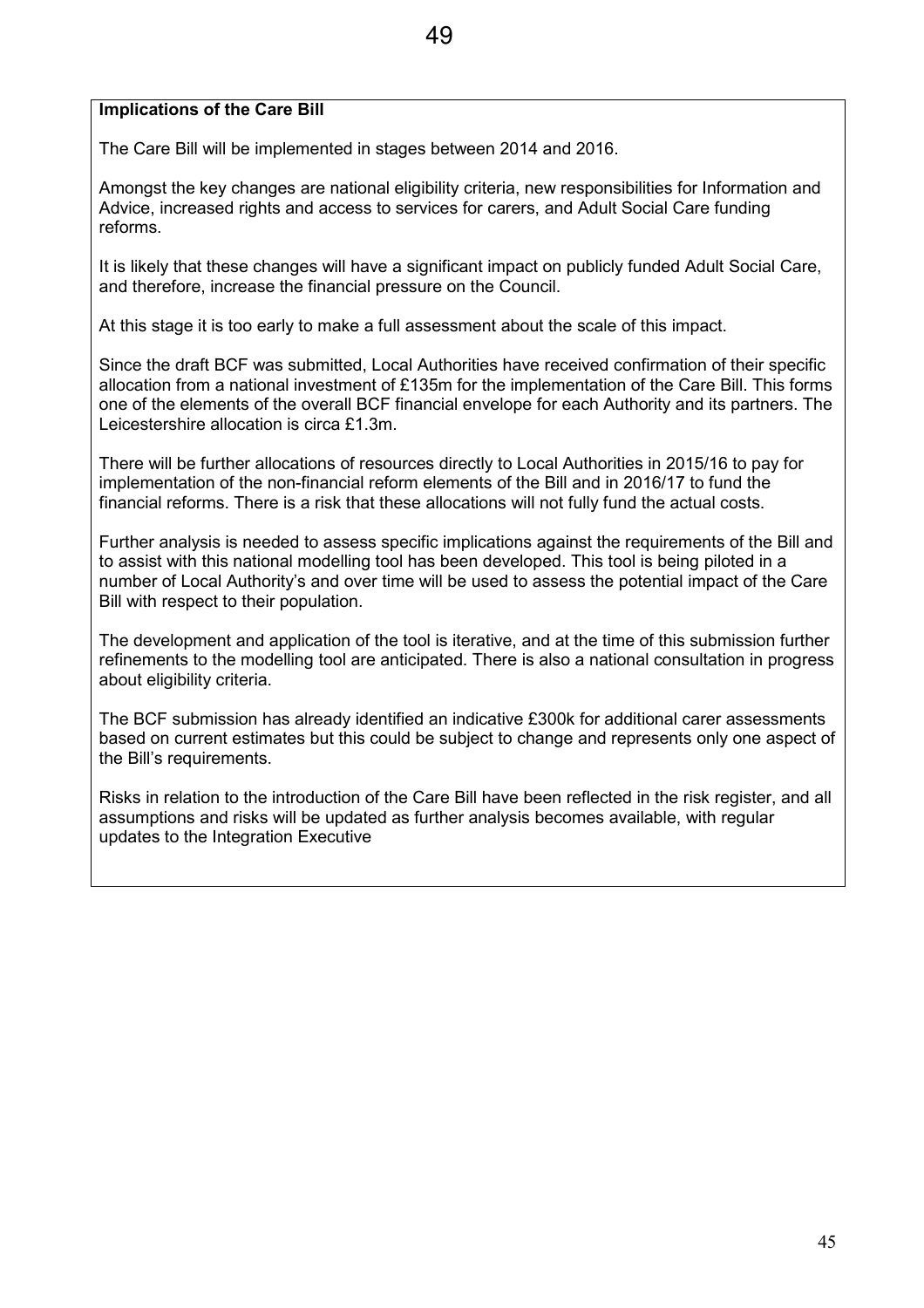## **b) 7 day services to support discharge**

Please provide evidence of strategic commitment to providing seven-day health and social care services across the local health economy at a joint leadership level (Joint Health and Wellbeing Strategy). Please describe your agreed local plans for implementing seven day services in health and social care to support patients being discharged and prevent unnecessary admissions at weekends.

Following the publication of NHS England's clinical standards for seven day working, all Acute Trusts in the East Midlands are undertaking a baseline assessment by June 2014 against the ten elements of the clinical standards.

This will include an overview of how other elements of the health and care system that intersect with acute providers on a seven day basis are being configured to support seven day working, for example for Leicestershire the intensive crisis response service which will offer a combined health and social care response to avoid admissions where urgent held is needed in the community.

In terms of primary care developments in support of seven day working, the Leicestershire Health and Wellbeing Board received a report in March 2014 from NHS England covering the emerging strategy of NHS England/Operating plan.

This report and the Board's discussions included how primary care strategy is developing nationally and how this will be translated into Leicestershire and Lincolnshire, with respect to our Area Team.

The Health and Wellbeing Board discussed the parameters of the core contract for GPs and the additional services currently being commissioned by both NHS England and CCGs in order to extend the primary care service offer to local patients beyond the core contract. The minutes capturing the Health and Wellbeing Board's discussions on this topic and the action agreed can be found here (http://politics.leics.gov.uk/ieListDocuments.aspx?CId=1038&MId=3981&Ver=4)

In the meantime, £1m has been identified within the BCF plan to extend the role of primary care further in relation to seven day working and case management of the over 75s. This is a starting point which will be reviewed as the local primary care strategy becomes further developed.

Further discussions are planned between NHS England and local CCGs to consider the application of these funds in the context of the current levels/pattern of commissioning between the two commissioning organisations and to co-produce future milestones for extending primary which will also need to interface with out of hours GP provision, social care services and the acute sector developments noted above..

Several components of the BCF relate specifically to making a significant shift in delivering 24/7 integrated community based support for Leicestershire's communities. The draft BCF plan shows how we will develop from our foundations and then rapidly create further integration across acute, community and GP settings of care, starting with these developments:

- The introduction of an integrated single point of access across health and care services 24/7
- The introduction of a two hour integrated response service for urgent health and care support in the community
- The introduction of case management of the over 75s
- The introduction of a new Bridging Service to make further improvements to hospital discharge, including at weekends.
- The extension of primary care services across seven day working and the further integration of community and primary care services in support of patients with LTCs and frail older people.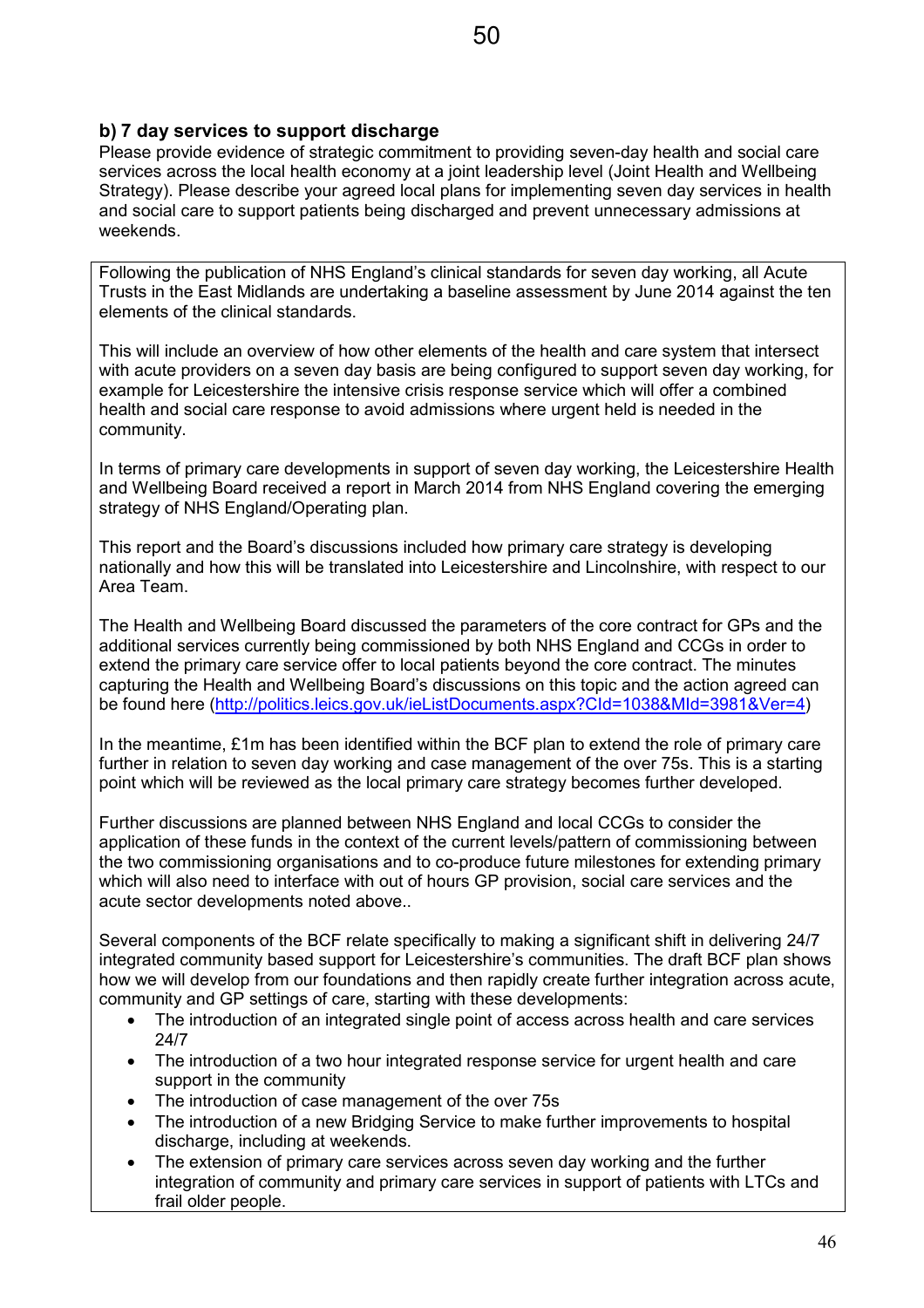## **c) Data sharing**

Please confirm that you are using the NHS Number as the primary identifier for correspondence across all health and care services.

The NHS locally already uses the NHS number as a primary identifier.

Adult social care are not currently in a position to do this, although the systems we utilise have provision for holding the NHS number and this is populated where a number is known. – see next steps below.

If you are not currently using the NHS Number as primary identifier for correspondence please confirm your commitment that this will be in place and when by

As part of our plans for integration and use of minimum patient transfer dataset over 2014/15 & 2015/16, our ambition is to fully implement the use of the NHS number as the primary identifier by 2016/17.

A high level interagency agreement has been produced setting out the principles for data sharing. This work will be progressed further in the context of the LLR five year strategy.

All three BCF plans within the LLR strategy will be coordinating their "ask" of the data/IT LLR workstream to ensure the milestones and dependencies across the system are captured and the pace of this work is accelerated in support of BCF delivery.

This is particularly important in terms of overall effectiveness of, and dependencies related to, the BCF plans that relate to an integrated single point of access 24/7, the two hour urgent response in the community, discharge planning, case management for the over 75s, seven day working and LTC joint care plans.

In the meantime, operationally, both Leicester City Council and Leicestershire County Council are in the process of implementing a new Adult Social Care information system called IAS. This has built in functionality to record the NHS number as an identifier.

Local and national discussions are in progress, including via the Department of Health to consider how IAS functionality should be developed and exploited in support of the integration agenda.

IAS also has provider portal which allows, for example domiciliary care providers, to access the IAS system to upload core data on the activity they have performed.

The programme plan for the Integration Executive includes a milestone to develop an multiagency implementation plan by June 2014 to set out the steps needed to achieve data sharing and adoption of the NHS number in Leicestershire.

This work will include:

- How data and care records can be shared more effectively between IAS and the systems of other commissioners and providers in Leicestershire's health and care system and the respective milestones across operating systems in order to achieve this.
- The information governance requirements.
- The cultural and organisational differences affecting the progression of this work.

Please confirm that you are committed to adopting systems that are based upon Open APIs (Application Programming Interface) and Open Standards (i.e. secure email standards, interoperability standards (ITK)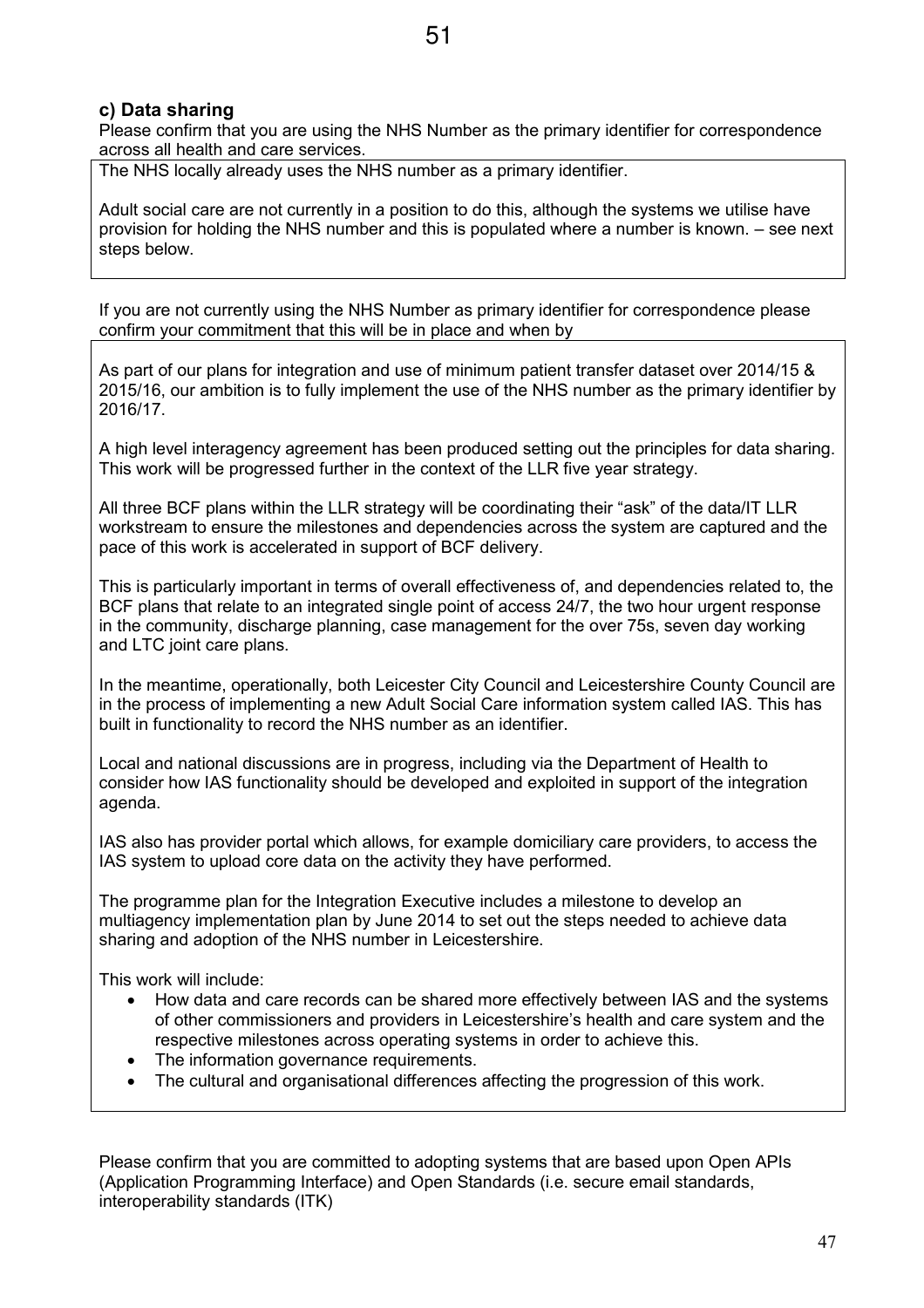We are committed to adopting systems that are based upon Open APIs and Open Standards (i.e. secure email standards, interoperability standards (ITK).

Both the new Adult Social Care and home care rostering products being introduced by Leicestershire County Council have a range of open API's and XML schemas to utilise web services and re-use of interfacing code.

NHS systems used locally such as HISS (PAS); ICE, EMIS, Maracis/RiO are supportive of Open APIs and Open Standards. The main exception is the nationally contracted TPP SystmOne product.

Please confirm that you are committed to ensuring that the appropriate IG Controls will be in place. These will need to cover NHS Standard Contract requirements, IG Toolkit requirements, professional clinical practise and in particular requirements set out in Caldicott 2.

We are committed to ensuring that the appropriate Information Governance (IG) Controls will be in place.

Leicestershire County Council already utilises the IG Toolkit as part of connecting Public Health to the N3 network. Local organisations are committed to PSN connectivity.

NHS partners are committed to the IG Toolkit and N3 connections are covered by code of connectivity.

The majority of NHS systems are covered by the national NHS Registration Authority Chip and Pin access system which provides position based access control.

In addition to the above elements Leicestershire County Council will be hosting a national centre for excellence in data sharing which will bring a number of additional benefits to the BCF programme and the Council's overall transformation programme. In particular it will facilitate the opportunities to learn from national best practice in information sharing, and provide capacity to support the local programme.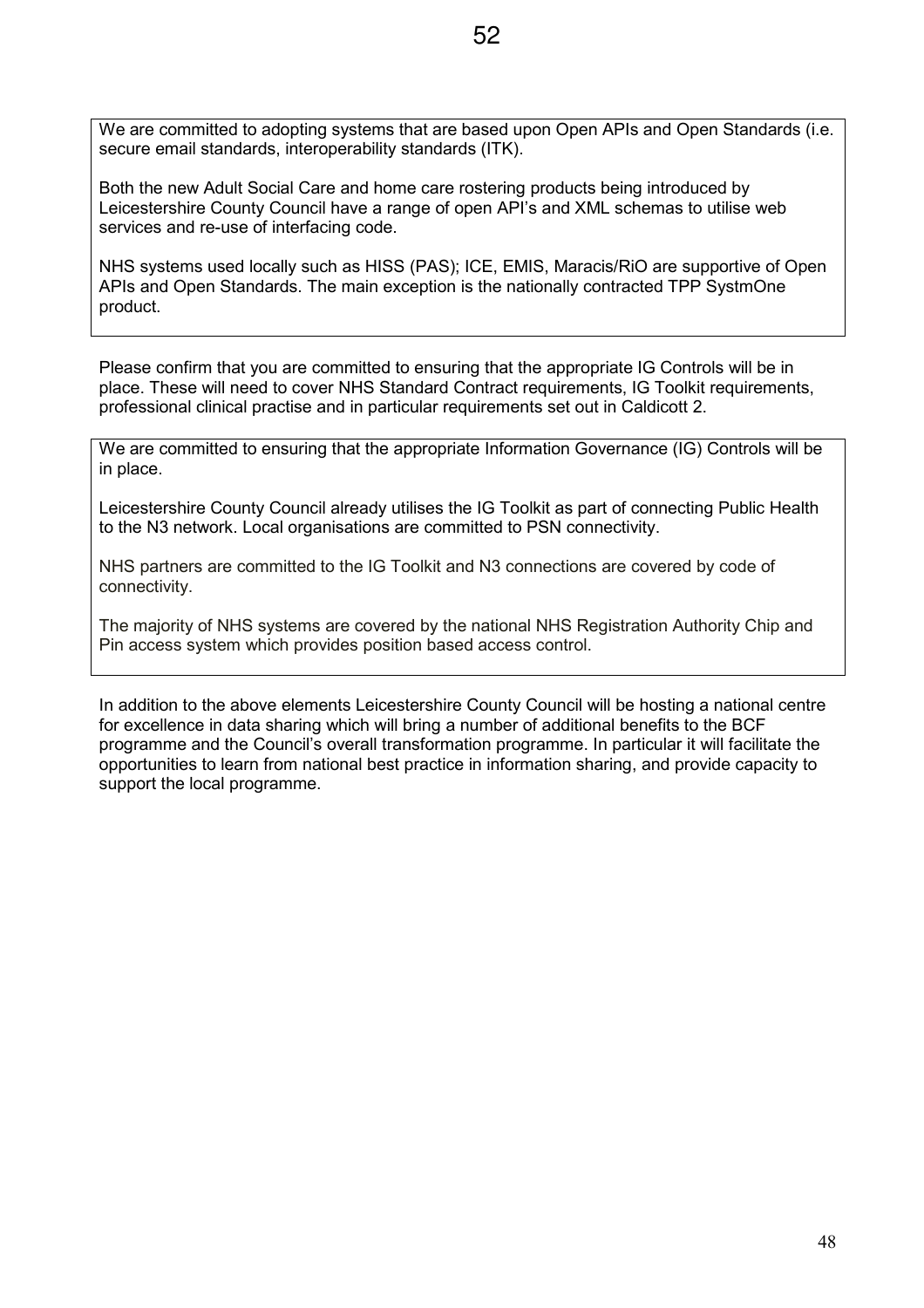## **d) Joint assessment and accountable lead professional**

Please confirm that local people at high risk of hospital admission have an agreed accountable lead professional and that health and social care use a joint process to assess risk, plan care and allocate a lead professional. Please specify what proportion of the adult population are identified as at high risk of hospital admission, what approach to risk stratification you have used to identify them, and what proportion of individuals at risk have a joint care plan and accountable professional.

Both CCGs have implemented risk stratification tools with case management for at risk populations as part of their programme of support for:

- Older frail patients
- Those with LTCs
- Those at risk of developing LTCs/frailty.

#### **West Leicestershire CCG**

In WLCCG 49 of the 50 practices have implemented risk stratification which collates and analyses a combination of acute and primary care data through clinical systems The exception is the Loughborough University practice, who has a student based population. In WLCCG there are ten clinical coordinators who are the case managers for those categorised at risk using the risk stratification tool. Since April 2013, 409 patients have been reviewed and admitted to virtual wards where case management is delivered accessing social care resource. These patients receive joint assessment, interventions and care plans per their assessed needs. Through the introduction of the BCF plan there will be a much greater integration of social care risk factors and interventions into case management, including housing support, which has proved to be an increasingly important element, hence the development of the housing offer to health. The BCF plan seeks to align the existing and improving inputs of primary care teams, community nursing teams and social care into fully integrated teams clustered around GP practices, with case management also being introduced as standard for the over 75s. Over the course of the BCF plan period the intention is to develop a new model of care for frail older people from the existing/ extending components.

Supporting information WLCCG Risk Stratification In terms of the categorisation of at risk patients:

Patients who are frail will have one or more of 12 diagnoses, such as falls, dementia, urinary or faecal incontinence or malnutrition.

The Likelihood of Admission refers to a patient's chance of being electively or non-electively admitted in the next 12 months.

A score of five represents a 50% or greater chance of being admitted. A score of four represents a 40-49% chance of being admitted. Three equals 30-39% and so on.

Relative to the whole population, patients in groups four and five have a high likelihood of being hospitalised.

Resource Utilisation Band (RUB) These bandings (1-5) show groups of patients with increasing likelihood of being in the top 5% costliest group next year.

The risk factors are currently comprised of the following elements:

- The likelihood of any patient being in the top five per cent highest cost group of patients next year.
- Patients most likely to be admitted in the next 12 months.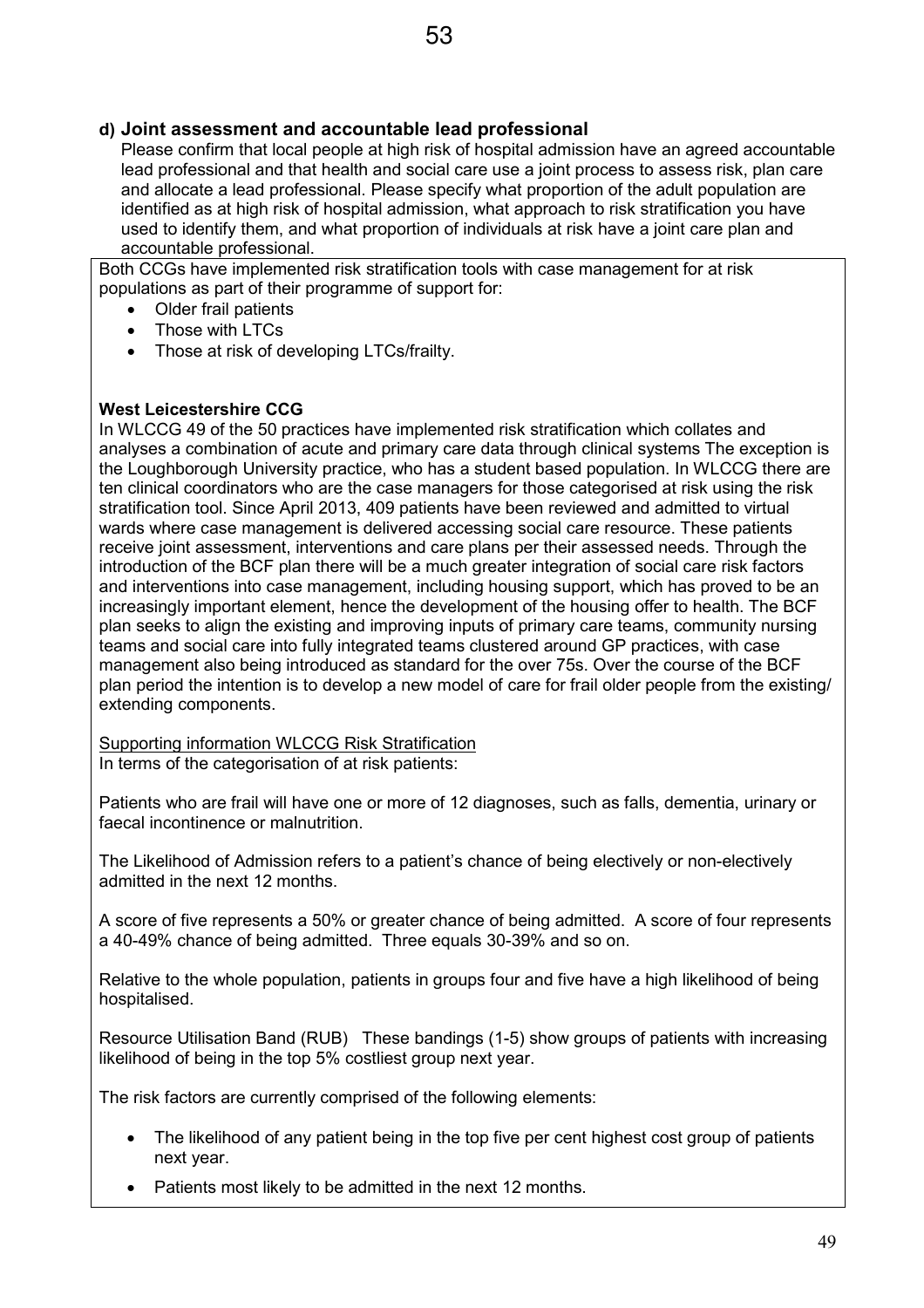- Prescription given associated with the named condition.
- Read Diagnosis Code / Primary Code / Secondary Care code present.
- Both RX and ICD are present.
- Treatment the patient has a prescription associated with that condition and has attended OPD or ED for that condition, but no diagnostic code was found in the primary care record for that condition.

#### **East Leicestershire and Rutland CCG**

East Leicestershire and Rutland CCG utilises the Adjusted Clinical Groups (ACG) risk stratification tool to identify patients at risk of future avoidable hospital admissions. The CCG and Local Authorities Integrated Care service, uses this risk stratification tool within a joint process to assess patients at risk, coordinate identified interventions to reduce/manage this risk and allocate a lead professional where appropriate.

There are ten integrated health and social care coordinators who are the care coordinators for those patients identified at risk using the risk stratification tool and whom have opted into the service. These patients receive joint assessment, interventions and care plans per their assessed needs. Through the introduction of the BCF plan there will be a much greater integration of social care risk factors and interventions into case management, including housing support, which has proved to be an increasingly important element, hence the development of the housing offer to health.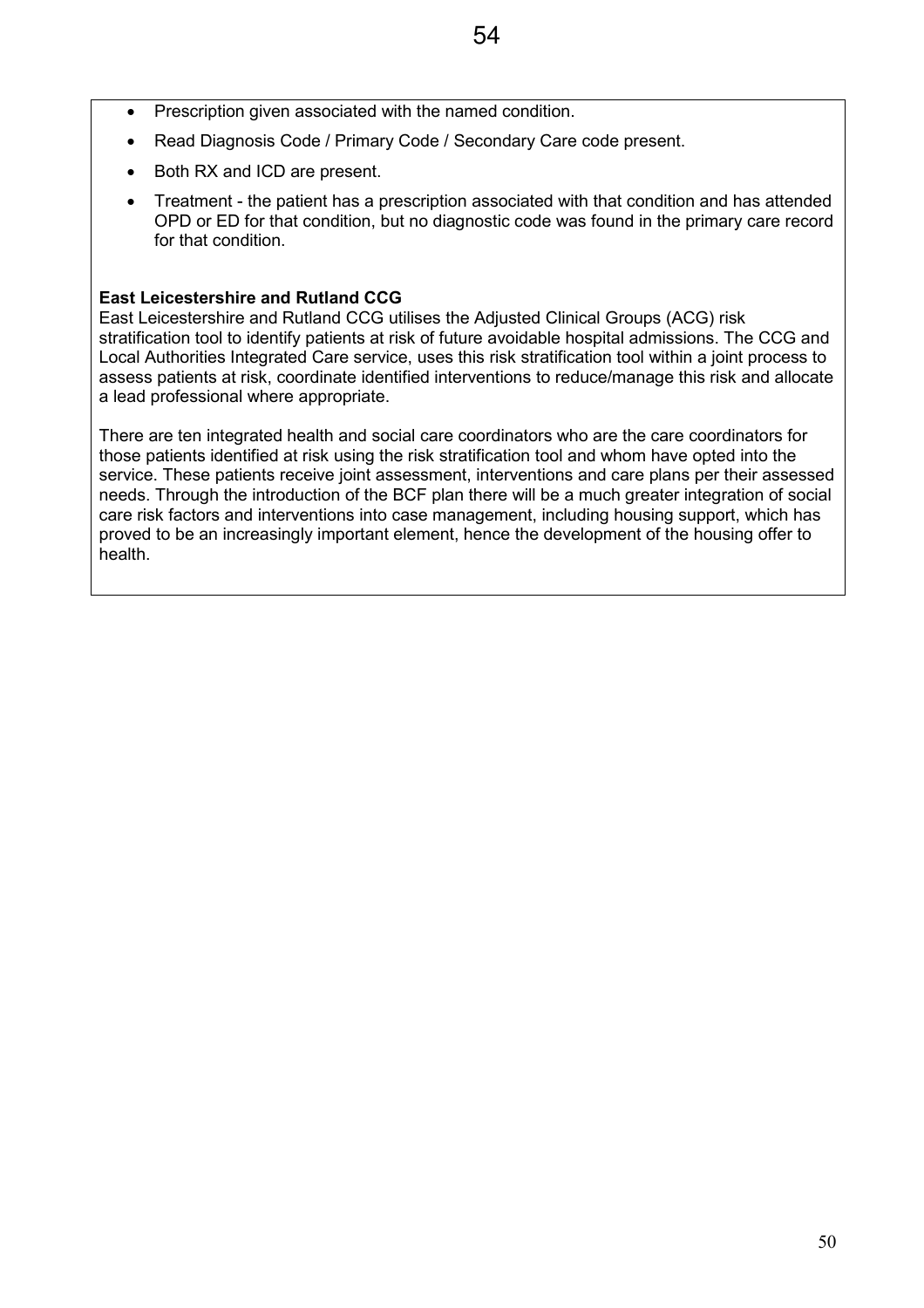## **4) RISKS**

Please provide details of the most important risks and your plans to mitigate them.

This should include risks associated with the impact on NHS service providers.

We provided an initial risk analysis for the draft submission. This was refined following:-

- The risk workshop at the end of February
- Further testing and modelling in relation to the activity and financial assumptions, and the impact on the metrics during February and March.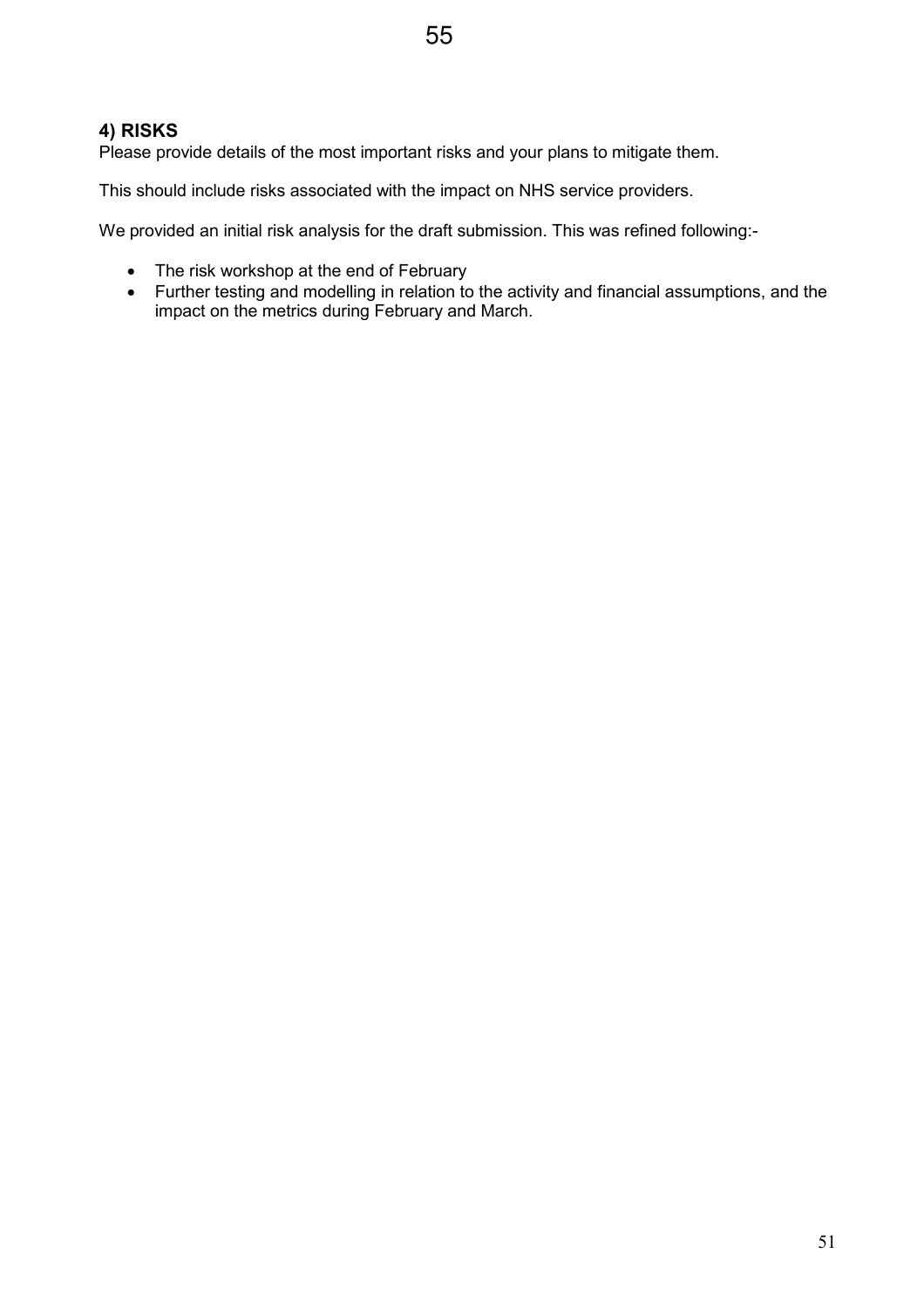| wowe to main moparation and approval                                        | <b>Likelihood</b> |                                                      | <b>Potential Impact</b>                                                                                                                                                            | <b>Mitigation</b>                                                                                                                                                                                                                                                                                                                                                                                                                                                                                                           | <b>Risk Rating</b>      |
|-----------------------------------------------------------------------------|-------------------|------------------------------------------------------|------------------------------------------------------------------------------------------------------------------------------------------------------------------------------------|-----------------------------------------------------------------------------------------------------------------------------------------------------------------------------------------------------------------------------------------------------------------------------------------------------------------------------------------------------------------------------------------------------------------------------------------------------------------------------------------------------------------------------|-------------------------|
| <b>Description</b>                                                          |                   | <b>Risk</b><br>rating<br>before<br><b>Mitigation</b> |                                                                                                                                                                                    |                                                                                                                                                                                                                                                                                                                                                                                                                                                                                                                             | following<br>mitigation |
| Lack of agreement to one<br>or more components of the<br>plan               | м                 | H                                                    | Draft and final plans are not<br>secure between partners,                                                                                                                          | Iterations of draft plan with CCG MDs and<br>$\bullet$<br>LA, regular project team meetings to refine<br>content/assumptions.<br>Build in sufficient confirm and challenge<br>$\bullet$<br>time.<br>Multiagency workshop on risk assessment<br>and pooled budget 18/02/14<br>Multiagency workshop on impact<br>assessment 12/03/14<br>Review by Integration Executive prior to<br>final submission.<br>Seek early agreement to adult social care<br>protection levels - see below                                           |                         |
| Lack of agreement to the<br>levels of social care<br>protection in the plan | M                 | M                                                    | Draft and final plans are not<br>$\bullet$<br>secure between partners,<br>Regional/national assurance<br>sign off is compromised due<br>to not meeting a key national<br>condition | Ensure elements for adult social care<br>$\bullet$<br>protection map clearly to the themes and<br>metrics in the BCF.<br>Determine level of granularity needed and<br>discuss with CCGs<br>Prepare breakdown of social care<br>$\bullet$<br>protection allocation to meet BCF<br>guidance and stakeholder requirements<br>Prepare briefing materials for CCG Board<br>discussions in January/February.<br>Check feedback from regional/national<br>assurance for any concerns about the<br>submitted levels, if applicable. | L                       |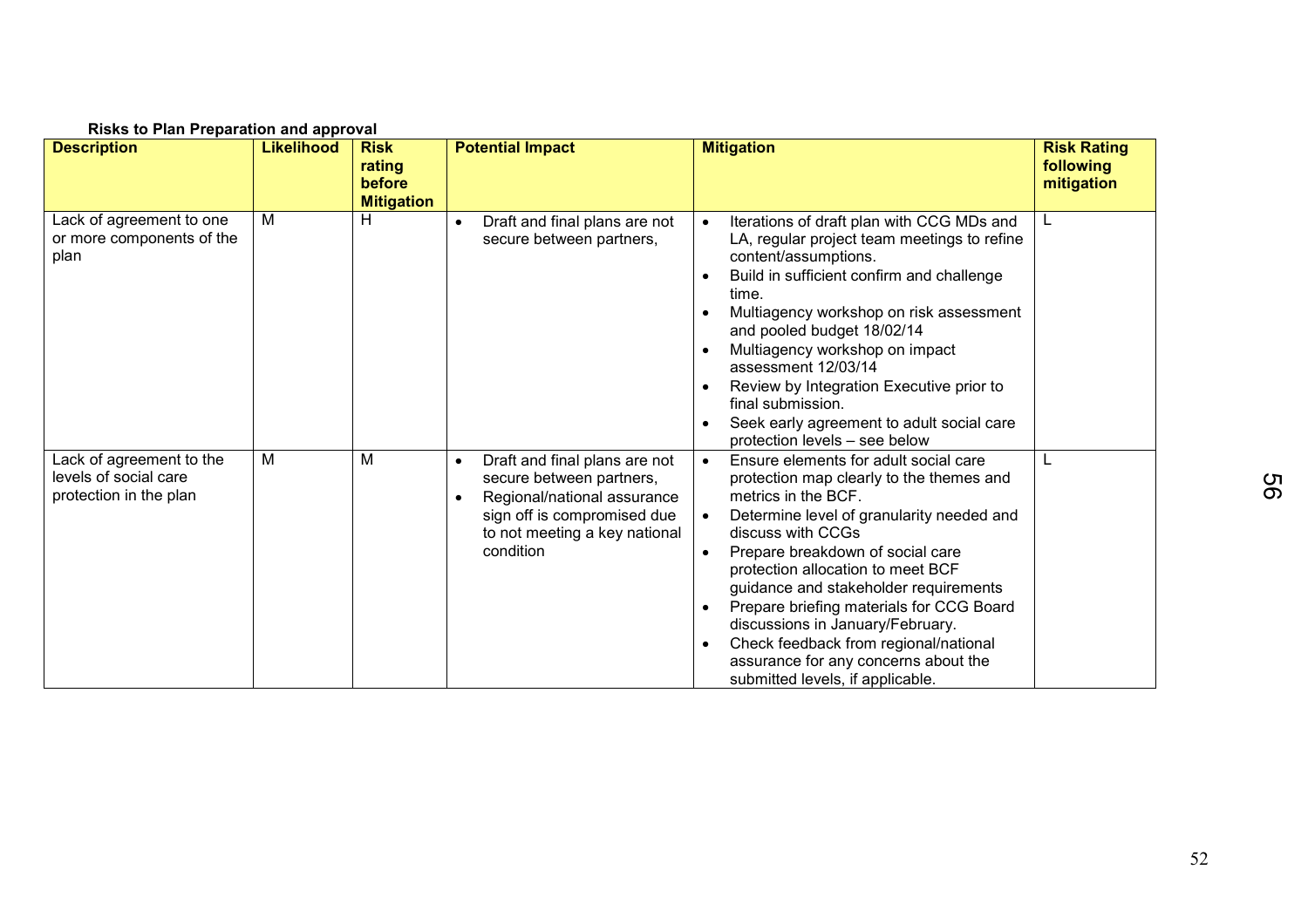| <b>Description</b>                                                   | <b>Likelihood</b> | <b>Risk</b><br>rating<br>before<br><b>Mitigation</b> | <b>Potential Impact</b>                                                                                                                                                                                                            | <b>Mitigation</b>                                                                                                                                                                                                                                                                                                                                                                                                                                                                                                                                                                          | <b>Risk Rating</b><br>following<br>mitigation                         |
|----------------------------------------------------------------------|-------------------|------------------------------------------------------|------------------------------------------------------------------------------------------------------------------------------------------------------------------------------------------------------------------------------------|--------------------------------------------------------------------------------------------------------------------------------------------------------------------------------------------------------------------------------------------------------------------------------------------------------------------------------------------------------------------------------------------------------------------------------------------------------------------------------------------------------------------------------------------------------------------------------------------|-----------------------------------------------------------------------|
| Lack of agreement to the<br>metrics and trajectories for<br>the plan | H                 | H                                                    | Draft and final plans are not<br>$\bullet$<br>secure between partners.<br>Regional/national assurance<br>$\bullet$<br>sign off is compromised,<br>Providers and other<br>$\bullet$<br>stakeholders have low<br>confidence in plans | Initial cut of data for metrics and<br>$\bullet$<br>trajectories prepared by CCGs/CSU/LA.<br>Quality assurance review of metrics<br>$\bullet$<br>undertaken using NHSE feedback.<br>Detailed review per metric at the impact<br>$\bullet$<br>assessment workshop in March with<br>provider representation<br>Review of recommendations arising from<br>$\bullet$<br>the workshop by Integration Executive and<br>HWB Board prior to submission of final<br>BCF.                                                                                                                            | L<br><b>Except for</b><br>avoidable<br>emergency<br>admissions<br>(M) |
| Lack of agreement to scale<br>of ambition within the plan            | M                 | Н                                                    | Draft and final plans are not<br>$\bullet$<br>secure between partners.<br>Lack of confidence that the<br>$\bullet$<br>health and care system can<br>transform.<br>Impact on CCG/provider<br>contract negotiations.                 | Iterations of draft plan with CCG MDs and<br>$\bullet$<br>LA, regular project team meetings to refine<br>content/assumptions.<br>Build in sufficient confirm and challenge<br>$\bullet$<br>time including provider input<br>Multi agency Workshop on impact<br>$\bullet$<br>assessment 12/03/14<br>Clear rationale for trajectory for reducing<br>$\bullet$<br>avoidable emergency admissions over a<br>five year period.<br>Review by Integration Executive prior to<br>$\bullet$<br>final submission.<br>Alignment to final outcome of contract<br>$\bullet$<br>negotiations by 31/03/14 | M                                                                     |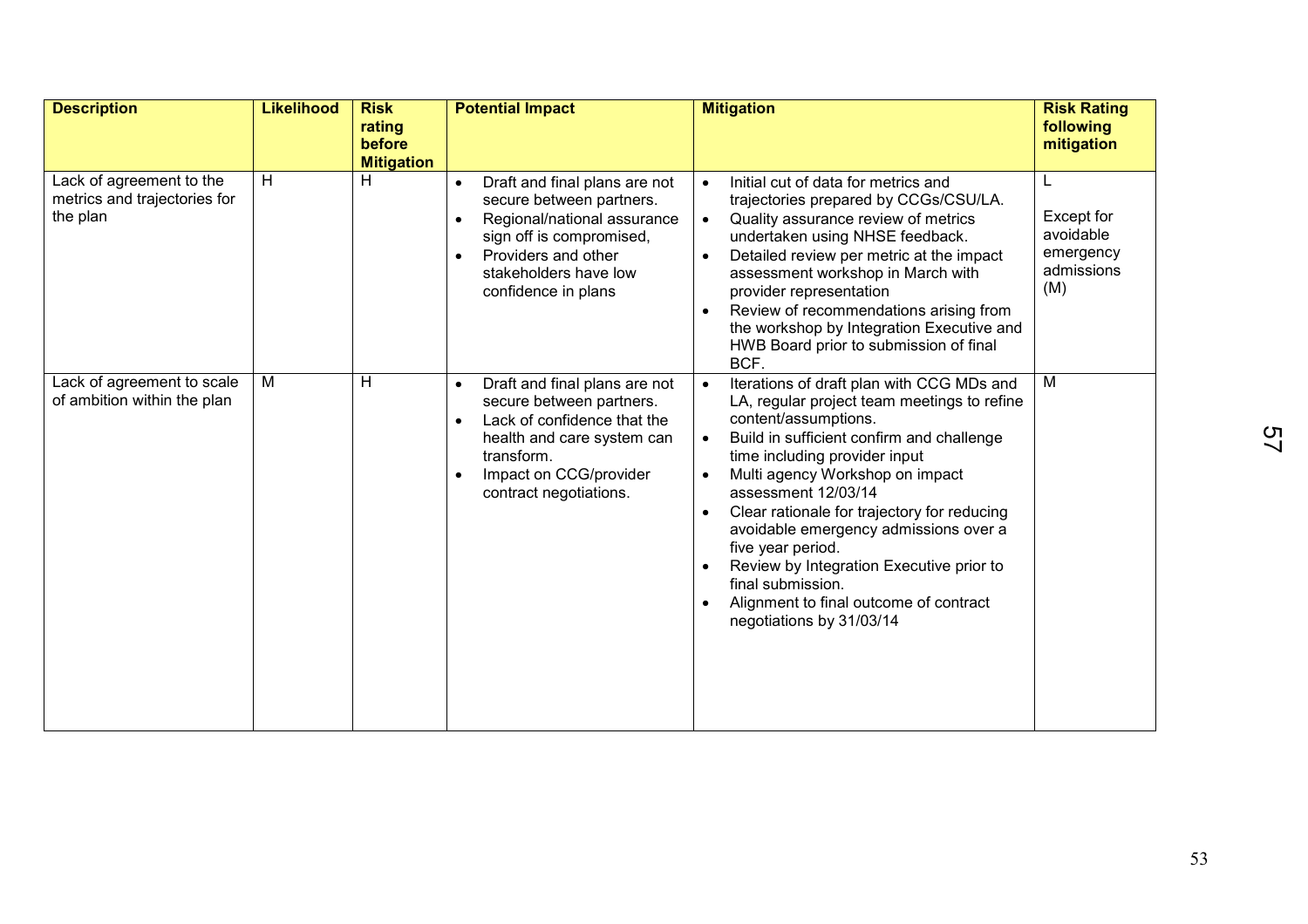| <b>Description</b>                                                     | <b>Likelihood</b> | <b>Risk</b><br>rating<br>before | <b>Potential Impact</b>                                                                                                                                                                        | <b>Mitigation</b>                                                                                                                                                                                                                                                                                                                                                                                                                                                                                                                                                                                                                   | <b>Risk Rating</b><br>following |
|------------------------------------------------------------------------|-------------------|---------------------------------|------------------------------------------------------------------------------------------------------------------------------------------------------------------------------------------------|-------------------------------------------------------------------------------------------------------------------------------------------------------------------------------------------------------------------------------------------------------------------------------------------------------------------------------------------------------------------------------------------------------------------------------------------------------------------------------------------------------------------------------------------------------------------------------------------------------------------------------------|---------------------------------|
|                                                                        |                   | <b>Mitigation</b>               |                                                                                                                                                                                                |                                                                                                                                                                                                                                                                                                                                                                                                                                                                                                                                                                                                                                     | mitigation                      |
| Plan not assured<br>regionally/nationally by<br><b>NHSE/Local Govt</b> |                   | M                               | Additional regional<br>$\bullet$<br>intervention is needed.<br>Reputation of BCF plan and<br>HWB Board partnership are<br>compromised<br>Lack of confidence in local<br>$\bullet$<br>delivery. | Apply national guidance including all<br>$\bullet$<br>updates when published<br>Apply the technical guidance for metrics<br>$\bullet$<br>Stress test the metrics before final<br>$\bullet$<br>submission<br>Provide clear rationale for any local<br>$\bullet$<br>variations from metrics technical guidance<br>Local awareness of self assessment<br>$\bullet$<br>parameters for regional assurance<br>Review other examples of BCF draft plans<br>$\bullet$<br>for good practice.<br>Establish contact with national BCF lead<br>$\bullet$<br>Assimilate feedback from regional<br>$\bullet$<br>assurance before final submission |                                 |
| BCF impact assessment<br>challenges one or more<br>element of the plan | M                 | н                               | Plan components need<br>$\bullet$<br>further prioritisation<br>Alternative proposals may<br>need to be introduced<br>Financial assumptions may<br>$\bullet$<br>need adjustment                 | Impact assessment workshop to review<br>$\bullet$<br>impact of proposals to metrics, and<br>consider KPIs beneath the main metrics to<br>seek further assurance on delivery/impact.<br>Recommendations on any<br>$\bullet$<br>deletions/additions for BCF schemes<br>(and/or the balance of investment between)<br>schemes) to be received by the Integration<br>Executive and HWB Board prior to final<br>submission.<br>Regular milestone reviews of the BCF by<br>the Integration Executive                                                                                                                                      | M                               |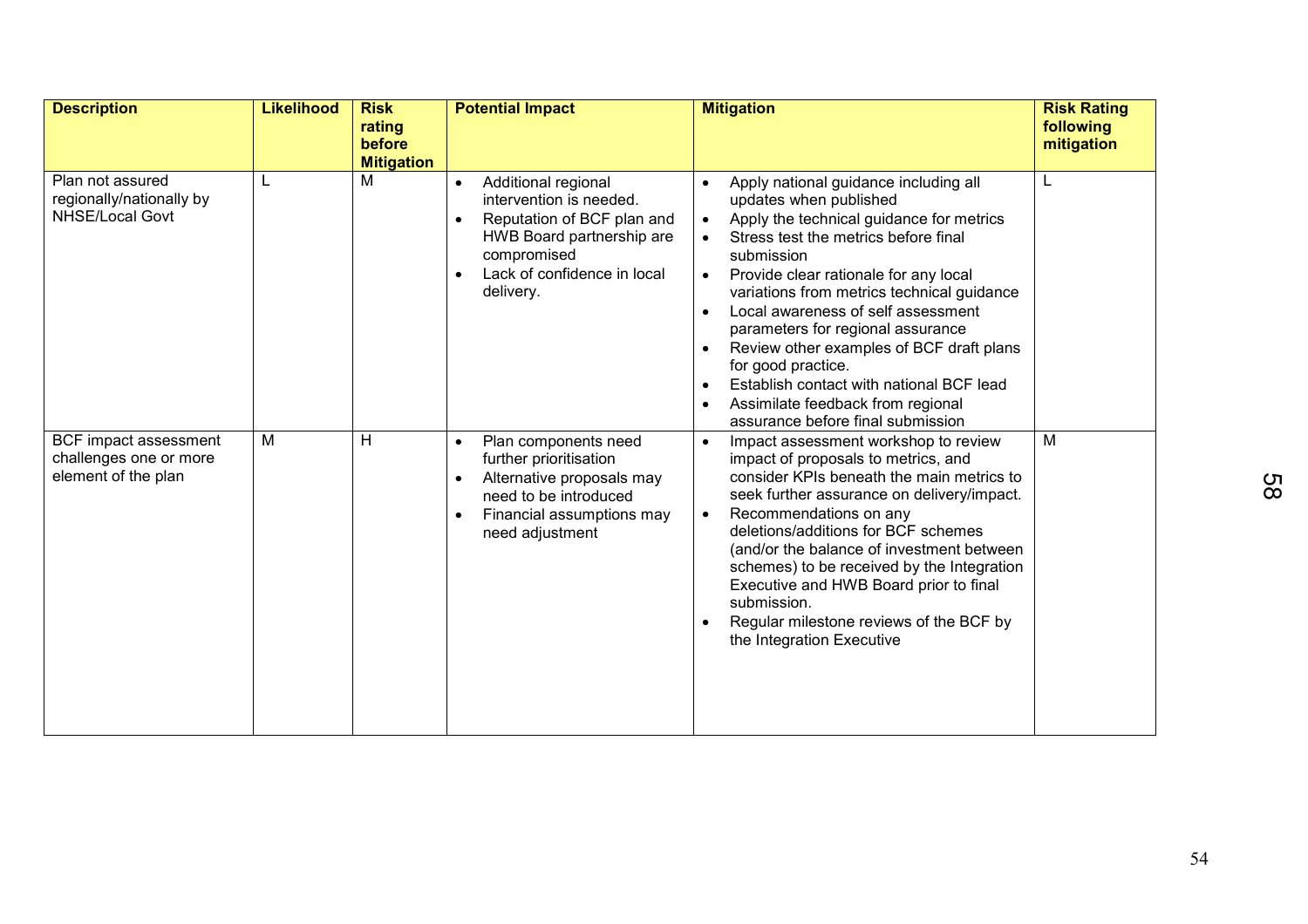| <b>Description</b>                                                                              | <b>Likelihood</b> | <b>Risk</b><br>rating       | <b>Potential Impact</b>                                                                                                                                                                                                                | <b>Mitigation</b>                                                                                                                                                                                                                                                                                                                                                                                                                                                                                                        | <b>Risk Rating</b><br>following |
|-------------------------------------------------------------------------------------------------|-------------------|-----------------------------|----------------------------------------------------------------------------------------------------------------------------------------------------------------------------------------------------------------------------------------|--------------------------------------------------------------------------------------------------------------------------------------------------------------------------------------------------------------------------------------------------------------------------------------------------------------------------------------------------------------------------------------------------------------------------------------------------------------------------------------------------------------------------|---------------------------------|
|                                                                                                 |                   | before<br><b>Mitigation</b> |                                                                                                                                                                                                                                        |                                                                                                                                                                                                                                                                                                                                                                                                                                                                                                                          | mitigation                      |
| <b>Risk Sharing arrangements</b><br>for pooled budget not<br>agreed                             | H                 | M                           | Partners are not clear on<br>$\bullet$<br>their level of risk in<br>undertaking the plan,<br>Individual board/committees<br>$\bullet$<br>of organisations unable to<br>approve plan<br>Impact on CCG/provider<br>contract negotiations | Workshop held in February to develop the<br>principles and scenarios for the pooled<br>budget.<br>Outputs received by the Integration<br>$\bullet$<br><b>Executive in March</b><br>Assurance via the HWB board meeting on<br>1 <sup>st</sup> April.                                                                                                                                                                                                                                                                      | $\overline{M}$                  |
| Insufficient alignment with<br>LLR five year Strategy                                           | Μ                 | M                           | Mismatch between strategic<br>$\bullet$<br>objectives,<br>Duplication of effort,<br>Unclear impact for providers,<br>Regional/national assurance<br>sign off is compromised                                                            | LLR Strategy launch on 29 <sup>th</sup> January to<br>confirm direction of travel, workstreams<br>and governance.<br>LLR strategy workstreams and governance<br>refreshed February/March<br>Meetings held with LLR programme<br>$\bullet$<br>director in early March to ensure alignment<br>of BCF to emerging strategic objectives of<br>the LLR programme.<br>TORs for integration executive (new -<br>March) and TORs for HWB Board<br>(updated - February) have both ensured<br>alignment of governance arrangements | L                               |
| Insufficient alignment with<br>BCF plans in Leicester City<br>and Rutland (where<br>applicable) | $\overline{M}$    | M                           | Unclear impact for providers,<br>$\bullet$<br>Inconsistency of submissions<br>in LLR context.<br>Regional/national assurance<br>sign off is compromised                                                                                | Review/cross check across key elements<br>of City and Rutland Plans as part of local<br>assurance before final submission - in<br>particular for LLR context and aggregated<br>provider impact.                                                                                                                                                                                                                                                                                                                          | L                               |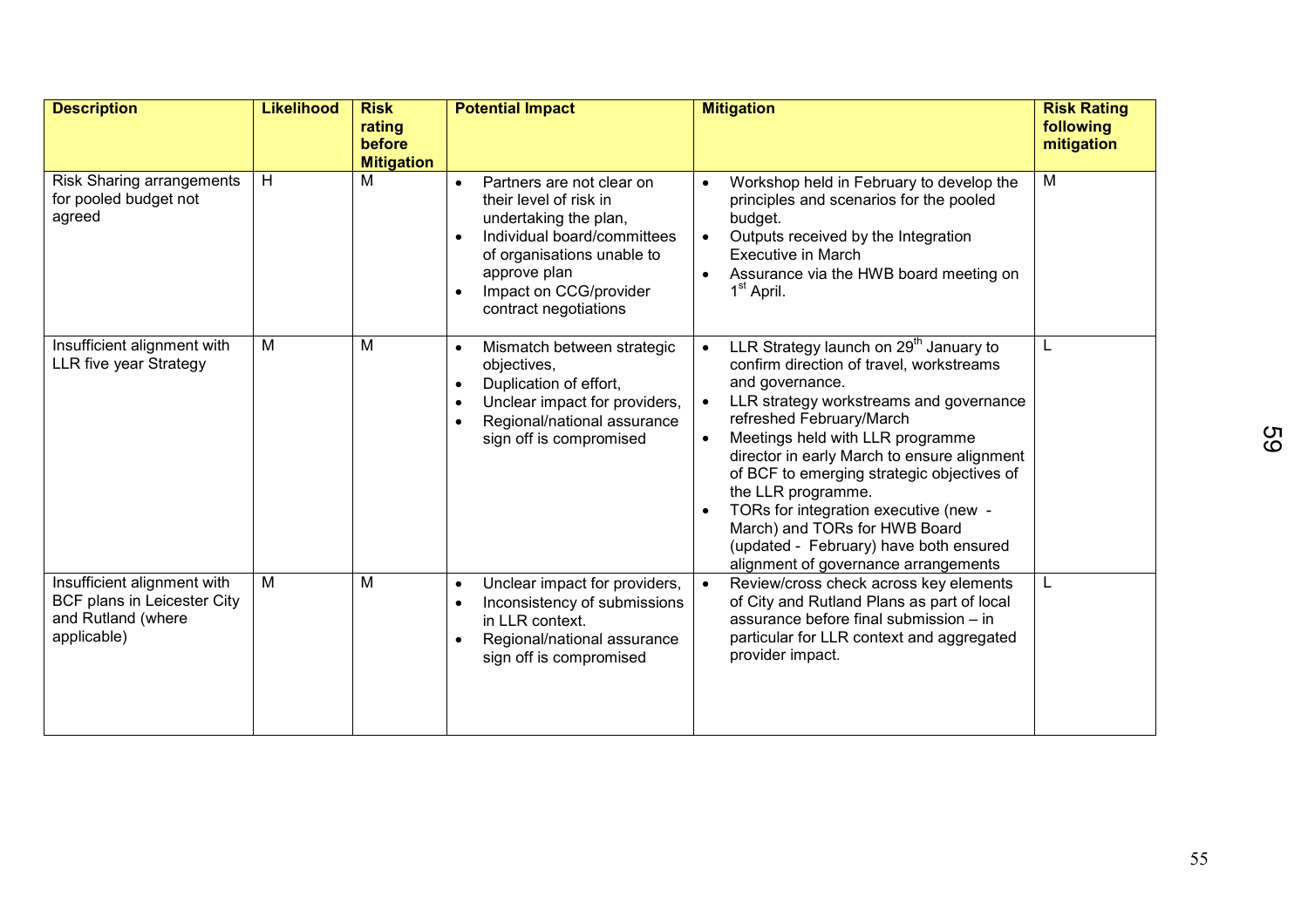| <b>Description</b>                                                                                      | <b>Likelihood</b> | <b>Risk</b>                           | <b>Potential Impact</b>                                                                                                                                                                                                                                                                                               | <b>Mitigation</b>                                                                                                                                                                                                                                                                                                                                                                                                                                                                                                                     | <b>Risk Rating</b>      |
|---------------------------------------------------------------------------------------------------------|-------------------|---------------------------------------|-----------------------------------------------------------------------------------------------------------------------------------------------------------------------------------------------------------------------------------------------------------------------------------------------------------------------|---------------------------------------------------------------------------------------------------------------------------------------------------------------------------------------------------------------------------------------------------------------------------------------------------------------------------------------------------------------------------------------------------------------------------------------------------------------------------------------------------------------------------------------|-------------------------|
|                                                                                                         |                   | rating<br>before<br><b>Mitigation</b> |                                                                                                                                                                                                                                                                                                                       |                                                                                                                                                                                                                                                                                                                                                                                                                                                                                                                                       | following<br>mitigation |
| Lack of<br>visibility/engagement<br>across wider stakeholders<br>including the public and<br><b>VCS</b> | H                 | м                                     | Stakeholders disengaged,<br>$\bullet$<br>Lack of public understanding<br>and support for the plans<br>VCS unclear as to how they<br>$\bullet$<br>can contribute to and support<br>the plan.                                                                                                                           | Close involvement of LHW in plan<br>$\bullet$<br>preparation.<br>Wider stakeholder engagement meeting<br>$\bullet$<br>held 24 <sup>th</sup> February.<br>Forward engagement plan under<br>$\bullet$<br>discussion in context of<br>comms/engagement plan for the LLR-wide<br>programme.<br>BCF "plan on a page" being developed to<br>$\bullet$<br>support external comms<br>Easy read symbols and diagrams applied<br>$\bullet$<br>to final BCF submission<br>More targeted VCS engagement planned<br>$\bullet$<br>for Q1 of 2014/15 | M                       |
| Wider stakeholders<br>including the public and<br>VCS challenge proposed<br>changes                     | H                 | H                                     | Formal challenge through<br>$\bullet$<br>judicial review process<br>delays implementation of<br>change<br>Reputational impact<br>$\bullet$<br>Financial costs of legal<br>action and delays                                                                                                                           | Ensure stakeholder engagement and<br>$\bullet$<br>consultation follows recent Council<br>guidance approved in January 2014 on<br>Consultation Principles, Equalities and<br>Human Rights Assessments and Legal<br>Implications of Service Change.<br>Ensure 'due regard' given in decision<br>making by Health and Wellbeing Board                                                                                                                                                                                                    | M                       |
| Providers not able to<br>support initial draft                                                          | H                 | H                                     | Draft and final plans are not<br>$\bullet$<br>secure between partners<br>Reputation of BCF plan and<br>HWB Board partnership are<br>compromised<br>Lack of confidence in local<br>$\bullet$<br>delivery<br>Impact on CCG/provider<br>contract negotiations<br>Regional/national assurance<br>sign off is compromised. | Individual briefings with providers<br>$\bullet$<br>Engagement of providers in preparation of<br>$\bullet$<br>proposals/project team meetings and<br>workshops<br>Providers as members of the HWB Board<br>$\bullet$<br>and Integration Executive<br>Additional briefings/engagement/ comms<br>cascade into wider teams within UHL and<br>LPT                                                                                                                                                                                         | M                       |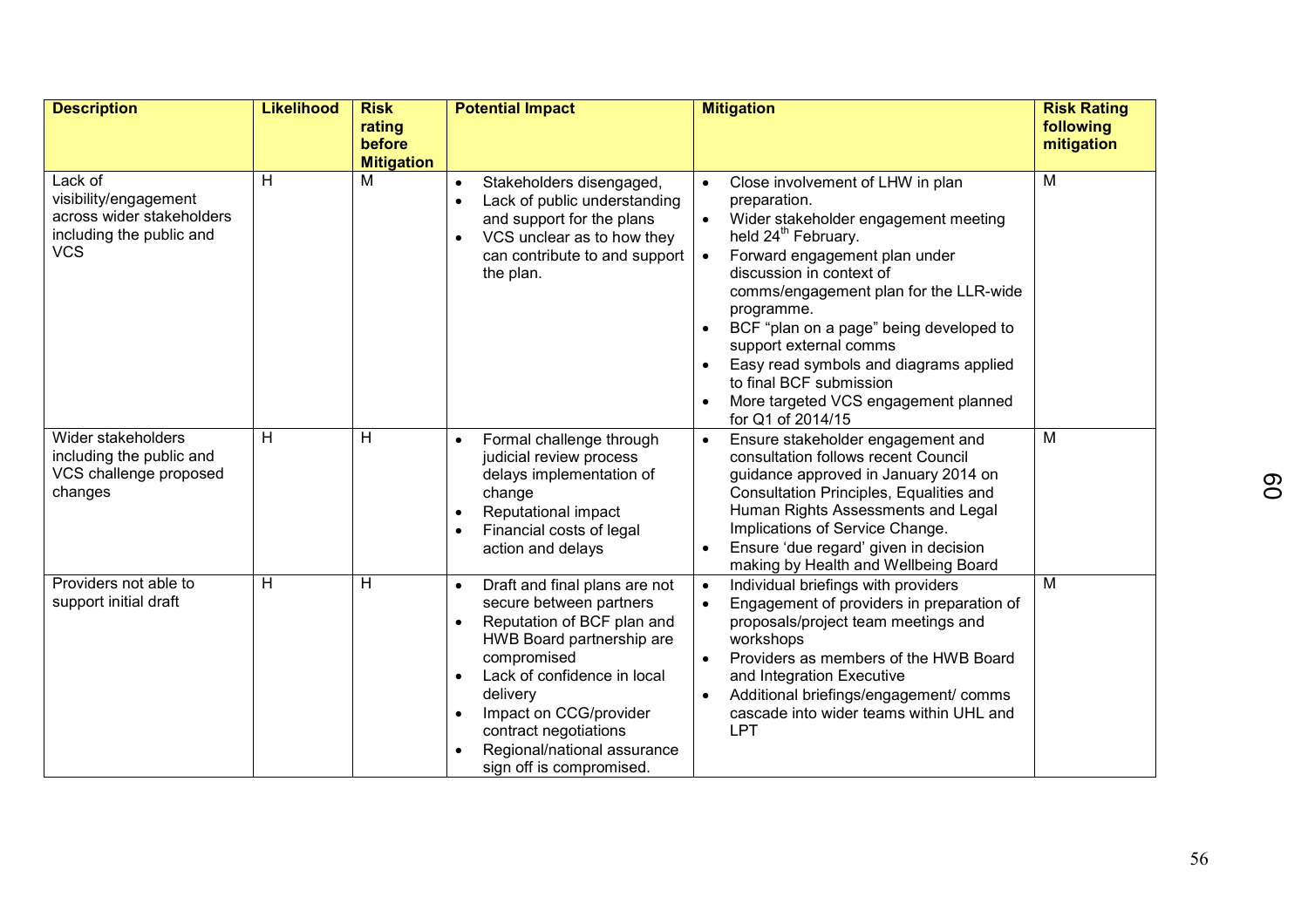| <b>Risks to Plan Delivery</b>                                                        |                   |                                     |                                                                                                                                                                                                                                                                                                                                                                                                                                                                         |                                                                                                                                                                                                                                                                                                                                                                                                                                                                                                                             |                                    |  |  |
|--------------------------------------------------------------------------------------|-------------------|-------------------------------------|-------------------------------------------------------------------------------------------------------------------------------------------------------------------------------------------------------------------------------------------------------------------------------------------------------------------------------------------------------------------------------------------------------------------------------------------------------------------------|-----------------------------------------------------------------------------------------------------------------------------------------------------------------------------------------------------------------------------------------------------------------------------------------------------------------------------------------------------------------------------------------------------------------------------------------------------------------------------------------------------------------------------|------------------------------------|--|--|
| <b>Description</b>                                                                   | <b>Likelihood</b> | <b>Risk</b><br>before<br>mitigation | <b>Potential Impact</b>                                                                                                                                                                                                                                                                                                                                                                                                                                                 | <b>Mitigation</b>                                                                                                                                                                                                                                                                                                                                                                                                                                                                                                           | <b>Risk</b><br>after<br>mitigation |  |  |
| Lack of clarity/pace on<br>LLR five year strategy<br>affects pace of BCF<br>delivery | M                 | H                                   | Mismatch between strategic<br>$\bullet$<br>objectives,<br>Duplication of effort,<br>$\bullet$<br>Unclear impact for providers<br>$\bullet$<br>across LLR<br>Dependencies are not<br>$\bullet$<br>clearly articulated<br>Risks between programmes<br>$\bullet$<br>are not transparent or well<br>mitigated<br>Mismatch in accountability<br>$\bullet$<br>between programmes<br>BCF delivery stalls due to an<br>$\bullet$<br>unforeseen delay due to<br>LLR dependencies | Health and Wellbeing Board & BCF<br>$\bullet$<br>directly linked to LLR Programme Board<br>Close working between BCF lead and LLR<br>programme lead<br>Risk analysis for BCF to be shared<br>proactively with the LLR programme<br>director<br>LLR programme structure incorporates<br>$\bullet$<br>clear BCF workstreams for each council<br>LLR dependencies affecting sequencing<br>and pace to be assessed and factored into<br>the programme plan<br>Refresh risk analysis with programme plan<br>detail in Q1 2014/15 | M                                  |  |  |
| Lack of LLR integrated<br>workforce plans                                            | H                 | Н                                   | Unable to plan effectively for<br>$\bullet$<br>local workforce requirements<br>including the necessary<br>workforce development and<br>training in the medium term.<br>Workforce planning between<br>$\bullet$<br>LA and NHS partners<br>remains disjointed and<br>workforce related investment<br>and benefits realisation not<br>aligned.<br>LLR's "ask" of academic and<br>$\bullet$<br>other training partners is<br>piecemeal/confused.                            | To be progressed via the LLR Programme<br>Board with mitigating actions translated<br>into BCF programme plan<br>Seek clarity on the TORs and workplan of<br>the LLR workforce subgroup.<br>Seek assurance that the LLR workforce<br>subgroup has taken into account the<br>specific workforce requirements within the<br>BCF plan, with reporting into the<br>Integration Executive.                                                                                                                                       | H                                  |  |  |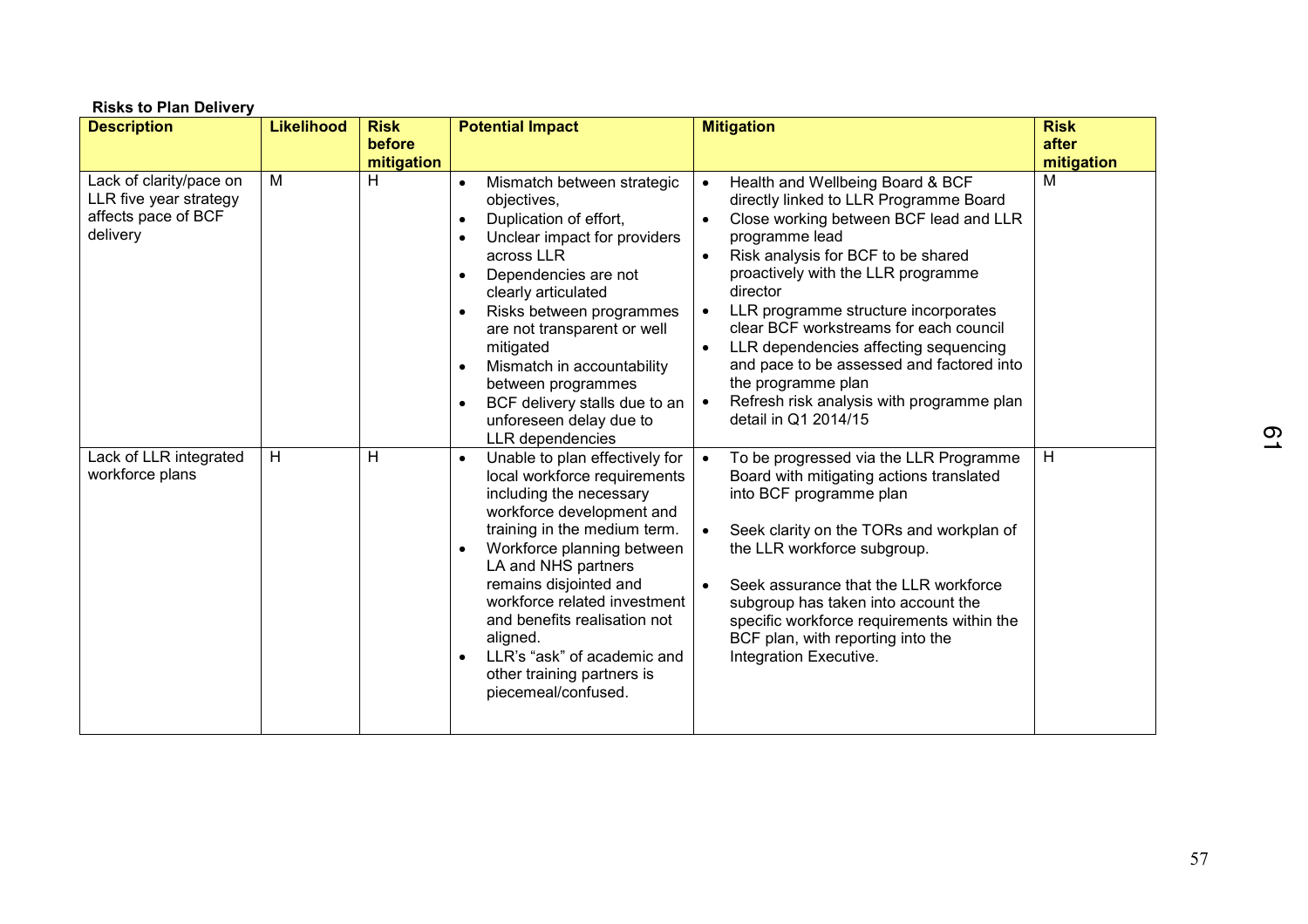| <b>Description</b>                                                                  | <b>Likelihood</b> | <b>Risk</b>          | <b>Potential Impact</b>                                                                                                                                                                 | <b>Mitigation</b>                                                                                                                                                                                                                                                                                                                                                                                                                                                                 | <b>Risk</b>         |
|-------------------------------------------------------------------------------------|-------------------|----------------------|-----------------------------------------------------------------------------------------------------------------------------------------------------------------------------------------|-----------------------------------------------------------------------------------------------------------------------------------------------------------------------------------------------------------------------------------------------------------------------------------------------------------------------------------------------------------------------------------------------------------------------------------------------------------------------------------|---------------------|
|                                                                                     |                   | before<br>mitigation |                                                                                                                                                                                         |                                                                                                                                                                                                                                                                                                                                                                                                                                                                                   | after<br>mitigation |
| Insufficient capacity or<br>expertise to deliver the<br>BCF (programme<br>resource) | M                 | M                    | Unable to execute plan to<br>$\bullet$<br>milestones<br>Compromise delivery of<br>$\bullet$<br>metrics<br>Lack of confidence that<br>$\bullet$<br>programme will deliver                | Programme plan and impact assessment<br>$\bullet$<br>has identified resource and expertise<br>required with associated risks/mitigation                                                                                                                                                                                                                                                                                                                                           | M                   |
| Delays/slippage on<br>delivery of components<br>of the plan                         | $\overline{H}$    | H                    | Unable to execute plan to<br>$\bullet$<br>milestones<br>Compromise delivery of<br>$\bullet$<br>metrics<br>Lack of confidence that<br>$\bullet$<br>programme will deliver                | High level and detailed programme plans<br>$\bullet$<br>to be developed<br>Expenditure realistically profiled to plan<br>$\bullet$<br>Contingency agreement per the pooled<br>budget<br>Governance via Integration Executive<br>$\bullet$                                                                                                                                                                                                                                         | M                   |
| Poor evidence<br>base/analysis for proof<br>of concept/business<br>case development | H                 |                      | Poor decision making<br>$\bullet$<br>affecting commissioning<br>decisions<br>Poor selection of schemes<br>$\bullet$<br>to metrics<br>Lack of assurance on plan<br>$\bullet$<br>delivery | Secure analyst resource.<br>$\bullet$<br>Clinical/subject matter experts engaged in<br>$\bullet$<br>evidence base analysis (including public<br>health)<br>Multiagency impact assessment workshop<br>and product details evidence base.<br>Confirm and challenge via Integration<br>$\bullet$<br>Executive<br>Data quality review on scheme related<br>KPIs supporting metrics in Q1 2014/15<br>Scope development of intelligence hub as<br>$\bullet$<br>enabler within BCF plan. | M                   |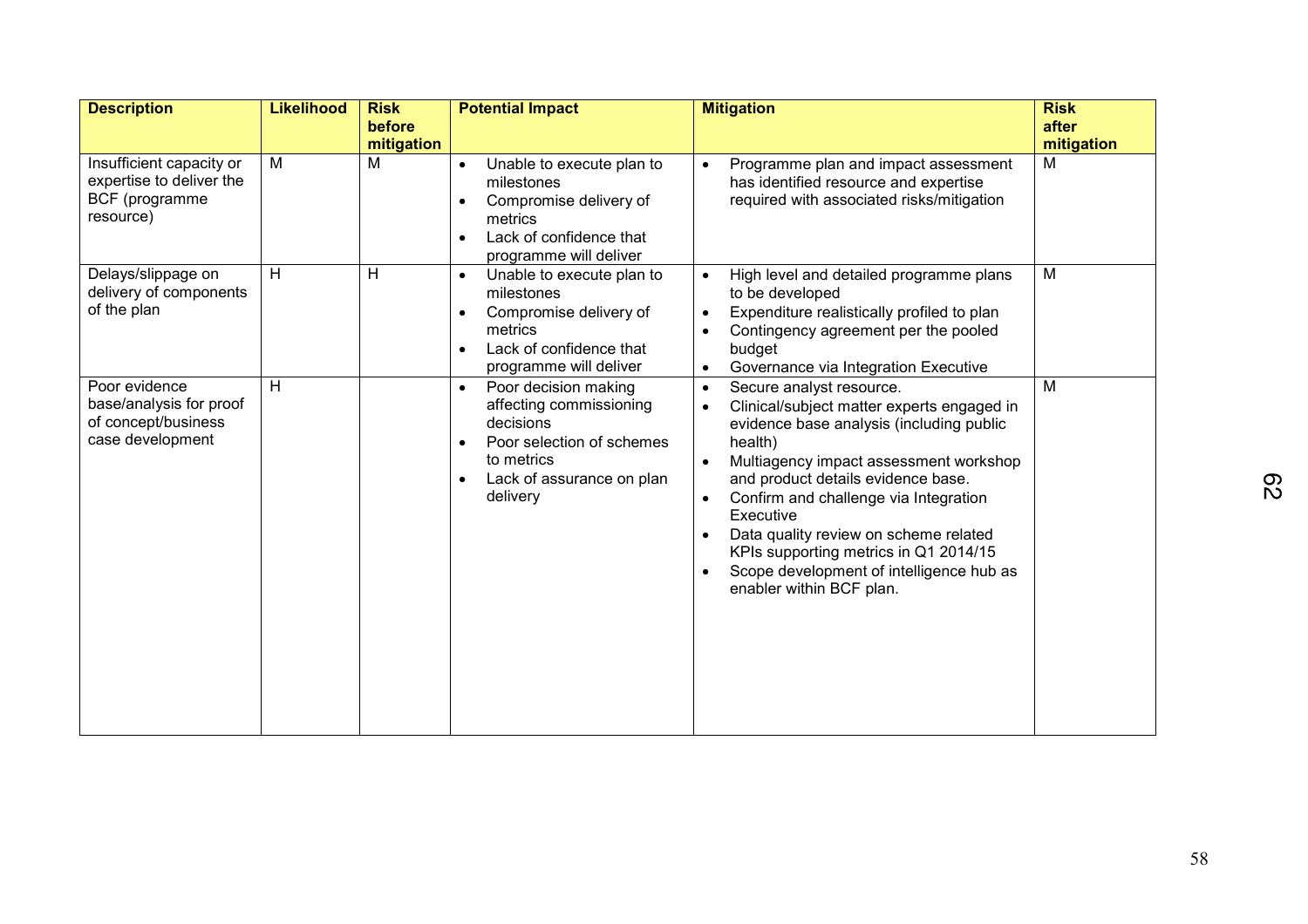| <b>Description</b>                                                                                                                                                                                                                                                                                                                               | <b>Likelihood</b> | <b>Risk</b>     | <b>Potential Impact</b>                                                                                                                                                                                                                                                                                                                                                                                                                                                                                                                                                                                                                                                                                                                            | <b>Mitigation</b>                                                                                                                                                                                                                                                                                                                                                                                                                                                                                                                                                                                                                                                                                                                                                                                                                                                                                            | <b>Risk</b>                                                       |
|--------------------------------------------------------------------------------------------------------------------------------------------------------------------------------------------------------------------------------------------------------------------------------------------------------------------------------------------------|-------------------|-----------------|----------------------------------------------------------------------------------------------------------------------------------------------------------------------------------------------------------------------------------------------------------------------------------------------------------------------------------------------------------------------------------------------------------------------------------------------------------------------------------------------------------------------------------------------------------------------------------------------------------------------------------------------------------------------------------------------------------------------------------------------------|--------------------------------------------------------------------------------------------------------------------------------------------------------------------------------------------------------------------------------------------------------------------------------------------------------------------------------------------------------------------------------------------------------------------------------------------------------------------------------------------------------------------------------------------------------------------------------------------------------------------------------------------------------------------------------------------------------------------------------------------------------------------------------------------------------------------------------------------------------------------------------------------------------------|-------------------------------------------------------------------|
|                                                                                                                                                                                                                                                                                                                                                  |                   | before          |                                                                                                                                                                                                                                                                                                                                                                                                                                                                                                                                                                                                                                                                                                                                                    |                                                                                                                                                                                                                                                                                                                                                                                                                                                                                                                                                                                                                                                                                                                                                                                                                                                                                                              | after                                                             |
| Plan does not deliver<br>against metrics e.g.<br>The BCF plan does not<br>deliver sufficiently to<br>allow CCGs to release<br>the planned level of<br>funding across the two<br>financial years.<br>The impact of the BCF<br>plan does not result in<br>providers being able to<br>extract the required<br>levels of capacity from<br>the system | H                 | mitigation<br>н | Unable to execute plan to<br>$\bullet$<br>milestones<br>Compromise delivery of<br>$\bullet$<br>metrics<br>Pressure on the acute<br>$\bullet$<br>system<br>Additional system costs<br>$\bullet$<br>Reputational damage to<br>$\bullet$<br><b>HWB</b> partners<br>Lack of public confidence in<br>$\bullet$<br>using alternatives to<br>hospital.<br>Over performance on CCG<br>$\bullet$<br>acute contracts.<br>QIPP plans cannot be<br>$\bullet$<br>delivered in the acute<br>sector.<br>Fixed costs and overheads<br>$\bullet$<br>cannot be reduced in line<br>with planned activity<br>reductions in the acute<br>sector.<br>Impact on future contract<br>$\bullet$<br>negotiations and<br>sustainability across the<br>health and care economy. | Further analysis on the impact of BCF<br>schemes prior to final submission.<br>Metrics and trajectories subject to quality<br>$\bullet$<br>assurance in February/March<br>Evidence base to be linked more clearly to<br>trajectory assumptions<br>Impact assessment workshop to stress<br>test the metrics with provider involvement<br>Realistic stretch projections over the five<br>year period on key metrics such as<br>avoidable emergency admissions<br>Clear line of sight from BCF plan to acute<br>contract activity and financial assumptions<br>Aggregated BCF plan impact clear across<br>$\bullet$<br><b>LLR</b><br>Detailed programme plan<br>$\bullet$<br>Expenditure realistically profiled to plan.<br>Reporting on BCF delivery through<br>$\bullet$<br><b>Integration Executive</b><br>Scenario specifically addressed in risk<br>sharing agreement<br>Contingency fund in pooled budget | mitigation<br>н<br>(until further<br>evidenced<br>at end of Yr 1) |
| Commissioning<br>decisions/arrangements<br>do not support<br>integration                                                                                                                                                                                                                                                                         | M                 | M               | Plan is not enacted in<br>$\bullet$<br>support of integrated care<br>priorities                                                                                                                                                                                                                                                                                                                                                                                                                                                                                                                                                                                                                                                                    | Health and Wellbeing Board through<br>$\bullet$<br>Integration Executive to govern how<br>integrated commissioning plans are<br>enacted                                                                                                                                                                                                                                                                                                                                                                                                                                                                                                                                                                                                                                                                                                                                                                      | L                                                                 |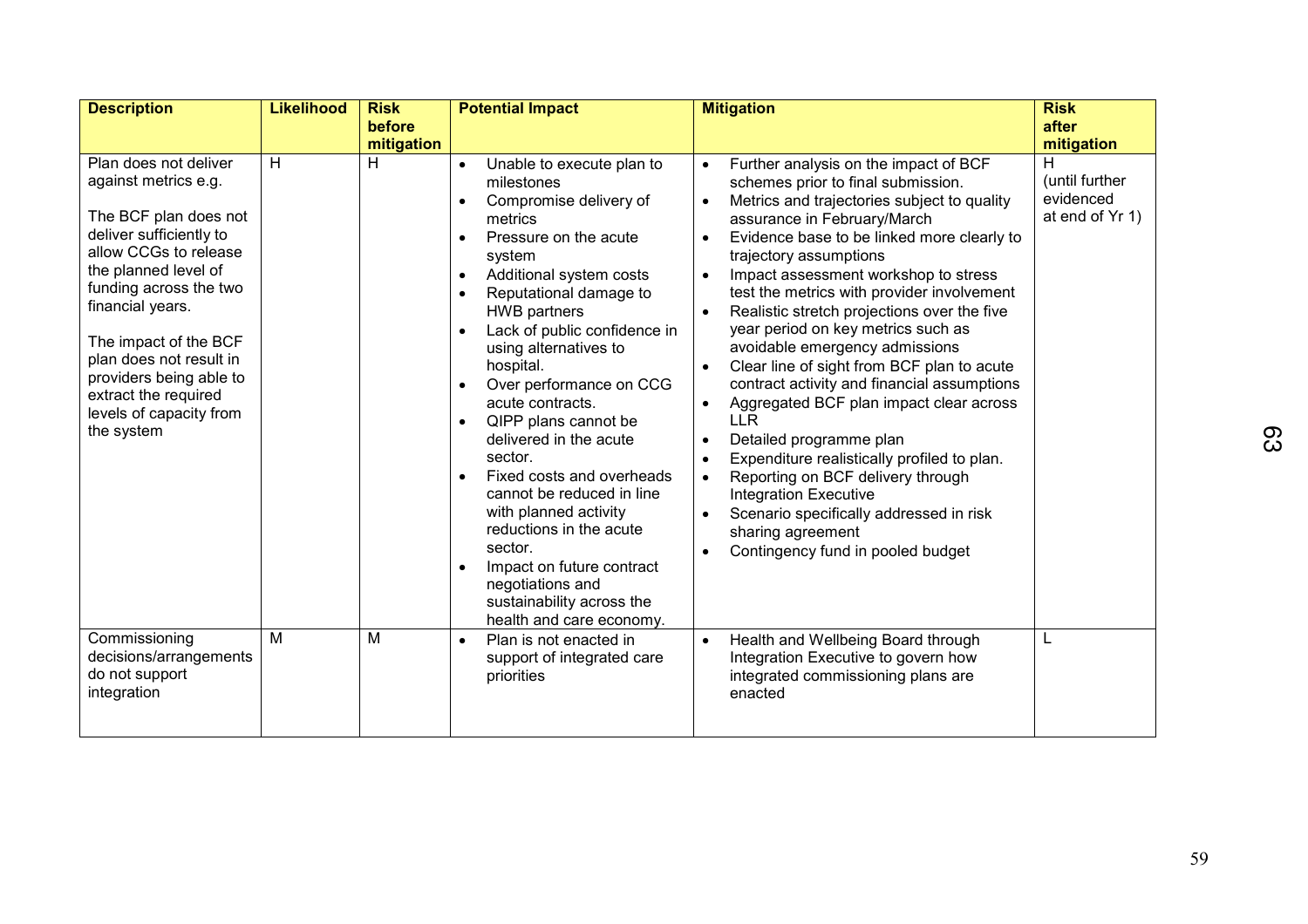| <b>Description</b>                                                                                     | <b>Likelihood</b> | <b>Risk</b><br>before | <b>Potential Impact</b>                                                                                                                                             | <b>Mitigation</b>                                                                                                                                                                                                                                                                                                                                                                                            | <b>Risk</b><br>after |
|--------------------------------------------------------------------------------------------------------|-------------------|-----------------------|---------------------------------------------------------------------------------------------------------------------------------------------------------------------|--------------------------------------------------------------------------------------------------------------------------------------------------------------------------------------------------------------------------------------------------------------------------------------------------------------------------------------------------------------------------------------------------------------|----------------------|
|                                                                                                        |                   | mitigation            |                                                                                                                                                                     |                                                                                                                                                                                                                                                                                                                                                                                                              | mitigation           |
| Lack of<br>contingency/effective<br>alternative schemes if<br>plan is failing                          | H                 | M                     | Unable to reach trajectory of<br>$\bullet$<br>performance<br>Loss of confidence in local<br>$\bullet$<br>health and care system<br>Reputational damage<br>$\bullet$ | Programme plan to include scoping<br>$\bullet$<br>effective alternatives/extensions of BCF<br>schemes beyond 2015/16, including<br>feasibility of mobilisation<br>Integration Executive to promote culture of<br>innovation                                                                                                                                                                                  | M                    |
| Lack of effective<br>communication about<br>the BCF and how this<br>supports/ fits with other<br>plans | H                 | H                     | Confusion about local plans,<br>$\bullet$<br>stakeholders disengaged,<br>lack of support for plans                                                                  | Communications support to programme<br>$\bullet$<br>plan, joint messages to be agreed/enacted<br>in conjunction with LLR-wide comms and<br>engagement plan.                                                                                                                                                                                                                                                  | M                    |
| Dispute on risk sharing<br>agreement                                                                   | H                 | M                     | Inability to maintain BCF<br>$\bullet$<br>funding plans beyond<br>2014/15<br>Partnership unable to be<br>$\bullet$<br>sustained.                                    | Risk sharing agreement progressed<br>$\bullet$<br>February/March including via multi agency<br>workshop<br>Pooled budget principles developed<br>$\bullet$<br>Risk sharing arrangements for the pooled<br>$\bullet$<br>budget to cover dispute scenarios and<br>methods of resolution<br>Contingency fund to be confirmed and<br>challenged by Integration Executive<br>following impact assessment workshop | M                    |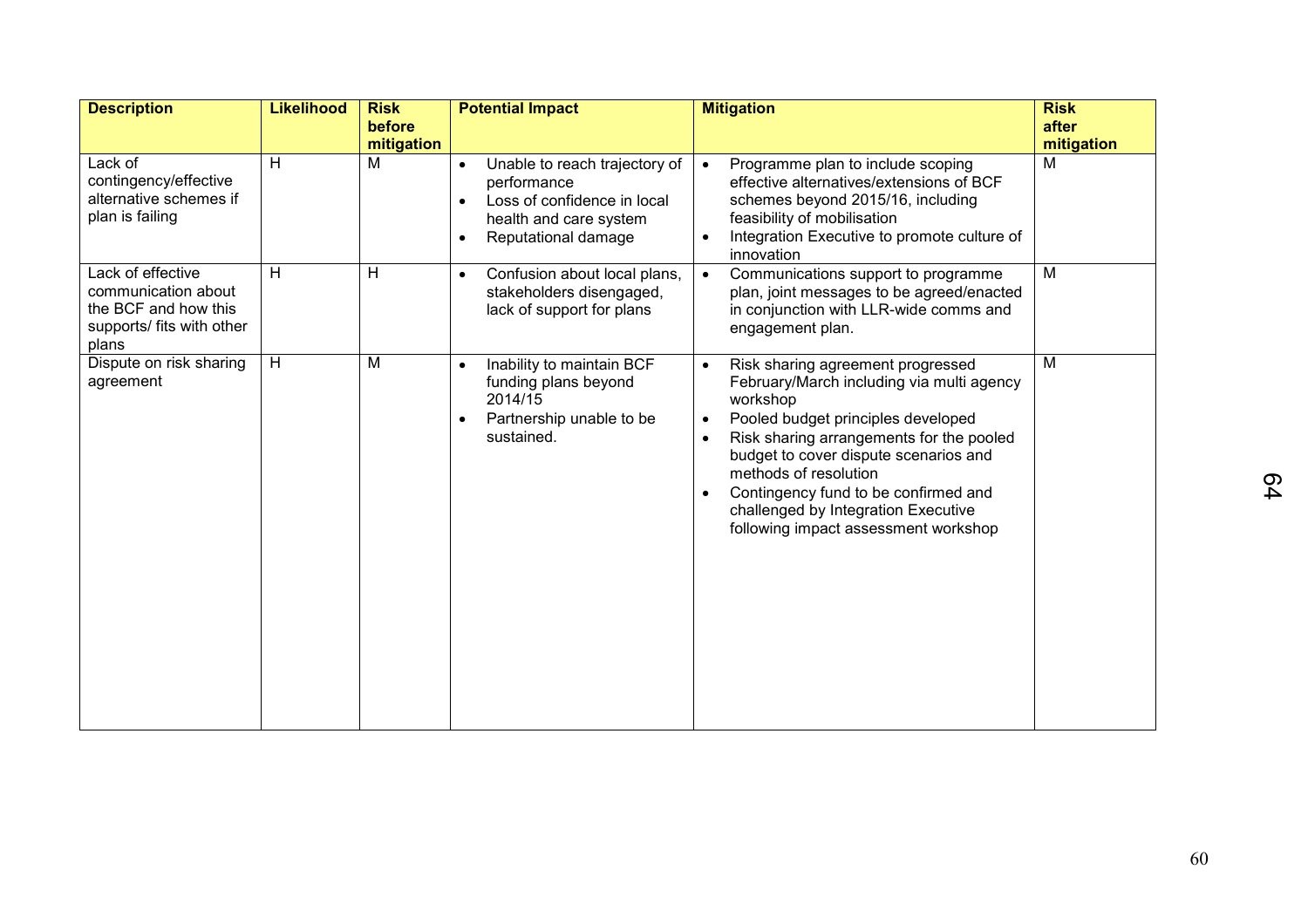| <b>Description</b>                                                                                                                                                                                                         | <b>Likelihood</b> | <b>Risk</b>     | <b>Potential Impact</b>                                                                                                                                                                                                                                                                                                                                                                                                                                                                                                                                                                                                                                                                 | <b>Mitigation</b>                                                                                                                                                                                                                                                                                                                                                                                                 | <b>Risk</b>     |
|----------------------------------------------------------------------------------------------------------------------------------------------------------------------------------------------------------------------------|-------------------|-----------------|-----------------------------------------------------------------------------------------------------------------------------------------------------------------------------------------------------------------------------------------------------------------------------------------------------------------------------------------------------------------------------------------------------------------------------------------------------------------------------------------------------------------------------------------------------------------------------------------------------------------------------------------------------------------------------------------|-------------------------------------------------------------------------------------------------------------------------------------------------------------------------------------------------------------------------------------------------------------------------------------------------------------------------------------------------------------------------------------------------------------------|-----------------|
|                                                                                                                                                                                                                            |                   | before          |                                                                                                                                                                                                                                                                                                                                                                                                                                                                                                                                                                                                                                                                                         |                                                                                                                                                                                                                                                                                                                                                                                                                   | after           |
| <b>Challenged Health</b><br>Economy - External<br>advisers<br><b>External Advisers (for</b><br>LLR 5 year plan)<br>challenge/redirect local<br>strategy including BCF<br>assumptions leading to<br>reprioritisation of BCF | $M/H$ ?           | mitigation<br>H | Changes to BCF plan before<br>$\bullet$<br>impact of current schemes<br>can be realised.<br>Potential impact on metrics<br>$\bullet$<br>delivery.<br>Lack of confidence in BCF<br>$\bullet$<br>plan.<br>Increased national/regional<br>$\bullet$<br>scrutiny and upward<br>reporting.<br>Resources diverted to<br>$\bullet$<br>steering new course, rather<br>than delivery.<br>Potential for escalating<br>$\bullet$<br>tensions between<br>commissioners/providers/<br>other stakeholders.<br>Potential for change of<br>$\bullet$<br>personnel/leading to<br>instability within the health<br>and care system.<br>Impact of remedial work<br>$\bullet$<br>detracts from BCF delivery | LLR Pre work on five year strategy<br>$\bullet$<br>BCF refresh in Autumn 2014/15 to sense<br>check position post publication of five year<br>strategy.<br>Contingency plan if BCF is stalled/<br>$\bullet$<br>reconfigured from 2016/17 onwards with<br>comms plan to support this scenario.<br>Integration Executive contingency plan on<br>$\bullet$<br>resource allocation (people) if further work<br>needed. | mitigation<br>M |
| Challenged Health<br>Economy -deficit<br>(acute provider)                                                                                                                                                                  | H                 | H               | System is in deficit for whole<br>$\bullet$<br>BCF period.<br>BCF funding is<br>$\bullet$<br>compromised.<br>System leadership could be<br>$\bullet$<br>subject to further change/<br>instability<br>Impact of remedial work<br>$\bullet$<br>detracts from BCF delivery                                                                                                                                                                                                                                                                                                                                                                                                                 | Ensure BCF delivery to planned<br>$\bullet$<br>milestones<br>Seek stretch on metrics from 2015/16<br>$\bullet$<br>onwards where possible<br>Consider additional/replacement schemes<br>$\bullet$<br>if can go further faster within available<br>resources.                                                                                                                                                       | H               |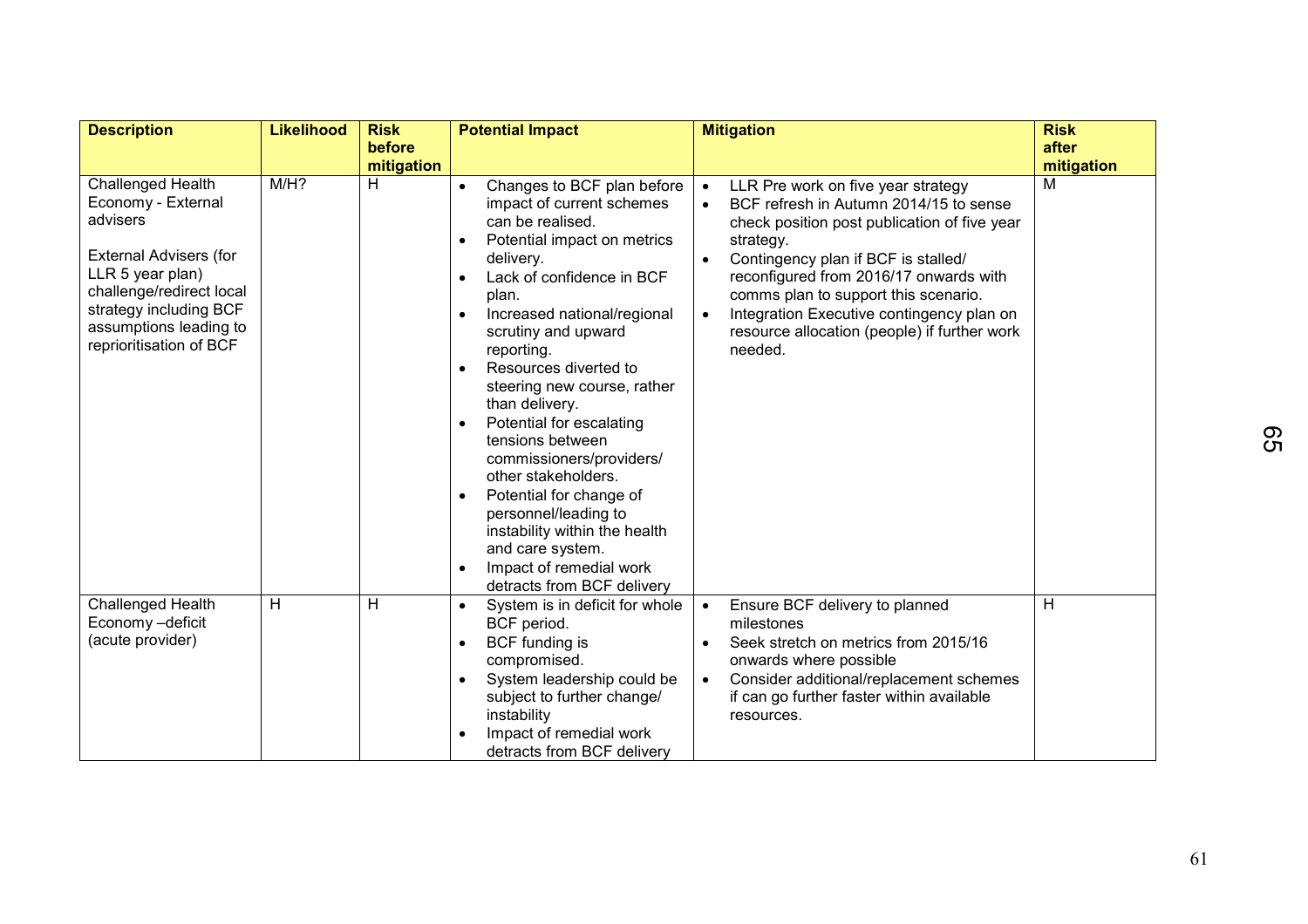| <b>Description</b>                                                                            | <b>Likelihood</b> | <b>Risk</b> | <b>Potential Impact</b>                                                                                                                                                                                                              | <b>Mitigation</b>                                                                                                                                                                                                                                                                                                                                                                                                                                                                                                                                                                      | <b>Risk</b> |
|-----------------------------------------------------------------------------------------------|-------------------|-------------|--------------------------------------------------------------------------------------------------------------------------------------------------------------------------------------------------------------------------------------|----------------------------------------------------------------------------------------------------------------------------------------------------------------------------------------------------------------------------------------------------------------------------------------------------------------------------------------------------------------------------------------------------------------------------------------------------------------------------------------------------------------------------------------------------------------------------------------|-------------|
|                                                                                               |                   | before      |                                                                                                                                                                                                                                      |                                                                                                                                                                                                                                                                                                                                                                                                                                                                                                                                                                                        | after       |
|                                                                                               |                   | mitigation  |                                                                                                                                                                                                                                      |                                                                                                                                                                                                                                                                                                                                                                                                                                                                                                                                                                                        | mitigation  |
| <b>BCF delivery costs</b><br>greater than estimated                                           | H                 | M           | Affordability of plan is<br>$\bullet$<br>jeopardised<br>Unable to deliver<br>$\bullet$<br>milestones/trajectory<br>Loss of confidence in the<br>$\bullet$<br>plan<br>Lack of financial control<br>$\bullet$                          | Further scoping and business case<br>analysis in support of programme<br>elements.<br>Phasing assumptions tested via<br>programme plan.<br>Expenditure to plan kept under close<br>review by integration executive with<br>mitigation plan for re-prioritisation.<br>Dedicated finance lead for pooled budget                                                                                                                                                                                                                                                                          | M           |
| Costs of implementing<br>the care bill not yet<br>quantifiable and may<br>not be fully funded | H                 | H           | MTFS of council placed<br>$\bullet$<br>under additional pressure<br>Additional savings needed in<br>$\bullet$<br><b>ASC</b><br>Potential impact on acute<br>$\bullet$<br><b>NHS</b>                                                  | Work plan within council to scope and<br>implement Care Bill to inform BCF plan<br>Address the implications of national<br>$\bullet$<br>guidance and allocations letters about<br>Care Bill funding as these are published.<br>Active involvement in the national<br>modelling tool design and outputs.<br>Phased approach to financial planning with<br>respect to Care Bill implementation<br>Briefings via the Integration Executive as<br>implementation progresses, to include<br>outcome of national and local work on<br>eligibility.<br>Risk analysis to be regularly reviewed | M           |
| Demand outstrips<br>social care protection<br>assumptions                                     | M                 | M           | MTFS of council placed<br>$\bullet$<br>under additional pressure<br>Additional savings needed in<br>$\bullet$<br><b>ASC</b><br>Potential impact on acute<br>$\bullet$<br><b>NHS</b><br>Recurrent BCF plan in<br>$\bullet$<br>dispute | Data tracking via ASC to inform BCF plan<br>performance.<br>Risk sharing agreement to specifically<br>cover this scenario<br>Regular BCF programme milestone<br>reviews/risk reviews                                                                                                                                                                                                                                                                                                                                                                                                   | L           |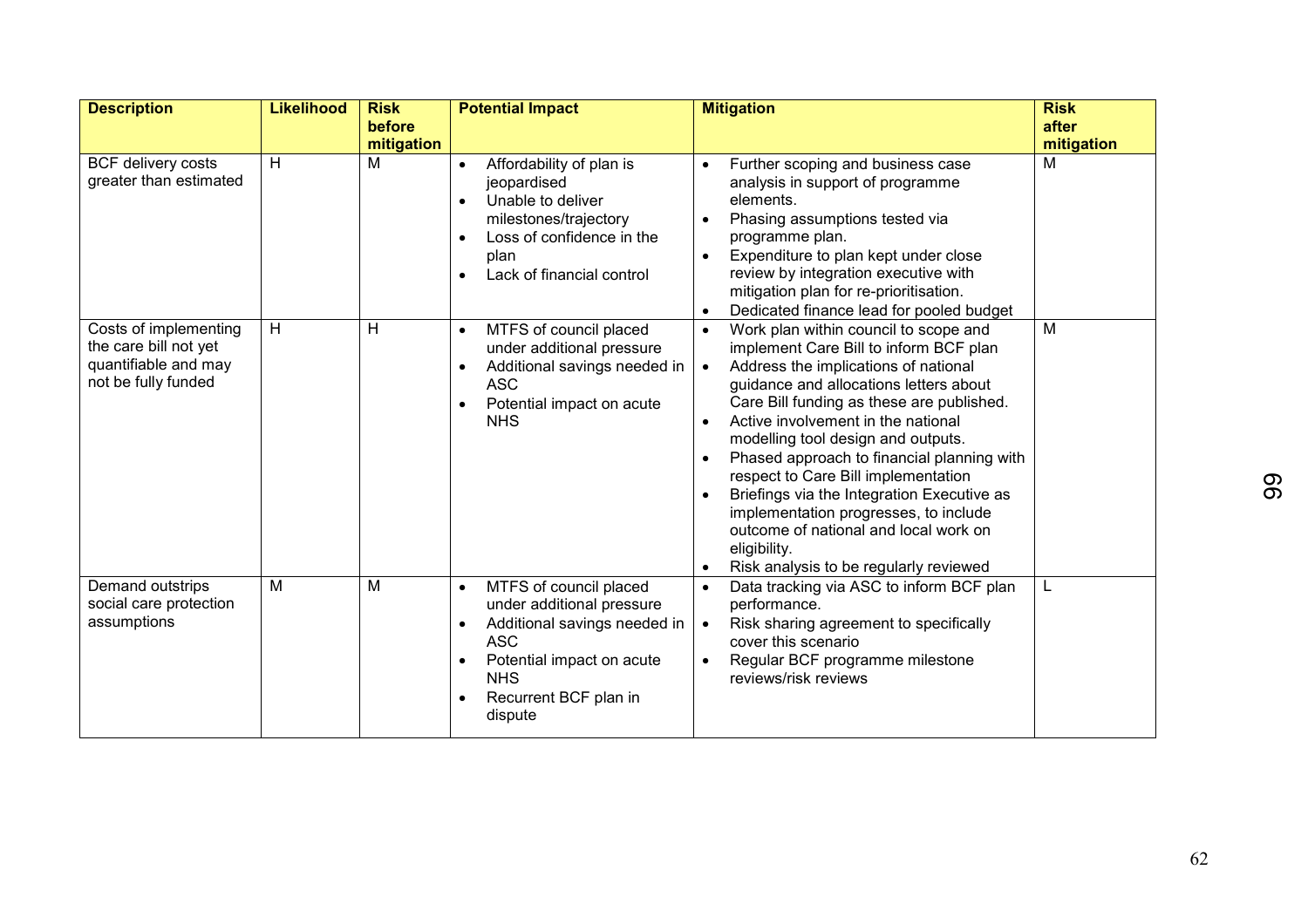| <b>Description</b>                                                                                                                               | <b>Likelihood</b> | <b>Risk</b><br>before<br>mitigation | <b>Potential Impact</b>                                                                                                                                                                                                                                                                                                                                                                | <b>Mitigation</b>                                                                                                                                                                                                                                                                                                                                                                                                                         | <b>Risk</b><br>after<br>mitigation |
|--------------------------------------------------------------------------------------------------------------------------------------------------|-------------------|-------------------------------------|----------------------------------------------------------------------------------------------------------------------------------------------------------------------------------------------------------------------------------------------------------------------------------------------------------------------------------------------------------------------------------------|-------------------------------------------------------------------------------------------------------------------------------------------------------------------------------------------------------------------------------------------------------------------------------------------------------------------------------------------------------------------------------------------------------------------------------------------|------------------------------------|
| Lack of opportunity to<br>bring in additional<br>schemes/innovate/flex<br>the plan within the two<br>year period.                                | н                 | м                                   | Missed opportunities for<br>$\bullet$<br>improving integrated care as<br>additional evidence<br>becomes available.<br>Culture of the programme is<br>not conducive to mature<br>debate.<br>Lack of openness to ideas<br>$\bullet$<br>from other settings/locations                                                                                                                     | Regular BCF programme milestone<br>$\bullet$<br>reviews<br>Provider innovation to be encouraged via<br>$\bullet$<br>Integration Executive.                                                                                                                                                                                                                                                                                                | L                                  |
| Environmental/Policy<br>Change (e.g. election/<br>fundamental change to<br><b>BCF/integration policy</b><br>affecting NHS and/or<br>LA partners) | Μ                 | M                                   | BCF approach is scrapped<br>$\bullet$<br>or expanded nationally.<br>Metrics/performance regime<br>changes<br>Organisational integration<br>becomes more of a policy<br>imperative than service/care<br>pathway integration<br>(organisational integration<br>not currently part of our BCF<br>proposals)<br>Pace of delivery<br>$\bullet$<br>compromised due to change<br>of direction | Integration Executive and HWB Board to<br>$\bullet$<br>provide strategic local leadership to ensure<br>improving integrate care remains central to<br>five year objectives with linkage to LLR-<br>wide strategy.<br>Integration Executive and HWB Board to<br>consider an MOU to cover future proofing<br>medium term commitments within the<br>boundaries of the existing mechanisms for<br>joint working across health and local govt. | L                                  |